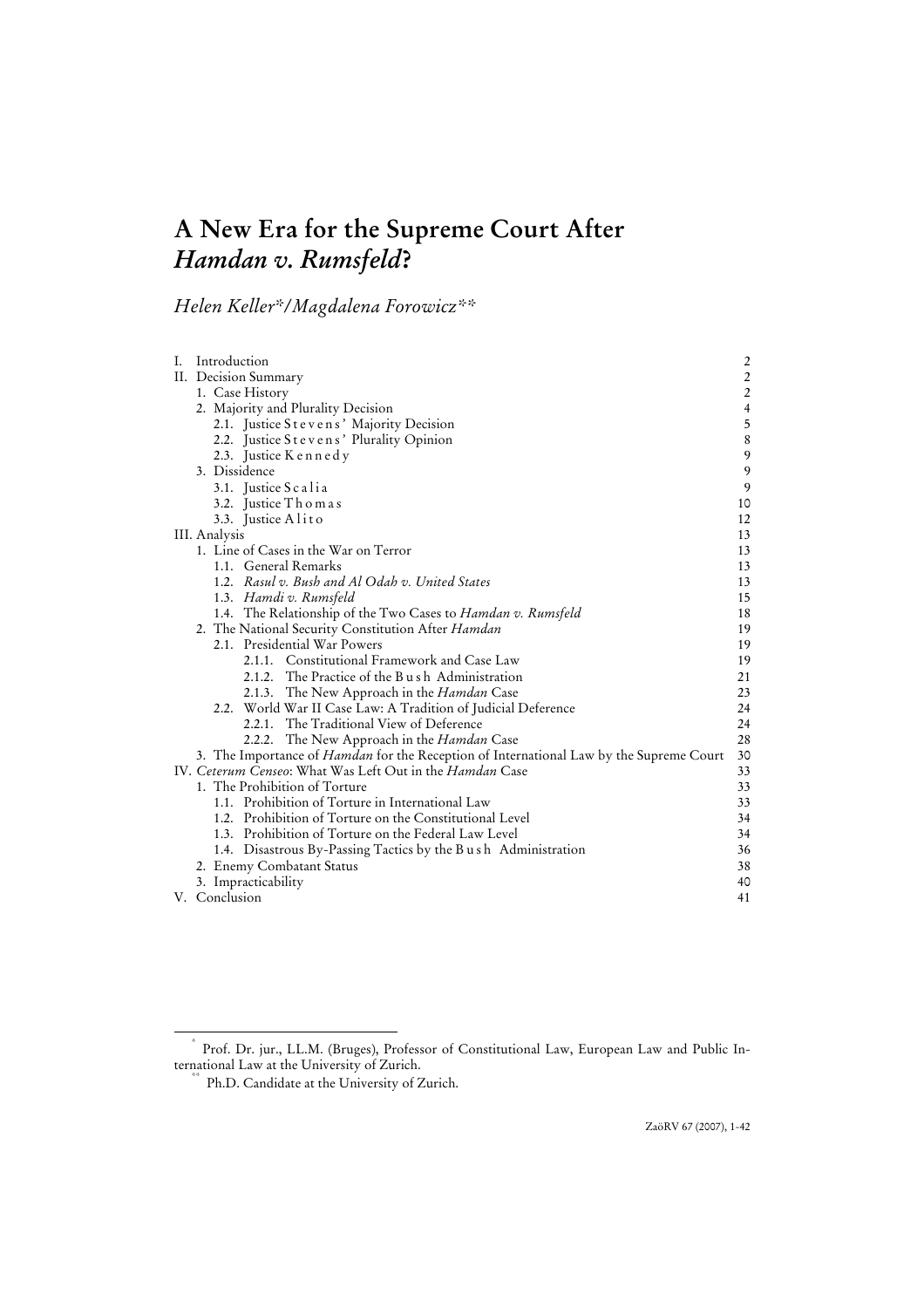# **I. Introduction**

The landmark *Hamdan v. Rumsfeld*<sup>1</sup> decision, issued by the Supreme Court on June 29, 2006, introduces significant changes in the American tradition of judicial deference. At the same time, it sheds new light on the separation of powers doctrine, the role of the Supreme Court, the application of international humanitarian law as well as the rights of Guantanamo detainees within the framework of the war on terror. It is a rather rare incident that a decision of the Supreme Court makes its way to the daily newspapers all over the world and has such tremendous international resonance. Not only the daily press in the United States, but also in Europe, dedicated its front pages and commentaries to *Hamdan*. 2 The fact that Justice Thomas read parts of his dissent from the bench (something he has not done in 15 years on the Court) also marks the importance of this decision. It is against this background that the significance of the *Hamdan* decision needs to be gauged.

Part II of this study provides a summary of the proceedings and opinions of the Supreme Court Justices in the *Hamdan* case. Part III, sub-section 1 analyses the line of cases decided by the Supreme Court within the context of the war on terror. It also shows how the judges have reached their conclusions in *Hamdan.* Part III, sub-section 2 presents an overview of the separation of powers doctrine and how it has been interpreted by the Bush Administration. It further demonstrates how the Supreme Court has deferred in the past to Presidential assertions of war power, and that the *Hamdan* decision, in this context, clearly departs from this earlier approach. Part III, sub-section 3 analyses the impact of the decision on the interpretation of international humanitarian law by the Supreme Court. In part IV of this study, other relevant questions not considered in the seminal judgment are discussed.

# **II. Decision Summary**

# **1. Case History**

Following the terrorist attacks of September 11, 2001, Congress adopted a Joint Resolution authorising the President to "use all necessary and appropriate force

 $\overline{\phantom{0}}$ *Hamdan v. Rumsfeld*, Supreme Court of the United States, 126 S.Ct. 2749 (2006).

<sup>2</sup> See for the United States: High Court Throws out GITMO Tribunal, The Washington Times; High Court Curbs War Powers, Chicago Tribune; High Court Rejects Detainee Tribunals, The Washington Post. See for Europe: La Cour suprême inflige un camouflet à M. Bush, Le Monde; Supreme Court Rejects Bush Terror Powers, The Guardian; Bush's Claim to Unfettered Power is Curbed, Daily Telegraph; La Cour surpême déclare illégaux les tribunaux de Guantanamo, Le Figaro; Abus de pouvoir, Le Temps; Sternstunde für Amerika, Tages Anzeiger; Die Militärtribunale in Guantánamo für unrechtmässig erklärt, Neue Zürcher Zeitung; Kein "Blankoscheck" für Guantánamo, Frankfurter Allgemeine Zeitung; Stoppschild für Bush, Die Zeit; Guantanamo-Tribunale sind illegal, Süddeutsche Zeitung (all articles date from June 30, 2006).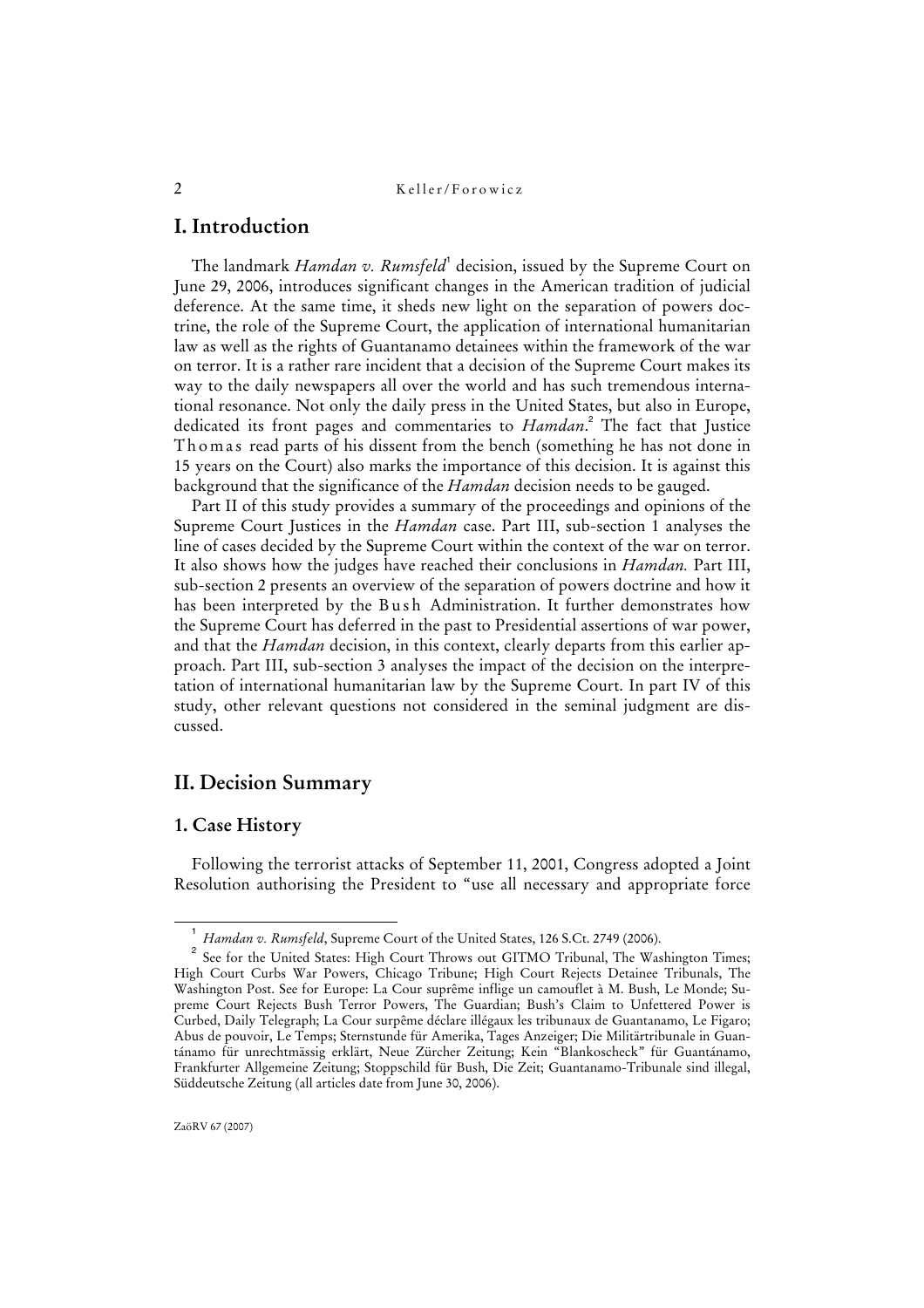against those nations, organizations, or persons he determines planned, authorized, committed, or aided the terrorist attacks (…) in order to prevent any future acts of international terrorism against the United States of America by such nations, organizations or persons"<sup>3</sup> . Pursuant to this Resolution, the President ordered the Armed Forces of the United States to intervene in Afghanistan.

On November 13, 2001, the President also issued a military order (the November 13 Order) which was intended to govern the detention, treatment and trial of non-US citizens.<sup>4</sup> This order allows to try by military commission any non-citizen for whom the President determined that there is reason to believe that he or she was or is a member of al Qaeda or has engaged or participated in terrorist activities aimed at the United States. The military commission can order imprisonment or death of a detainee.

Salim Ahmed Hamdan, a Yemeni national, was caught in November 2001 during hostilities between the United States and the Taliban in Afghanistan. He was captured by Afghani militia and turned over to the U.S. military. He was then transported to the U.S. Naval Base at Guantanamo Bay in June 2002, and a year later, the President considered that pursuant to the November 13 Order he should be subjected to trial by military commission.

In December 2003, a military counsel was appointed to represent him and he filed demands for charges and a speedy trial pursuant to Article 10 of the Uniform Code of Military Justice (UCMJ) $^5$ . These applications were denied by the legal adviser to the Appointing Authority who found that H a m d a n is not entitled to the protection of the Uniform Code of Military Justice. On July 13, 2004, Hamdan filed *habeas corpus* and *mandamus* petitions in the United States District Court for the Western District of Washington.

Following this, he was charged with one count of conspiracy. The charging document clarified that from on or about February 1996 to on or about November 2001 Hamdan wilfully and knowingly joined an enterprise of persons who shared a common criminal purpose and conspired and agreed with certain members of al Qaeda to commit terrorist acts.<sup>6</sup> There was no allegation that Hamdan had any command responsibilities, played a leadership role or participated in planning any activity. Rather, the charging document determined that H a m d a n acted as bodyguard and personal driver for Osama bin Laden, arranged transport and transported al Qaeda weapons, drove and accompanied Osama bin Laden during his visits and received training at al Qaeda sponsored camps.<sup>7</sup>

The United States District Court for the Western District of Washington transferred Hamdan's petitions to the United States District Court for the District of

 $\overline{a}$ Authorisation for the Use of Military Force (AUMF), 115 Stat. 224 (2001).

<sup>&</sup>lt;sup>4</sup> Detention, Treatment and Trial of Certain Non-Citizens in the War Against Terrorism, 66 Fed.  $\text{Reg. } 57833 \text{ (2001)}.$ 

Uniform Code of Military Justice (UCMJ), 10 U.S.C. §§ 801, 802, 893, and 924 (1956).

<sup>6</sup>  *Hamdan v. Rumsfeld* (note 1) *supra*, 2761.

<sup>7</sup> Ibid*.*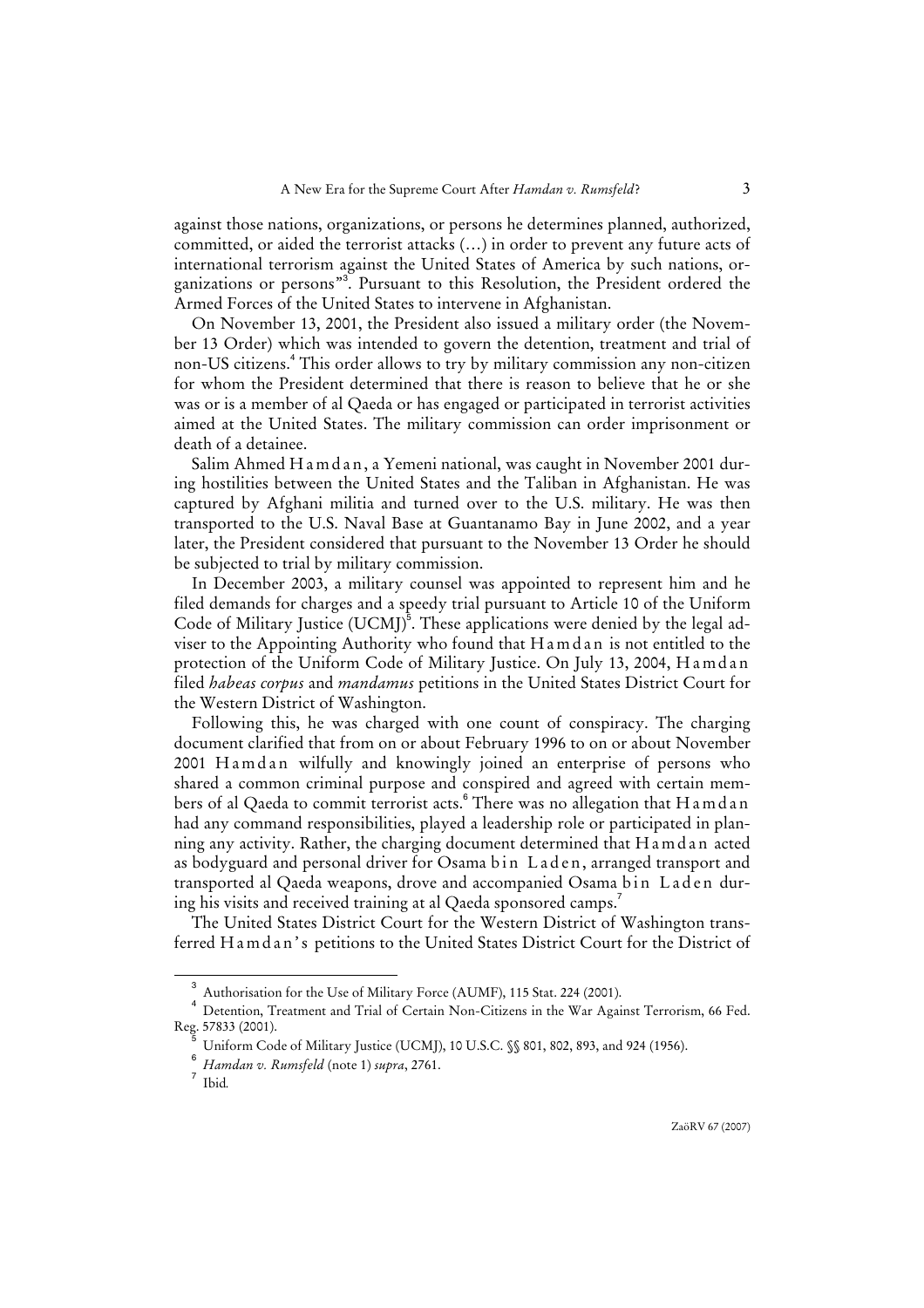Columbia. Furthermore, a Combatant Status Review Tribunal was convened and decided that H a m d a n should continue to be detained at Guantanamo Bay as he was an "enemy combatant".

While in the meantime proceedings before the military commission commenced, the District Court granted H a m d a n ' s petition for *habeas corpus* and stayed the proceedings before the commission. It was found that the Third Geneva Convention Relative to the Treatment of Prisoners of War $^8$  applies to Hamdan, and that he is entitled to prisoner of war status until adjudged otherwise. It was also concluded that the military commission was established in violation of the Uniform Code of Military Justice and Common Article 3 of the same Geneva Convention because the accused would never hear nor see the evidence against him. $^\mathrm{s}$ 

The Court of Appeals for the District of Columbia reversed by ruling that the Geneva Conventions<sup>10</sup> were not judicially enforceable and that they did not apply to H a m d a n.<sup>11</sup> It was also held that H a m d a n's trial before the military commission would violate neither the Uniform Code of Military Justice<sup>12</sup> nor the U.S. Armed Forces regulations intended to implement the Geneva Conventions.

On November 7, 2005, the Supreme Court issued a writ of *certiorari* to decide whether the military commission convened to try Hamdan has the authority to do this and whether the Geneva Conventions apply to this case. Chief Justice Roberts recused himself as he had ruled on this case, at lower instance, in the Court of Appeals for the District of Columbia.

## **2. Majority and Plurality Decision**

The Supreme Court reversed the ruling of the Court of Appeals and Justice Stevens delivered the judgment for the Court. He also delivered the plurality judgement in which Justice K e n n e d y did not join his opinion.

<sup>8</sup> Convention Relative to the Treatment of Prisoners of War, 75 U.N.T.S. 135, entered into force October 21, 1950, for the United States February 2, 1956.

<sup>9</sup> *Hamdan v. Rumsfeld*, 344 F. Supp. 2d 152 (D.C. 2004).

<sup>&</sup>lt;sup>10</sup> Convention for the Amelioration of the Condition of the Wounded and Sick in Armed Forces in the Field, 75 U.N.T.S. 31, entered into force October 21, 1950, for the United States February 2, 1956; Convention for the Amelioration of the Condition of the Wounded, Sick, and Shipwrecked Members of Armed Forces at Sea, 75 U.N.T.S. 85, entered into force October 21, 1950, for the United States February 2, 1956; Convention Relative to the Treatment of Prisoners of War (note 8); Convention Relative to the Protection of Civilian Persons in Time of War, 75 U.N.T.S. 287, entered into force October 21, 1950, for the United States February 2, 1956.

<sup>11</sup> *Hamdan v. Rumsfeld*, 415 F. 3d 33 (D.C. Cir., 2005).

<sup>12</sup> UCMJ (note 5) *supra*.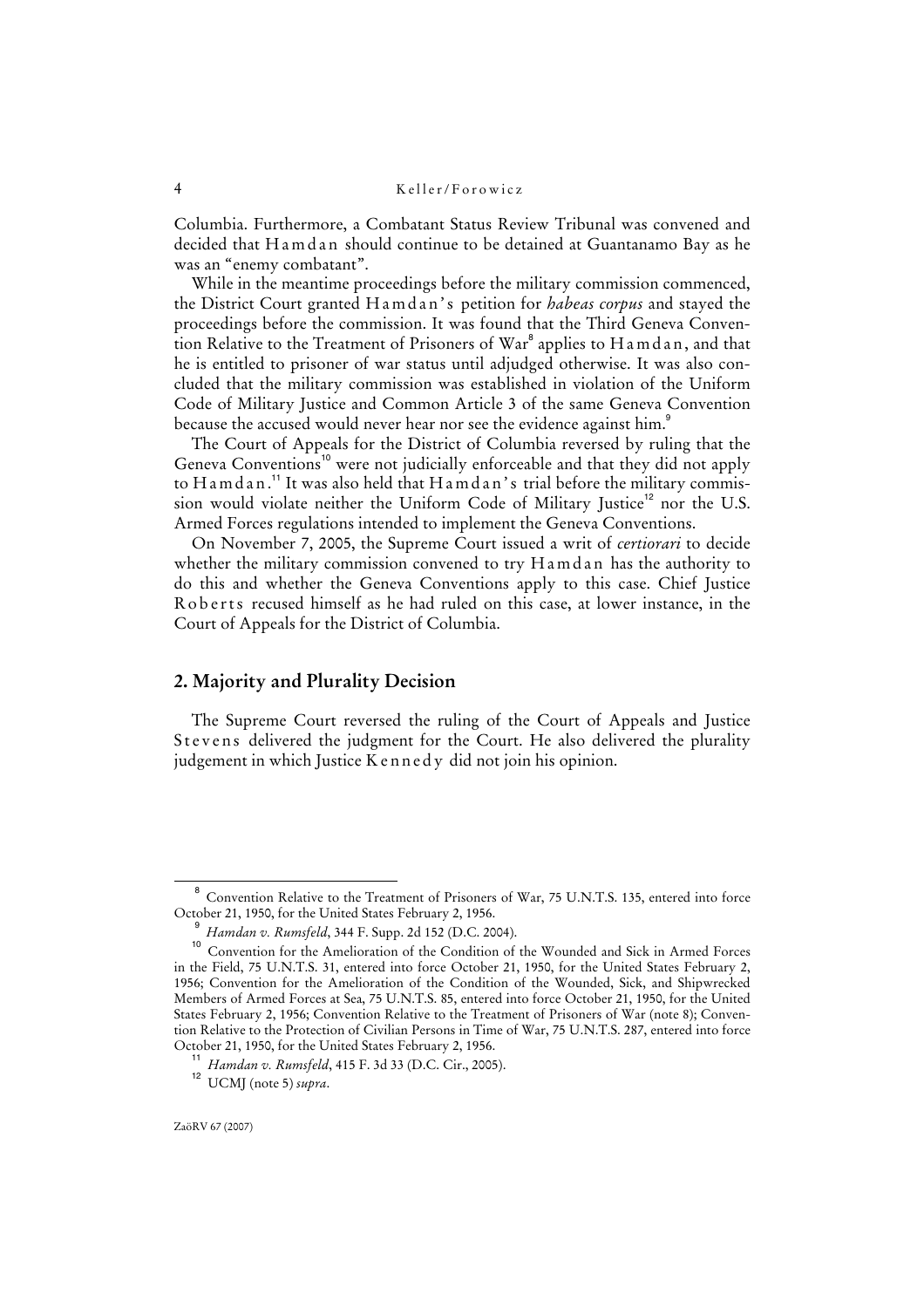#### **2.1. Justice S t e v e n s ' Majority Decision**

In the majority judgement, it was held that the military commission created to try Hamdan did not comply with U.S. military law and the Third Geneva Convention Relative to the Treatment of Prisoners of War<sup>13</sup>. In relation to jurisdictional issues, the US Government's motion to dismiss the case under Section 1005 of the Detainee Treatment Act of 2005  $(DTA)^{14}$ , which gave the Court of Appeals for the District of Columbia exclusive jurisdiction to review decisions of cases tried by military commission, was denied. The Court found that Congress did not include any language in the Act which would indicate that its jurisdiction is precluded.<sup>15</sup>

The Court rejected the Government's argument, based on *Schlesinger v. Councilman*, <sup>16</sup> that abstention is appropriate in this case. In *Councilman*, it was concluded that federal courts should normally abstain from intervening in pending courts-martial against service members.<sup>17</sup> It was found that this reasoning did not apply in the circumstances of this case. Justice Stevens was more persuaded by *Ex parte Quirin*<sup>18</sup>, where the Court decided to intervene "[i]n view of the public importance of the question raised by [the case] and of the duty which rests on the courts, in time of war as well as in time of peace, to preserve unimpaired the constitutional safeguards of civil liberty, and because in our opinion the public interest required that we consider and decide those questions without any avoidable delay<sup>"19</sup>. As the Government did not raise any countervailing interest, the Court decided to exercise its jurisdiction as provided in the Constitution of the United States.

Moving on to the substantive issues of the case, the Court stated that "[t]he military commission, a tribunal neither mentioned in the Constitution nor created by statute, was born of military necessity"<sup>20</sup>. Considering briefly the history of military commissions, the Court concluded however that "[e]xigency alone, of course, will not justify the establishment and use of penal tribunals not contemplated by Article I, § 8 and Article III, § 1 of the Constitution unless some other part of that document authorizes a response to the felt need"<sup>21</sup>. According to the Court, " $\dots$ ) that authority, if it exists, can derive only from the powers granted jointly to the President and Congress in time of war"<sup>22</sup>. Quoting *Ex Parte Milligan*<sup>23</sup>, the Court

<sup>13</sup> Third Geneva Convention (note 8) *supra*.

<sup>14</sup> Detainee Treatment Act (DTA), P.L. 109-148, 119 Stat. 2680 (2005).

<sup>15</sup> The jurisdictional issues discussed in the *Hamdan* case are not the main focus of this article and they will not be considered here in great detail.<br> $\frac{16}{5}$   $\frac{6}{5}$   $\frac{11}{10}$   $\frac{1}{10}$   $\frac{1}{10}$   $\frac{1}{10}$   $\frac{1}{10}$   $\frac{1}{10}$   $\frac{1}{10}$   $\frac{1}{10}$ 

*Schlesinger v. Councilman*, 420 U.S. 738 (1975).

<sup>&</sup>lt;sup>17</sup> Ibid., 740 and 758.

<sup>18</sup> *Ex Parte Quirin*, 317 U.S. 1 (1942).

<sup>19</sup> Ibid., 19; *Hamdan v. Rumsfeld* (note 1) *supra*, 2772.

<sup>20</sup> *Hamdan v. Rumsfeld* (note 1) *supra*, 2772-2773.

<sup>21</sup> Ibid., 2773.

<sup>22</sup> Ibid., 2773.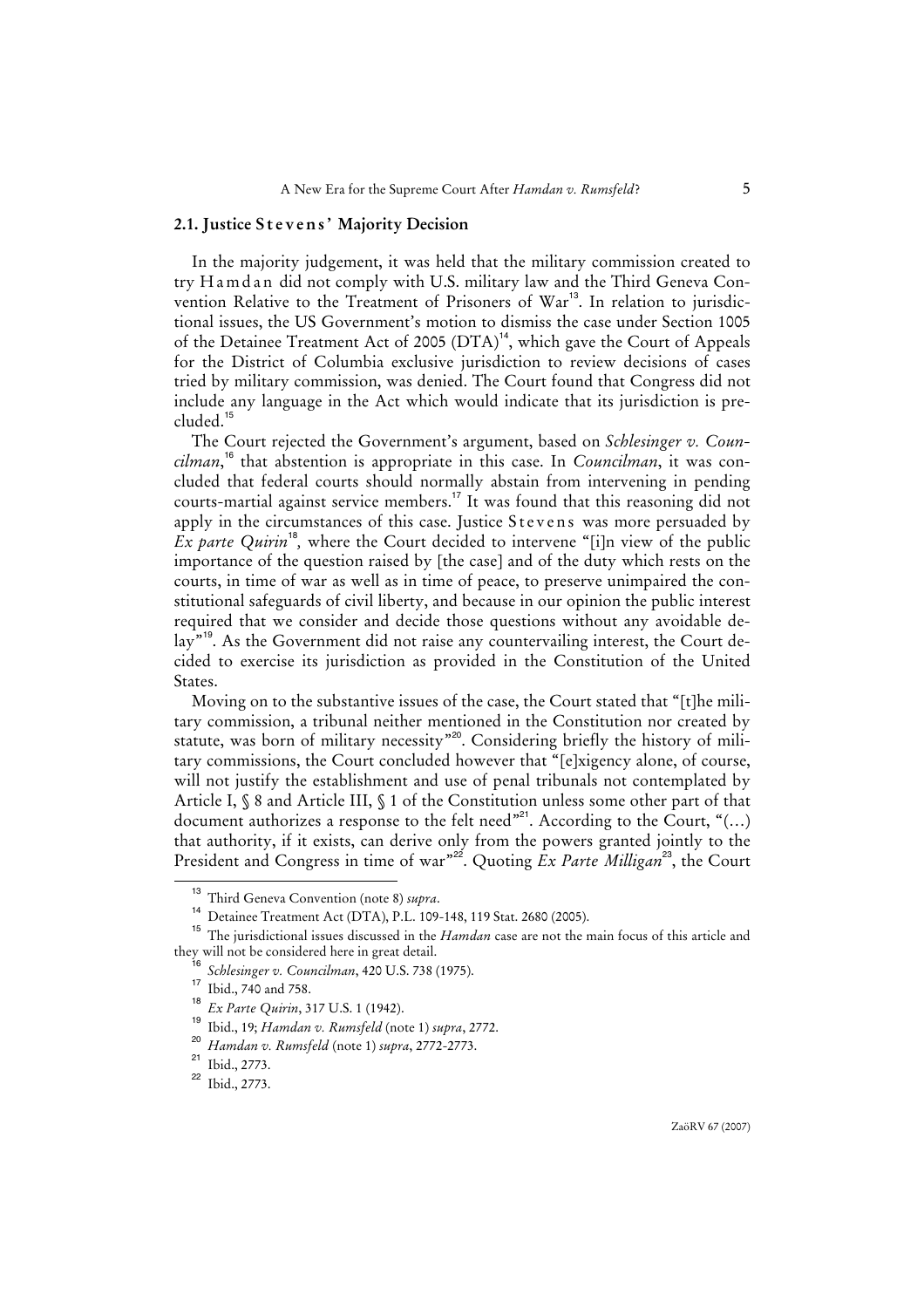clarified that "Congress cannot direct the conduct of campaigns, nor can the President, or any commander under him, without the sanction of Congress, institute tribunals for the trial and punishment of offences, either of soldiers or civilians, unless in cases of a controlling necessity, which justifies what it compels, or at least insures acts of indemnity from the justice of the legislature"<sup>24</sup>. The Court abstained, however, from ruling on whether the President may constitutionally convene a military commission without prior agreement from Congress in cases of controlling necessity.

It was reminded that, following *Ex Parte Quirin*<sup>25</sup>, Article 21 of the Uniform Code of Military Justice<sup>26</sup> does not provide a sweeping mandate to the President to convene military commissions when he deems necessary. Furthermore, the *Hamdan* court explained that there is nothing in the Authorisation for Use of Military Force  $(AUMF)^{27}$  and the Detainee Treatment Act 2005<sup>28</sup> which seems to indicate that Congress intended to expand the existing power of the President. It was considered that "[t]ogether, the UCMJ, the AUMF, and the DTA at most acknowledge a general Presidential authority to convene military commissions in circumstances where justified under the 'Constitution and laws', including the law of war"<sup>29</sup>.

Subsequently, the Court concluded that the military commission lacks power to proceed because its structure and procedures violate the Uniform Code of Military Justice<sup>30</sup> and the Geneva Conventions<sup>31</sup>. As part of the proceedings before the military commission, the accused and his civilian counsel may be excluded from the trial. The counsel may be precluded from discussing certain evidence with the accused. The accused and the counsel may be denied access to certain evidence. Any evidence which has in the opinion of the presiding officer probative value to a reasonable person is admitted, which includes hearsay and unsworn testimonies. Moreover, appeals are heard by a panel of military officers, only one of which needs to have experience as a judge. The panel makes its recommendation to the Secretary of Defence, who can either remand the case for further proceedings or submit the record to the President to take the final decision. According to the Court, these procedures violate the common law of war, the Uniform Code of Military Justice and the law of nations, including the four Geneva Conventions.

The Court considered that, according to the principle of uniformity, the procedures governing trials by military commission should be the same as those govern-

<sup>23</sup> *Ex Parte Milligan*, 71 U.S. 2 (1866).

 $^{24}$  Ibid., 139-140.

<sup>25</sup> *Ex Parte Quirin* (note 18) *supra*.

<sup>26</sup> UCMJ (note 5) *supra*.

AUMF (note 3) supra.

DTA (note 14) supra.

<sup>29</sup> *Hamdan v. Rumsfeld* (note 1) *supra*, 2775.

 $\frac{30}{31}$  UCMJ (note 5) *supra*.

<sup>31</sup> Geneva Conventions (note 10) *supra*.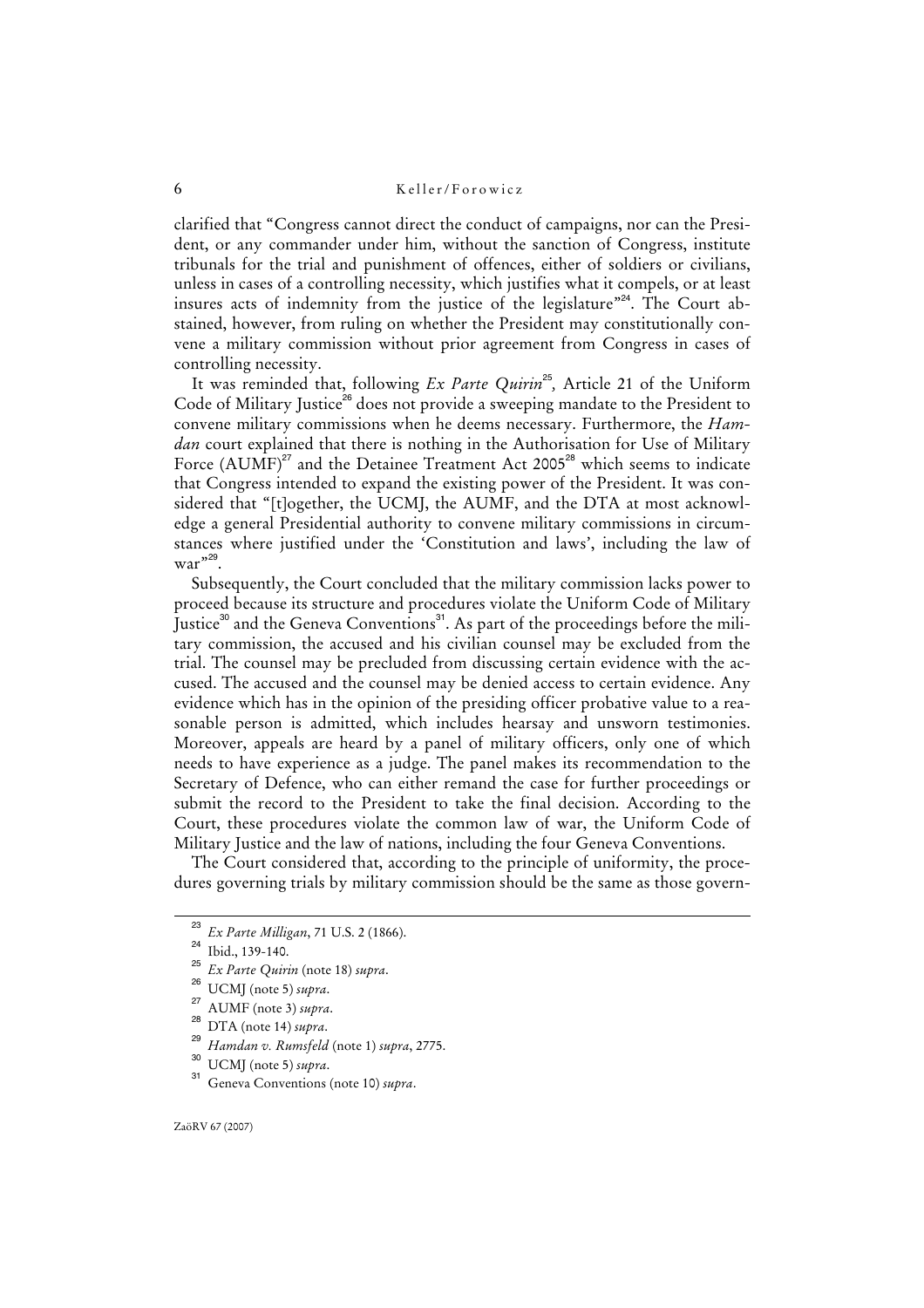ing courts-martial. A departure from this principle is allowed, but it "(…) must be tailored to exigency that necessitates it"<sup>32</sup>. Article 36 of the Uniform Code of Military Justice<sup>33</sup> places two restrictions on the President's power to promulgate procedural rules for courts-martial and military commissions: "(a) [t]he procedure, including modes of proof, in cases before courts-martial, courts of inquiry, military commission, and other military tribunals may be prescribed by the President by regulations which shall, so far as he considers *practicable*, apply the principles of law and the rules of evidence generally recognized in the trial of criminal cases in the United States district courts, but which may not be contrary or inconsistent with this chapter. (b) All rules and regulations made under this Article shall be uniform insofar as *practicable* and shall be reported to Congress."<sup>34</sup> Thus, it appears that the procedures used in military commissions should be the same as the ones used in courts-martial, unless there is sufficient proof that uniformity would be impracticable. According to the Court, the President's determination that it is impracticable to apply the rules and procedures governing the trial of criminal cases in U.S. district courts to the military commission deserves complete deference. However, the majority concluded that "[n]othing in the record before us demonstrates that it would be impracticable to apply court-martial rules in this case"<sup>35</sup>. The Court even found that the only reason in support of impracticability, namely the danger posed by international terrorism, was not sufficient to apply rules different from those governing courts-martial. Hence, the rules specified for H a m dan's commission were found to be illegal and it was deemed that the rules governing courts-martial should apply.

The proceedings adopted to try Hamdan also violate the Geneva Conventions<sup>36</sup>. The Court found that the Court of Appeals for the District of Columbia erroneously held that H a m d a n could not invoke the Geneva Conventions in this case. It clarified that the Geneva Conventions are indisputably part of the law of war, and compliance with the law of war is the condition upon which the authority of the military commissions set forth in Article 21 of the UCMJ<sup>37</sup> is based. Common Article 3 provides that, in a conflict not of an international character, occurring on the territory of a signatory, each signatory is bound to respect, as a minimum, certain provisions protecting "persons taking no active part in the hostilities, including members of armed forces who laid down their arms and those placed *hors de combat* by sickness, wounds, detention, or any other cause (...)<sup>38</sup>.

The majority also rejected the Court of Appeal's alternative holding that Common Article 3 does not apply because the conflict with al Qaeda is international in

<sup>32</sup> *Hamdan v. Rumsfeld* (note 1) *supra*, 2790.

<sup>33</sup> UCMJ (note 5) *supra*.

<sup>&</sup>lt;sup>34</sup> Ibid. (italics inserted by the authors).

<sup>35</sup> *Hamdan v. Rumsfeld* (note 1) *supra*, 2792.

<sup>36</sup> Geneva Conventions (note 10) *supra*.

<sup>37</sup> UCMJ (note 5) *supra*.

Geneva Conventions (note 10) *supra* (italics in the original).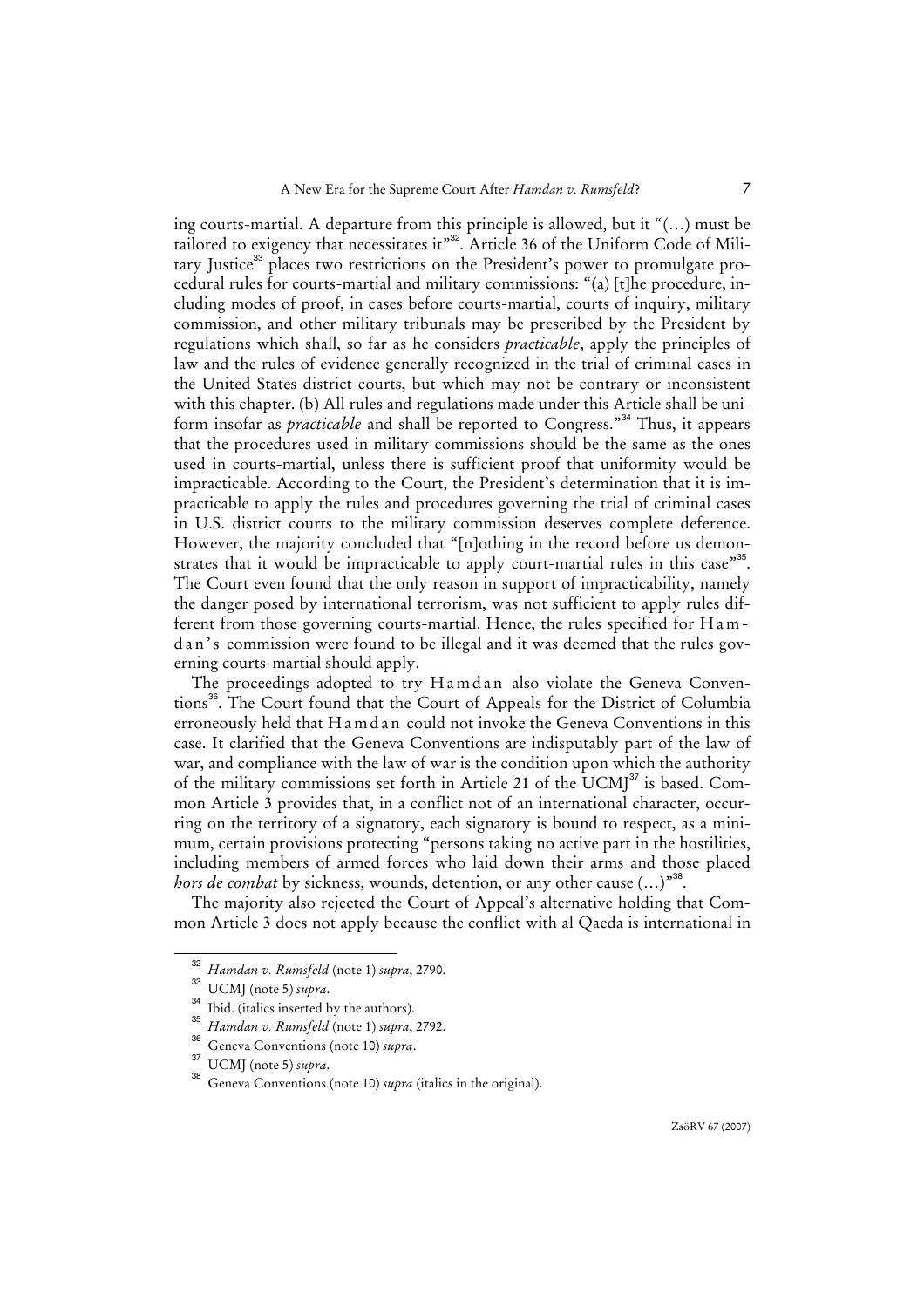scope rather than a "conflict not of an international character". It explained that the expression "not of an international character" bears its literal meaning and it can be distinguished from the former conflict which involves a clash between nations. Also, Common Article 3, which applies here, affords at least some minimal protection to individuals associated with neither a signatory nor a non-signatory involved in a conflict on the territory of a signatory.

In addition, the Court concluded that various sources confirm that the expression "regularly constituted court" mentioned in Common Article 3 includes ordinary military courts (in the U.S., these are the courts-martial established by congressional statutes). A military commission can be established according to the standards of US military justice if there is some practical need. However, no evident practical need was demonstrated here.

Finally, the Court stated that H a m d a n may be a dangerous individual, but the Executive is bound to respect the rule of law prevalent in the United States.

#### **2.2. Justice S t e v e n s ' Plurality Opinion**

In his plurality opinion, Justice Stevens clarified that historically three sorts of military commissions have been used and that the commission used to try Hamd an is a law-of-war commission. According to Winthrop's treatise<sup>39</sup>, the preconditions for the exercise of jurisdiction by such a commission are that, among others, it must be limited to trying offences committed within the theatre of war and the offence must have been committed during the war. Hamdan's case does not fulfil these conditions. Furthermore, Hamdan has not committed an offence which can be tried by a law-of-war military commission. There is no support in either statute, precedent or the Geneva and Hague Conventions for law-of-war commissions trying conspiracy offences. Moreover, conspiracy is not recognised as a violation of law of war by international sources, such as the International Military Tribunal at Nuremberg.

Significantly, the plurality concluded that "[t]he charge's shortcomings are not merely formal, but are indicative of a broader inability on the Executive's part here to satisfy the most basic precondition – at least in the absence of specific congressional authorization – for the establishment of military commissions: military necessity<sup>"40</sup>. It was pointed out that the tribunal " $(...)$  was appointed not by a military commander in the field of battle, but by a retired major general stationed away from any active hostilities"<sup>41</sup>. Furthermore, Hamdan was not even charged with an offence "(…) for which he was caught red-handed in a theatre of war and which military efficiency demands be tried expeditiously, but with an *agreement* the inception of which long predated the attacks of September 11, 2001 and the

ZaöRV 67 (2007)

<sup>&</sup>lt;sup>39</sup> William Winthrop, Military Law and Precedents, War Department, Office of the Adjutant General, Washington D.C., rev. 2<sup>nd</sup> ed. 1920, 831.

<sup>40</sup> *Hamdan v. Rumsfeld* (note 1) *supra*, 2785.

<sup>41</sup> Ibid.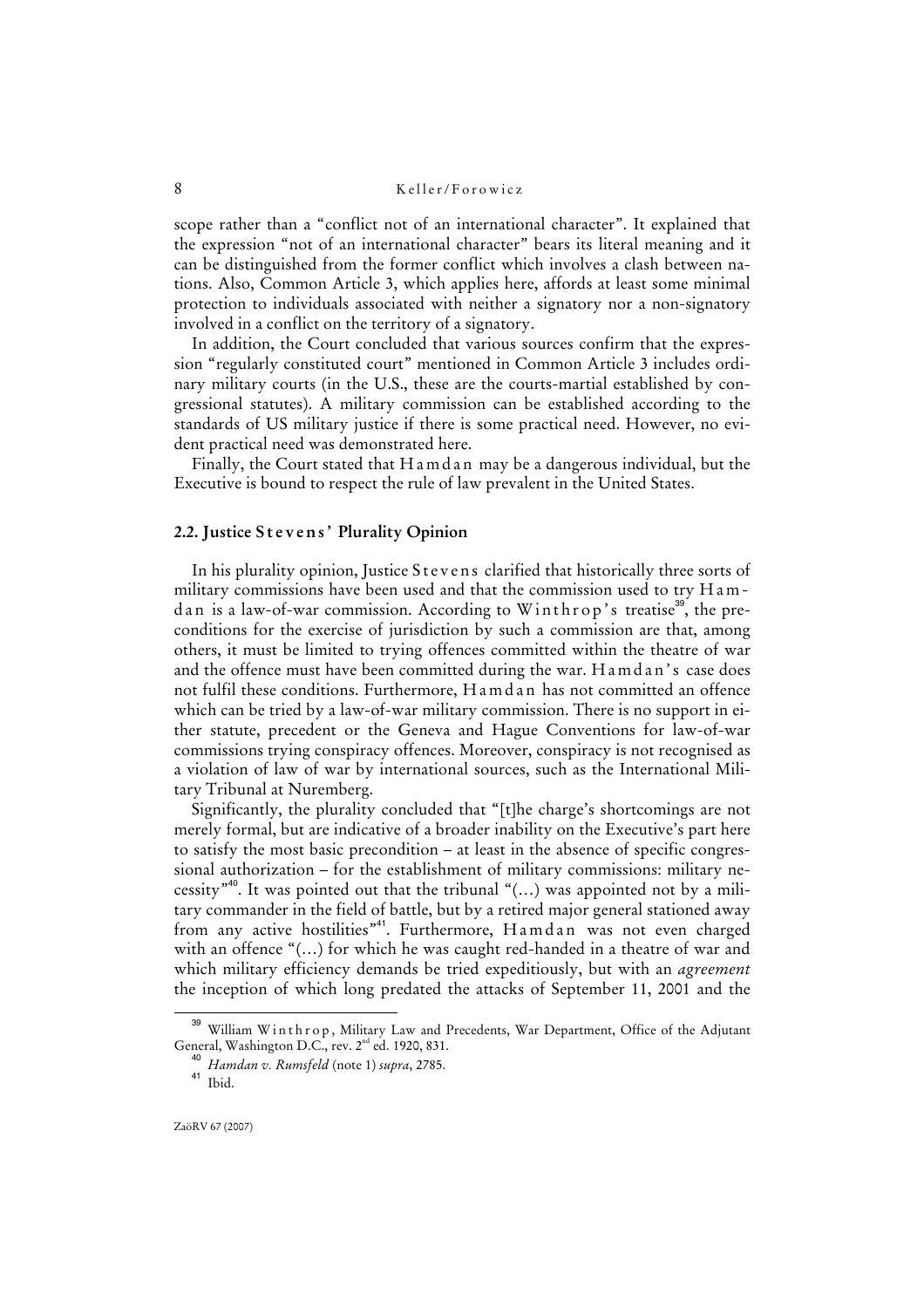AUMF"<sup>42</sup>. It was also emphasised that "[a]ny urgent need for imposition or execution of judgement is utterly belied by the record;  $(...)$ <sup>43</sup>.

Finally, the plurality found that the expression "all the judicial guarantees which are recognised as indispensable by civilized peoples" contained in Common Article 3 includes the minimum trial protections recognised by customary international law. Although the United States refused to ratify Protocol I to the Geneva Conventions<sup>44</sup>, the Court referred to its Article 75 which describes many of these protections. It was argued that the Government approved of the safeguards contained in this Article. Nonetheless, the procedures used by the military commission implicated in this case fell far short from the protections of Article 75.

## **2.3. Justice K e n n e d y** <sup>45</sup>

Justice Kennedy wrote another concurring opinion where he indicated that trial by military commission raises important separation of power issues. He stated that there is a risk "(…) that offences will be defined, prosecuted and adjudicated by executive officials without independent review"<sup>46</sup>. He further agreed with the plurality of the Court that the military commission is unauthorised and contravenes the Uniform Code of Military Justice<sup>47</sup>. However, he saw no further need to determine whether Common Article 3 requires the presence of the accused at all stages of the trial.<sup>48</sup> Also, according to his view, the plurality should not have concluded that Article 75 of Protocol I to the Geneva Conventions is binding despite the Government's decision not to ratify it.

## **3. Dissidence**

#### **3.1. Justice S c a l i a**

In his dissenting opinion, Justice Scalia was joined by Justices Thomas and Alito. First, he clarified why the Court does not have jurisdiction in this case, and rejected, on this point, the arguments of the majority. He further considered that

ZaöRV 67 (2007)

 $^{42}$  Ibid. (italics in the original).

Ibid.

<sup>44</sup> Protocol Additional to the Geneva Conventions of 12 August 1949, and Relating to the Protection of Victims of International Armed Conflicts (Protocol I), 1123 U.N.T.S. 3, entered into force December 7, 1978.

 $45$  It should also be noted that Justice B r e y e r wrote a short opinion in which he was joined by Justices K ennedy, Suter and Ginsberg. He considered that "[n]othing prevents the President from returning to Congress to seek the authority he believes necessary". See *Hamdan v. Rumsfeld* (note 1) *supra*, 2799.

<sup>46</sup> Ibid., 2800.

<sup>47</sup> UCMJ (note 5) *supra*.

<sup>48</sup> *Hamdan v. Rumsfeld* (note 1) *supra*, 2808-2809.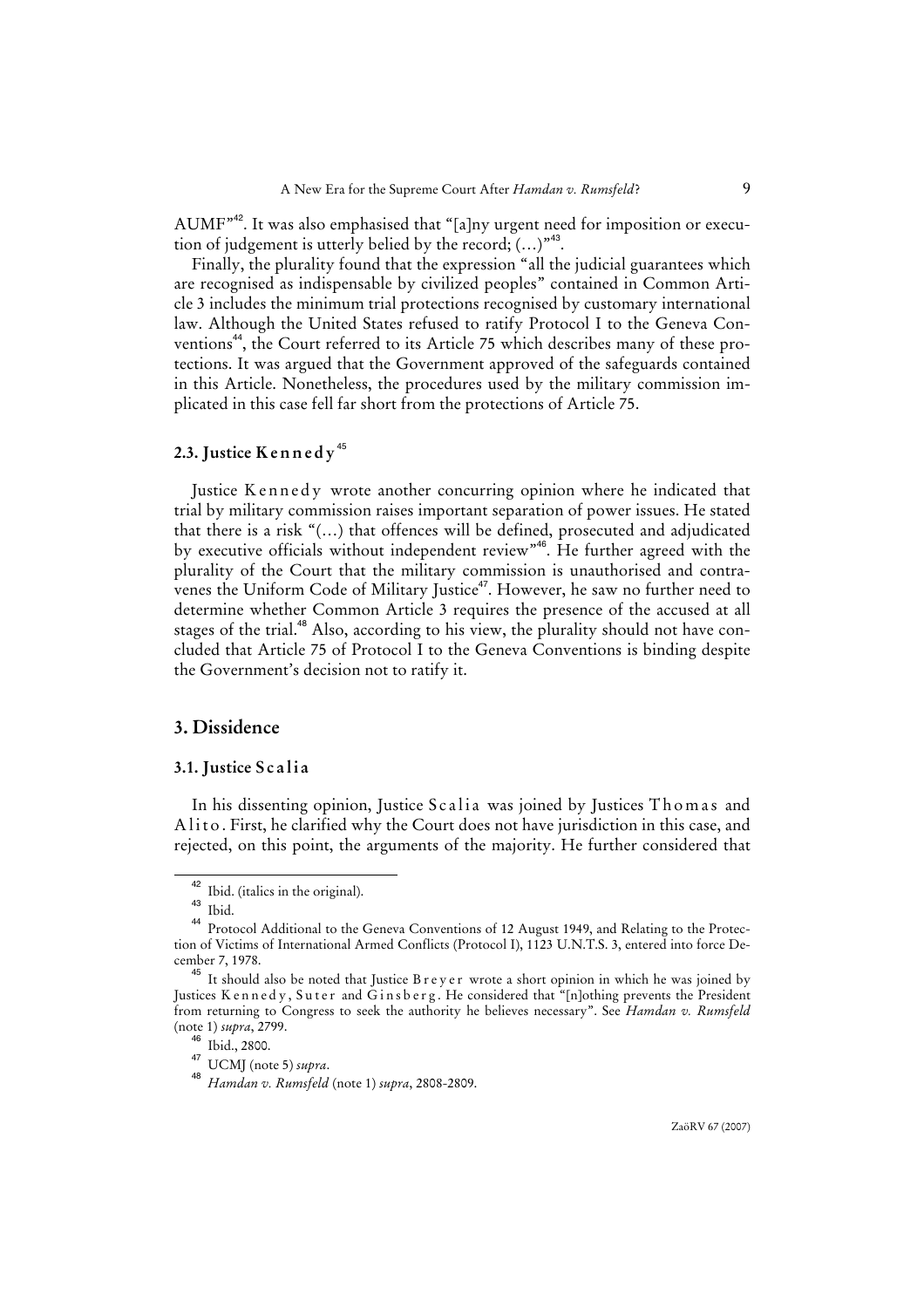Hamdan, an enemy alien detained abroad, has no rights under Article I, Section (9) (2) of the Constitution which requires that the right to the writ of *habeas corpus* shall not be suspended (unless public safety requires it in cases of rebellion or invasion).

Justice Scalia also noted that equitable principles govern the exercise of *habeas corpus* and injunctive jurisdiction. Pursuant to Article 1005(e)(3) of the Detainee Treatment Act<sup>49</sup> where Congress provided for an alternative jurisdiction, the principles of equity dictate that the Supreme Court should not intervene in this case. According to his view, the majority found erroneously that the comity reasons in favour of abstention mentioned in *Schlesinger v. Councilman*<sup>50</sup> do not apply here. Also, the majority did not give due consideration to the question whether there are any military necessities against interference. Furthermore, the Court should avoid getting "(…) into direct conflict with the Executive in an area where the Executive's competence is maximal and ours is virtually nonexistent. We should exercise our equitable discretion to *avoid* such conflict. Instead, the Court rushes headlong to meet it". $51$ 

#### **3.2. Justice T h o m a s**

Justice Thomas affirmed the judgement of the Court of Appeals. As Justice Scalia, he considered that the Supreme Court lacks jurisdiction to try Hamdan's claims. The President's decision to try Hamdan before a military commission, included in the Authorisation for Use of Military Force<sup>52</sup> and Article 21 of the Uniform Code of Military Justice<sup>53</sup>, is entitled to deference. He explained that in circumstances where there is express or implied authorisation from Congress, the President's actions are "(…) supported by the strongest of presumptions and the widest latitude of judicial interpretation, and the burden of persuasion (…) rest[s] heavily upon any who might attack it"<sup>54</sup>. He considered that, in such circumstances, the Court's "(…) duty to defer to the Executive's military and foreign policy judgement is at its zenith: it does not countenance the kind of secondguessing the Court repeatedly engages in today<sup>"55</sup>. These are " $(...)$  decisions of a kind for which the Judiciary has neither aptitude, facilities nor responsibility and which has long been held to belong in the domain of political power not subject to judicial intrusion or inquiry<sup>"56</sup>. Furthermore, he found that the Executive fully sat-

<sup>49</sup> DTA (note 14) *supra*.

<sup>50</sup> *Schlesinger v. Councilman* (note 16) *supra*. 51

*Hamdan v. Rumsfeld* (note 1) *supra*, 2822 (italics in the original).

<sup>52</sup> AUMF (note 3) *supra*.

<sup>53</sup> UCMJ (note 5) *supra*.

<sup>54</sup> *Youngstown Sheet & Tube Co. v. Sawyer* 343 U.S. 579, 637 (1952); *Hamdan v. Rumsfeld* (note 1) *supra*, 2824.

<sup>55</sup> *Hamdan v. Rumsfeld* (note 1) *supra*, 2825.

<sup>56</sup> *Hamdi v. Rumsfeld,* 542 US 507, 582-583 (2004).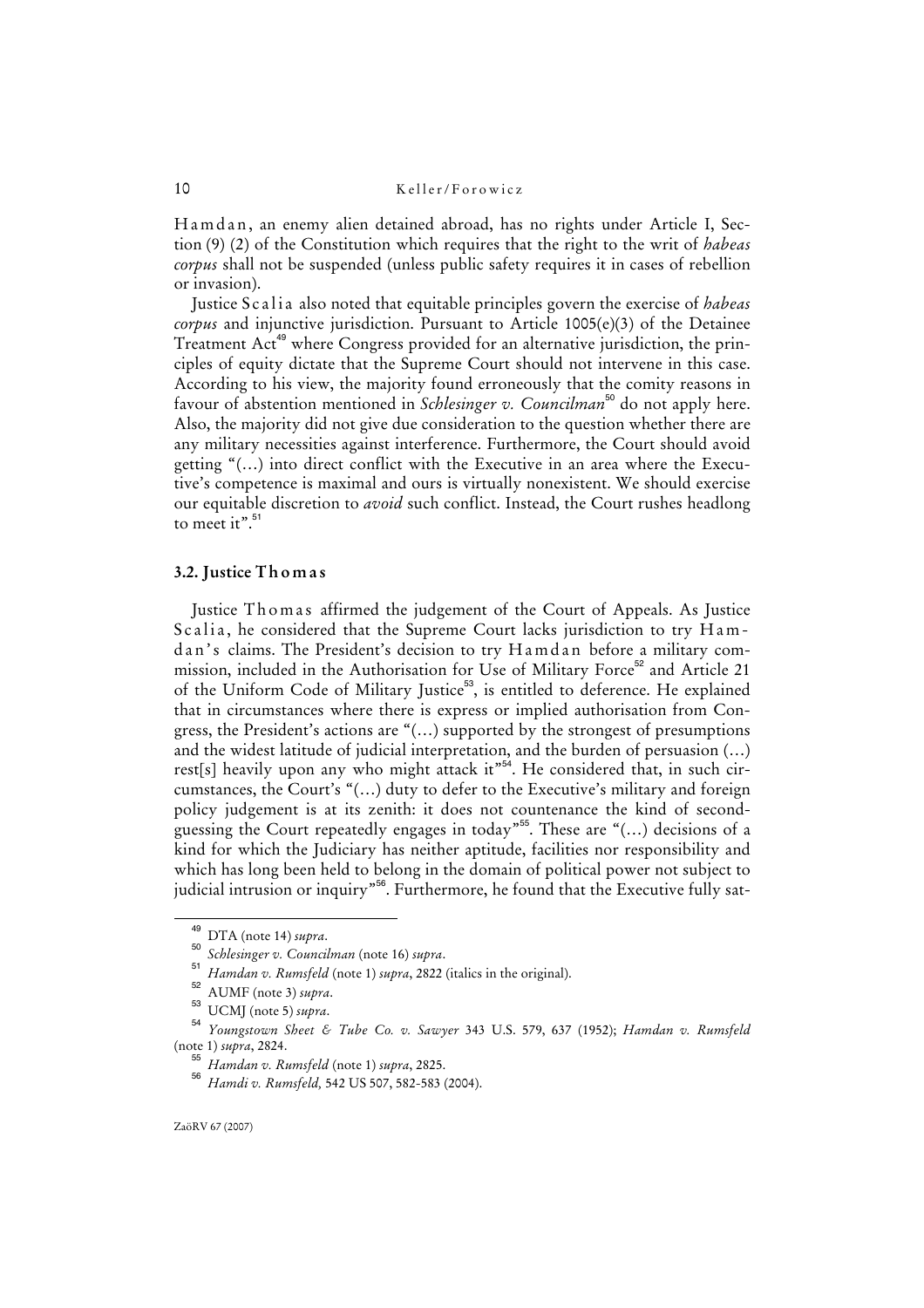isfied the pre-conditions for exercise of jurisdiction mentioned in Winthrop's treatise<sup>57</sup>.

He also disagreed with the Court's finding that the commission lacks power to proceed because of its failure to comply with the Uniform Code of Military Justice<sup>58</sup> and the Geneva Conventions<sup>59</sup>. Thomas argued referring to *Madsen v. Kin*sella<sup>60</sup> that the procedure of military commissions is not prescribed by statute but " $(...)$  adapted in each instance to the need that called it forth" $61$ . In contrast to the Court's finding, he argued further that Article 36 of the Uniform Code of Military Justice $^{62}$  is not an attempt on part of Congress to limit the President's power. This perception is contrary to the text and structure of the Uniform Code of Military Justice<sup>63</sup> as well as to the precedents.

Justice Thomas rejected the Court's contention that Hamdan's military commission is unlawful because it violates Common Article 3 of the Geneva Conventions<sup>64</sup> and H a m d a n's argument that it violates various provisions of the Third Geneva Convention Relative to the Treatment of Prisoners of War<sup>65</sup>. He considered that these arguments are foreclosed by *Johnson v. Eisentrager*<sup>66</sup>, where the Court found that the respondents cannot assert that "(…) anything in the Geneva Conventions makes them immune from prosecution and punishment for war crimes"<sup>67</sup>.

According to Thomas, "[t]he judicial nonenforceability of the Geneva Conventions derives from the fact that those Conventions have exclusive enforcement mechanisms (...) and this, too, is part of the law of war<sup>368</sup>. The Court's interpretation of Article 21 of the Uniform Code of Military Justice<sup>69</sup> "selectively incorporates only those aspects of the Geneva Conventions that the Court finds convenient, namely, the substantive requirements of Common Article 3, and not those aspects of the Conventions that the Court, for whatever reason, disfavors, namely

<sup>57</sup> W i n t h r o p ' s Treatise (note 39) *supra*. Justice T h o m a s also opined that H a m d a n ' s wilful and knowing membership of al Qaeda is, pursuant to the common law of war, a crime chargeable by military commission. According to him, this is further confirmed by the experiences of the military tribunals convened by the United States at Nuremberg and by the examples enumerated in Wint h r o p ' s Treatise. See *Hamdan v. Rumsfeld* (note 1) *supra*, 2831-2836.

 $\big\}$  UCMJ (note 5) *supra*.

<sup>59</sup> Geneva Conventions (note 10) *supra*.

<sup>60</sup> *Madsen v. Kinsella,* 343 US 341 (1952).

<sup>61</sup> Ibid., 347-348; *Hamdan v. Rumsfeld* (note 1) *supra*, 2829.

 $^{62}$  UCMJ (note 5) *supra*.

 $\frac{63}{64}$  Ibid.

<sup>64</sup> Geneva Conventions (note 10) *supra*.

<sup>65</sup> Third Geneva Convention (note 8) *supra*.

<sup>66</sup> *Johnson v. Eisentrager,* 339 U.S. 763 (1950).

 $\frac{67}{68}$  Ibid., 789.

<sup>68</sup> *Hamdan v. Rumsfeld* (note 1) *supra*, 2845.

<sup>69</sup> UCMJ (note 5) *supra*.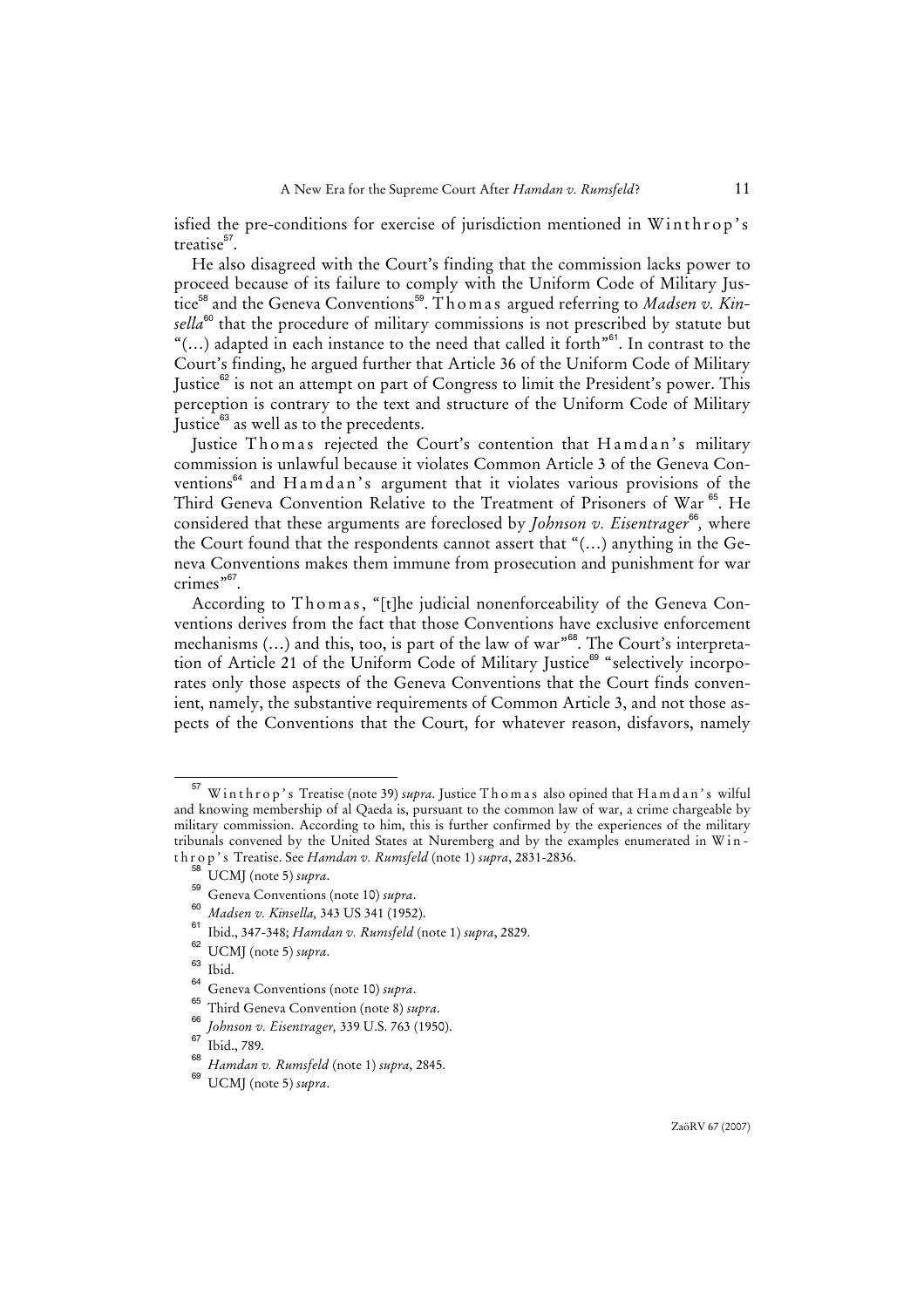the Conventions' exclusive diplomatic enforcement scheme"<sup>70</sup>. Furthermore, Tho mas considered that H a m d an's claim is without merit as the President has accepted the opinion of the Department of Justice that Common Article 3 does not apply to al Qaeda detainees because the relevant conflict is international in scope. The President's interpretation should be sustained and the Court should not interfere. In any case, Thomas concluded that Hamdan's military trial complies with Common Article 3 and that it has been regularly constituted in accordance with historical precedents. Moreover, it affords "(...) all the judicial guarantees which are recognized by civilized peoples  $(...)$ <sup>71</sup>. Hamdan would not be excluded from his trial if this would render it unfair, but rather only if it is necessary to protect classified intelligence. T h o m a s also stated that the Third Geneva Convention Relative to the Treatment of Prisoners of War does not apply here as, following the President's determination, the conflict with al Qaeda is not international in scope (as al Qaeda is not a signatory to the Geneva Conventions).

#### **3.3. Justice A l i t o**

In a separate dissenting opinion, Justice A lite considered that Common Article 3 constitutes the relevant body of law that governs the question whether a court has been properly appointed. He explained that Common Article 3 must be interpreted in light of domestic law, and that a "regularly constituted court" is a court that conforms to the law of the appointing country. Also, according to him, Common Article 3 imposes three requirements which are all fulfilled by Ham $d$  an's military commission: (1) it must be a court; (2) it must be regularly constituted and (3) it must afford " (…) all the judicial guarantees which are recognized as indispensable by civilized peoples  $(...)$ <sup>72</sup>. He considered that there is no reason to conclude that a court which differs from a regular military court is improperly constituted. A municipal court, a state trial court of general jurisdiction or an international court are all differently constituted, but they are also regularly constituted courts.

A lito argued that Common Article 3 does not preclude the jurisdiction of military commissions. He noted that Article 66 of the Fourth Geneva Convention Relative to the Treatment of Civilian Persons in Time of War<sup>73</sup> allows an occupying power to try civilians in its "properly constituted, non-political military courts"<sup>74</sup>. Recognising that Common Article 3 and Article 66 prohibit the existence of a special tribunal, he explained that this prohibition does not cover the military

<sup>70</sup> *Hamdan v. Rumsfeld* (note 1) *supra*, 2845.

<sup>71</sup> Ibid., 2846.

<sup>72</sup> Ibid., 2850.

<sup>&</sup>lt;sup>73</sup> Geneva Convention Relative to the Protection of Civilian Persons in Time of War, see note 10 *supra*.

<sup>74</sup> Geneva Conventions (note 10) *supra*.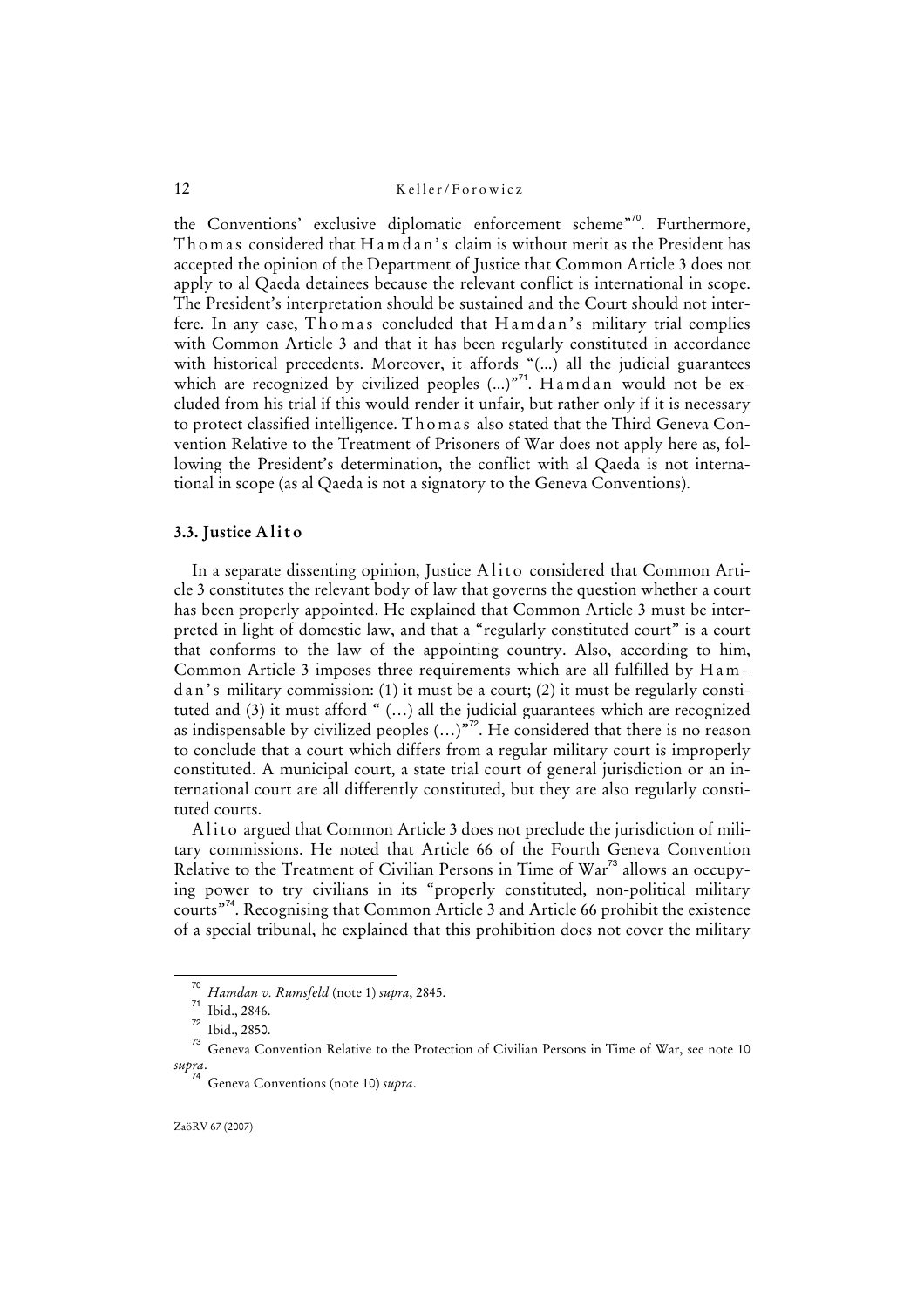commission implicated in this case. This particular military commission is regular and not at all special.

Moreover, the military commission qualifies as a court and it was constituted pursuant to an order of the President, just as in *Ex Parte Quirin*<sup>75</sup>. According to Justice Alito, Justice Kennedy erroneously concluded that it is necessary to have an acceptable degree of independence from the Executive to render the commission "regularly constituted". Justice A lite argued that  $H$  a m d an's commission was not less independent than the one in *Ex Parte Quirin.* Also, the commission procedures which allow the Secretary of Defence to change the governing rules from time to time and which permit the admission of any evidence of probative value do not undermine its legitimacy.

## **III. Analysis**

# **1. Line of Cases in the War on Terror**

#### **1.1. General Remarks**

Despite the Supreme Court's traditional tendency to abstain from interfering with the Executive's war time decisions, the post 9/11 Court actively affirms its unwillingness to follow this direction further. The Court is increasingly attempting to limit Presidential powers not mandated by Congress in the war on terror and refuses to accept the Government's argument that persons designated as enemy combatants can be detained indefinitely at Guantanamo Bay. *Hamdan v. Rumsfeld*<sup>76</sup> constitutes another encouraging occurrence in the Supreme Court's quest for restoring the rule of law and due process in the case of Guantanamo detainees.

Two earlier decisions of the Supreme Court shed further light on the context of *Hamdan v. Rumsfeld* and elucidate how the Justices arrived at their current positions. In these cases, the Supreme Court started to interpret executive war powers narrowly and to intervene more in situations where national security interests were at stake. In balancing both national security needs and civil rights, the Court applied a higher standard of scrutiny in the evaluation of the arguments presented by the Executive*.*

## **1.2.** *Rasul v. Bush and Al Odah v. United States*

On June 28, 2004, the Supreme Court held in *Rasul v. Bush and Al Odah v. United States*<sup>77</sup> that United States courts had jurisdiction to examine challenges regarding the legality of foreign nationals' detention at the Guantanamo Naval Base.

ZaöRV 67 (2007)

<sup>75</sup> *Ex Parte Quirin* (note 18).

<sup>76</sup> *Hamdan v. Rumsfeld*, see note 1 *supra*.

<sup>77</sup> *Rasul v. Bush and Al Odah v. United States*, 124 S. Ct. 2686 (2004).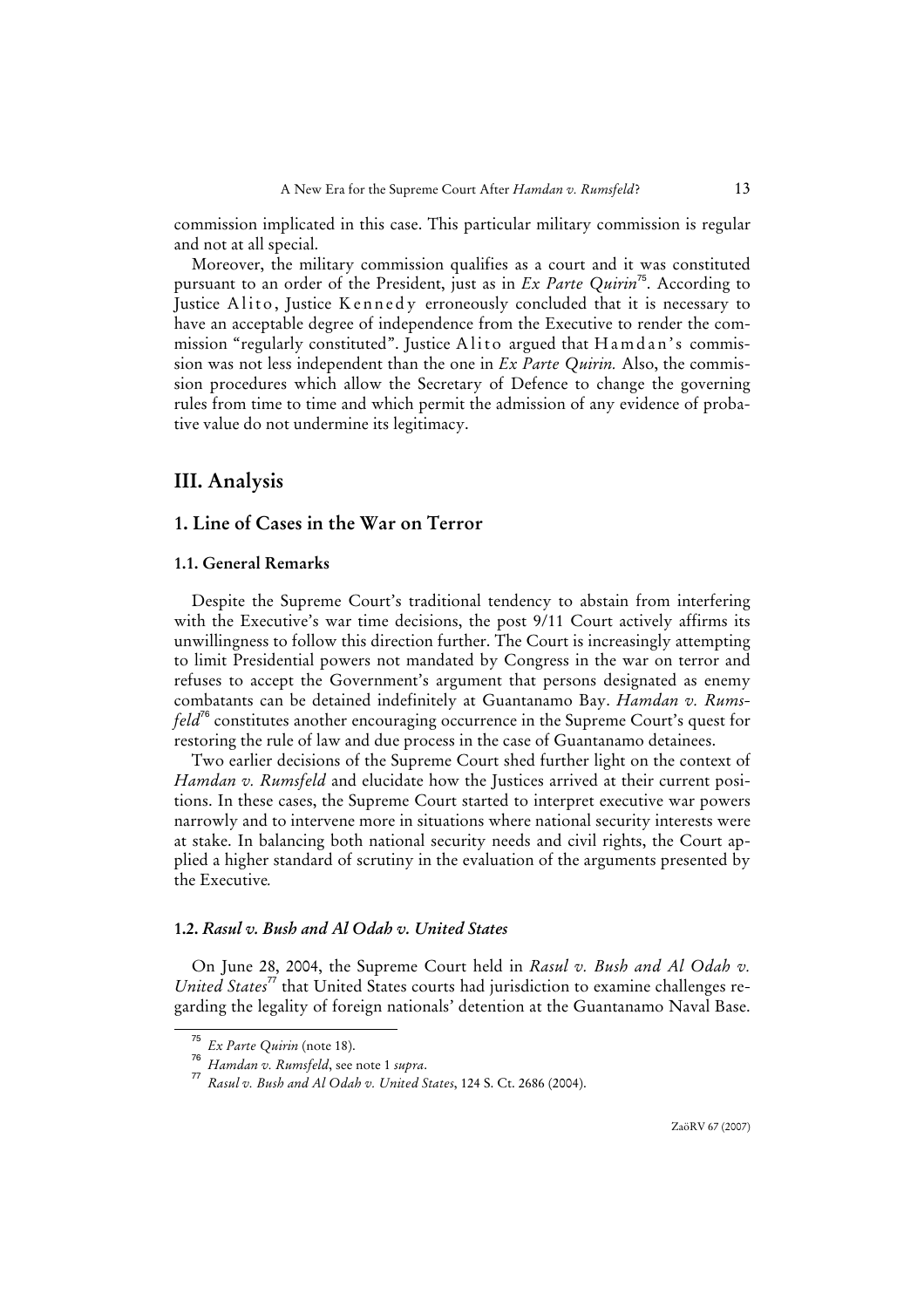The plaintiffs in the case were two British citizens, two Australians, and twelve Kuwaitis. Significantly, the two British detainees, Shafiq Rasul and Asif Iq bal, were repatriated to the United Kingdom, where they were released without charge. All the suspects were captured abroad during hostilities between the United States and the Taliban.

The six to three ruling established that the U.S. Naval Base at Guantanamo Bay is under U.S. jurisdiction and control, although Cuba had sovereignty over this territory. It was also found that Congress had granted federal district courts, under the federal *habeas corpus* statute<sup>78</sup>, the authority to hear *habeas corpus* applications from Guantanamo detainees. The Court rejected government's contention that *Johnson v. Eisentrager*<sup>79</sup>, where it was held that U.S. courts had no jurisdiction over German war criminals held in a U.S. administered German prison, should control the case. The Court distinguished the case from *Eisentrager*<sup>80</sup> by noting, *inter alia*, that the detainees were not nationals of countries at war with the U.S., that they deny to have engaged in aggression against the U.S. and that they have never had access to a tribunal. The Court further added that in any case the statutory predicate of *Eisentrager*<sup>81</sup> had been overruled already by a previous decision<sup>82</sup>, and therefore did not preclude the exercise of *habeas corpus* jurisdiction. The Court also considered other bases for jurisdiction, namely the Federal Question Act<sup>83</sup> and the Alien Tort Claims Act<sup>84</sup>. It held that since *Eisentrager*<sup>85</sup> did not bar jurisdiction over the plaintiffs' *habeas corpus* claims, it did not bar any other types of claims relating to their detention.

Although the Court emphatically reminded that "Executive imprisonment has been considered oppressive and lawless since John, at Runneymede, pledged that no free man should be imprisoned, dispossessed, outlawed or exiled save by the judgement of his peers or by the law of the land"<sup>86</sup>, it expressly refrained from addressing the merits of the case and focused on purely jurisdictional issues. Without any further guidance or suggestions, the question of determining the procedural rights of the detainees was left entirely up to the lower courts. It should be emphasised however, that the *Rasul* decision represented at the time a significant progress for the detainees of Guantanamo Bay, as the Court finally rejected the Executive's argument that Presidential war powers cannot be subject to judicial review. From

The Habeas Corpus Act, 28 U.S.C. § 2241 (1994).

<sup>79</sup> *Johnson v. Eisentrager* (note 66) *supra*.

 $\frac{80}{81}$  Ibid.

Ibid. 82

*Braden v. 30th Judicial Circuit Court of Ky.,* 410 U.S. 484 (1973).

<sup>83</sup> The Federal Question Act, 28 U.S.C. § 1331 (1948).

<sup>84</sup> The Alien Tort Claims Act, 28 U.S.C. § 1350 (1948).

<sup>85</sup> *Johnson v. Eisentrager* (note 66) *supra*. 86

*Shaughnessy v. United States ex rel. Mezei,* 345 U.S. 206, 218-219 (1953) (dissenting opinion); quoted in *Rasul v. Bush and Al Odah v. United States* (note 77) *supra* at 2692.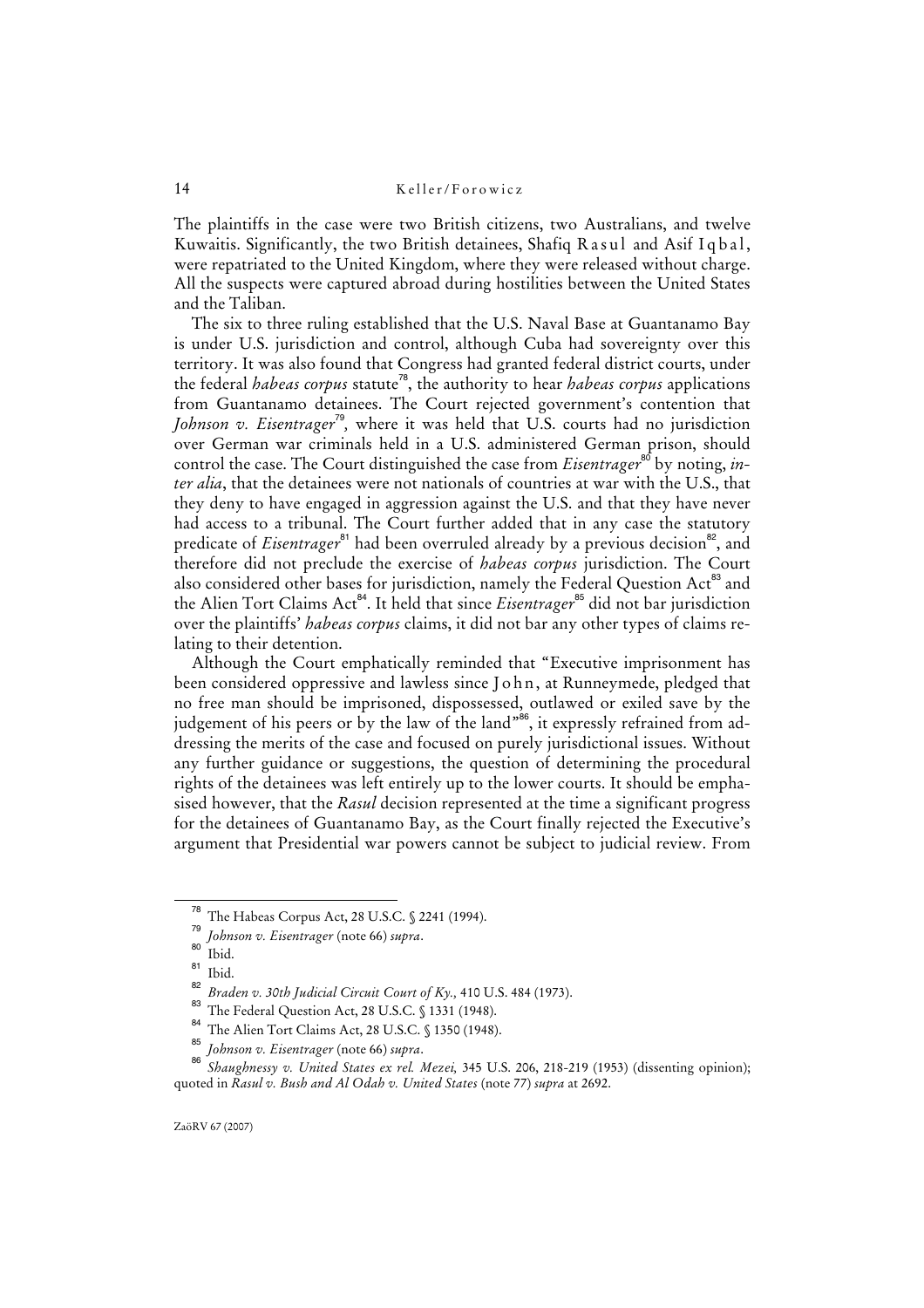now on, the President would have to justify his detention policy in courts<sup>87</sup> and the Guantanamo detainees would have a meaningful access to them. This was an important first step which eventually paved the way to the *Hamdan* decision, and made it easier for the Court to find that it had jurisdiction in the case. As Shapiro accurately concluded, "*Rasul* now stands as a strong reaffirmation of the judiciary's role as the ultimate safeguard against arbitrary detention, in wartime as well as peacetime, for aliens as well as citizens"<sup>88</sup>.

#### **1.3.** *Hamdi v. Rumsfeld*

On June 28, 2004, the Court also decided *Hamdi v. Rumsfeld*<sup>89</sup> which further restrained the Executive's assertions of power in the war on terror. In that case, the Court held that although Congress authorised the detention of combatants, due process required that they be given a meaningful day in court to contest their detention.

Yasser Hamdi was seized in Afghanistan in November 2001 by members of the Northern Alliance and he was handed over to the American armed forces. The government suspected that he was a Taliban soldier and classified him as an enemy combatant. He was first detained at Guantanamo Bay, and when the government discovered that he was an American citizen, Yasser H a m di was transferred to a naval brig in Norfolk, Virginia and then to Charleston, North Carolina.

Justice O'Connor, writing on behalf of a plurality, considered that the Authorisation for the Use of Military Force<sup>90</sup> provided sufficient authority for the Executive to detain suspects within the limited circumstances of the case and for the duration of the conflict. This issue of congressional authorisation also arose in the *Hamdan* decision, where the majority was reluctant to find any implicit approvals on part of Congress. It should be noted however that, in *Hamdi,* the plurality limited its holding by finding that Congress did not allow the indefinite detention of suspects. It was reminded that, pursuant to the third Geneva Convention Relative to the Treatment of Prisoners of War<sup>91</sup>, detention may last no longer than active hostilities. The decision also made clear that indefinite detention for the purpose of interrogation is not authorised.

Subsequently, the plurality rejected the Government's contention that an enemy combatant does not have a right to a hearing to contest his detention, and went on to decide what process is due to Yasser Hamdi. Using the balancing test of *Mathews v. Eldridge<sup>92</sup>*, the plurality weighed Hamdi's private interest in free-

<sup>&</sup>lt;sup>87</sup> Stephen R. Shapiro, The Role of the Courts in the War Against Terrorism: A Preliminary Assessment, 29 W.T.R. Fletcher F. World Aff. 103 (2005), 108.

<sup>88</sup> Ibid.

<sup>89</sup> *Hamdi v. Rumsfeld* (note 56) *supra*.

<sup>90</sup> UCMJ (note 5) *supra*.

<sup>91</sup> Third Geneva Convention (note 8) *supra*.

<sup>92</sup> *Mathews v. Eldridge,* 424 U.S. 319 (1976).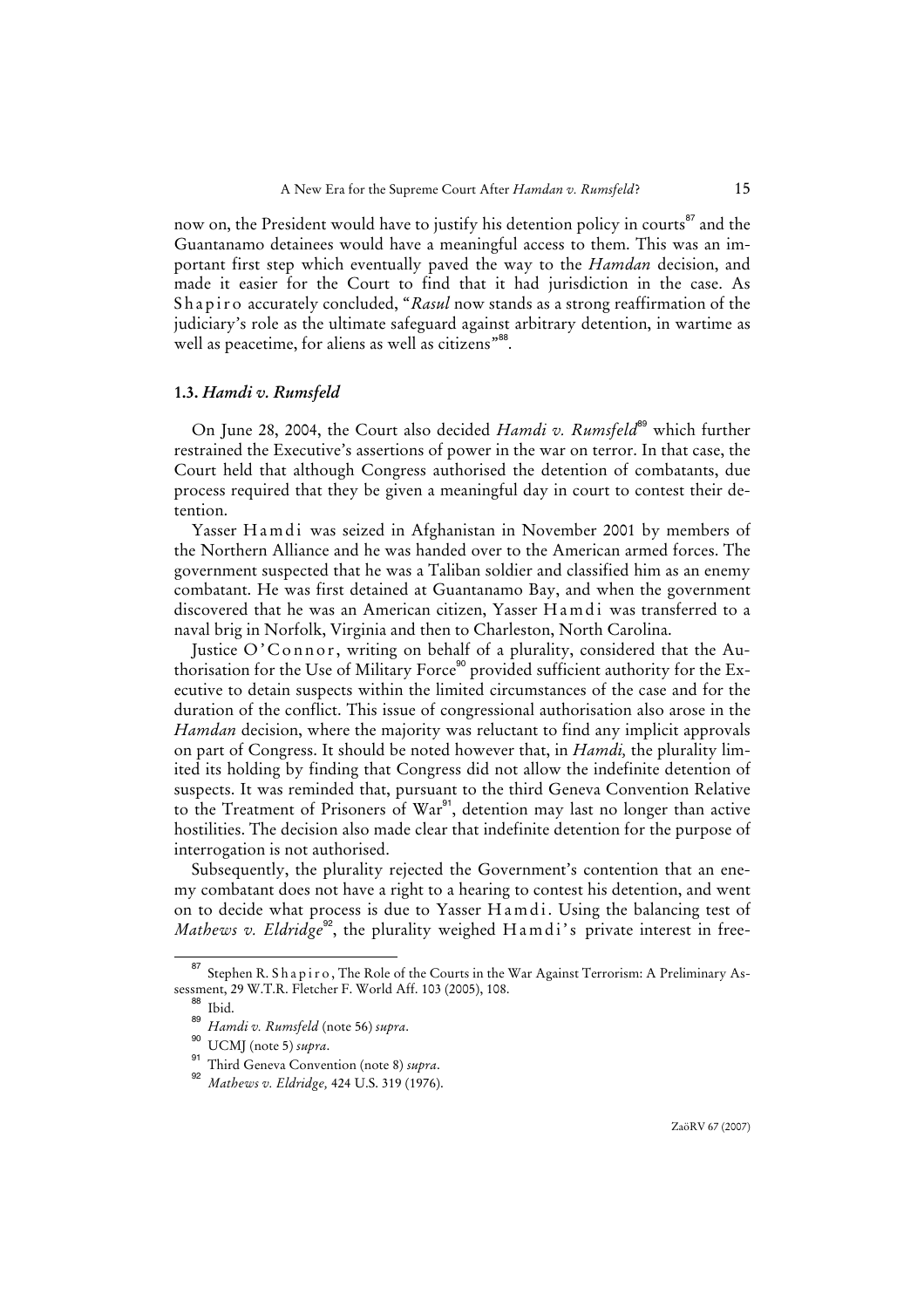dom from physical detention and the government's interest in conducting war successfully. The plurality considered the unacceptably high risk of erroneous deprivation of liberty as well as the burden imposed upon the military by additional procedures, and concluded that a detainee-citizen must receive notice of the factual basis for his classification as enemy combatant and he must be able to contest it before a neutral decision maker.<sup>93</sup> On the other hand, when considering the substance of the procedures to be used, the plurality observed that they may "(…) be tailored to alleviate their uncommon potential to burden the Executive at a time of ongoing military conflict<sup>"94</sup>. The plurality explained that in those circumstances, hearsay and a presumption in favour of the Government's evidence could be accepted. This finding stands in great contrast with the conclusion reached by the majority in *Hamdan* regarding the inadequacy of the procedural guarantees applicable by the military commission.<sup>96</sup>

The *Hamdi* plurality avoided the question of application of international treaties by stating that "[b]ecause we hold that Hamdi is constitutionally entitled to the process described above, we need not address at this time whether any treaty guarantees him similar access to a tribunal for a determination of his status".<sup>96</sup> This differs greatly from Justice Stevens' significant reliance on the Geneva Conventions in his majority and plurality opinions in *Hamdan*. 97

In addition, the plurality rejected the Government's assertion that courts should only determine the legality of the broader detention scheme and not examine individual cases. Significantly, Justice O'Connor stated that "[i]n so holding, we necessarily reject the Government's assertion that separation of powers principles mandate a heavily circumscribed role for the courts in such circumstances<sup>"98</sup>. Finally, the plurality restated the famous phrase from *Youngstown Sheet & Tube Co v. Sawyer*<sup>99</sup> and emphatically affirmed that "[w]e have long since made clear that a state of war is not a blank cheque for the President when it comes to the rights of the Nation's citizens"<sup>100</sup>. More surprisingly, one of the most conservative Justices, Antonin Scalia, issued a dissenting opinion that was joined by John Paul Stevens. It made no difference, Scalia argued, whether the Authorisation for Use of Military Force<sup>101</sup> could be read broadly enough to infer congressional approval of Hamdi's detention. He explained that Congress had not suspended the writ of *habeas corpus*, that the federal courts were functioning, and that President B u s h

<sup>93</sup> *Hamdi v. Rumsfeld* (note 56) *supra*, 532.

 $\frac{94}{95}$  Ibid., 533.

See *supra* Part II, Section 2.1. on Justice S t e v e n s' majority opinion, page 5. 96

*Hamdi v. Rumsfeld* (note 56) *supra* at 534 (footnote 2).

<sup>&</sup>lt;sup>97</sup> See *supra* Part II, Section 2.1. on Justice S t e v e n s' majority opinion, page 5 and Section 2.2. on Justice Stevens' plurality opinion, page 8.

<sup>98</sup> *Hamdi v. Rumsfeld* (note 56) *supra* at 535.

<sup>99</sup> *Youngstown Sheet & Tube Co v. Sawyer* (note 54) *supra*.

<sup>100</sup> *Hamdi v. Rumsfeld* (note 56) *supra* at 536.

<sup>101</sup> AUMF (note 3) *supra*.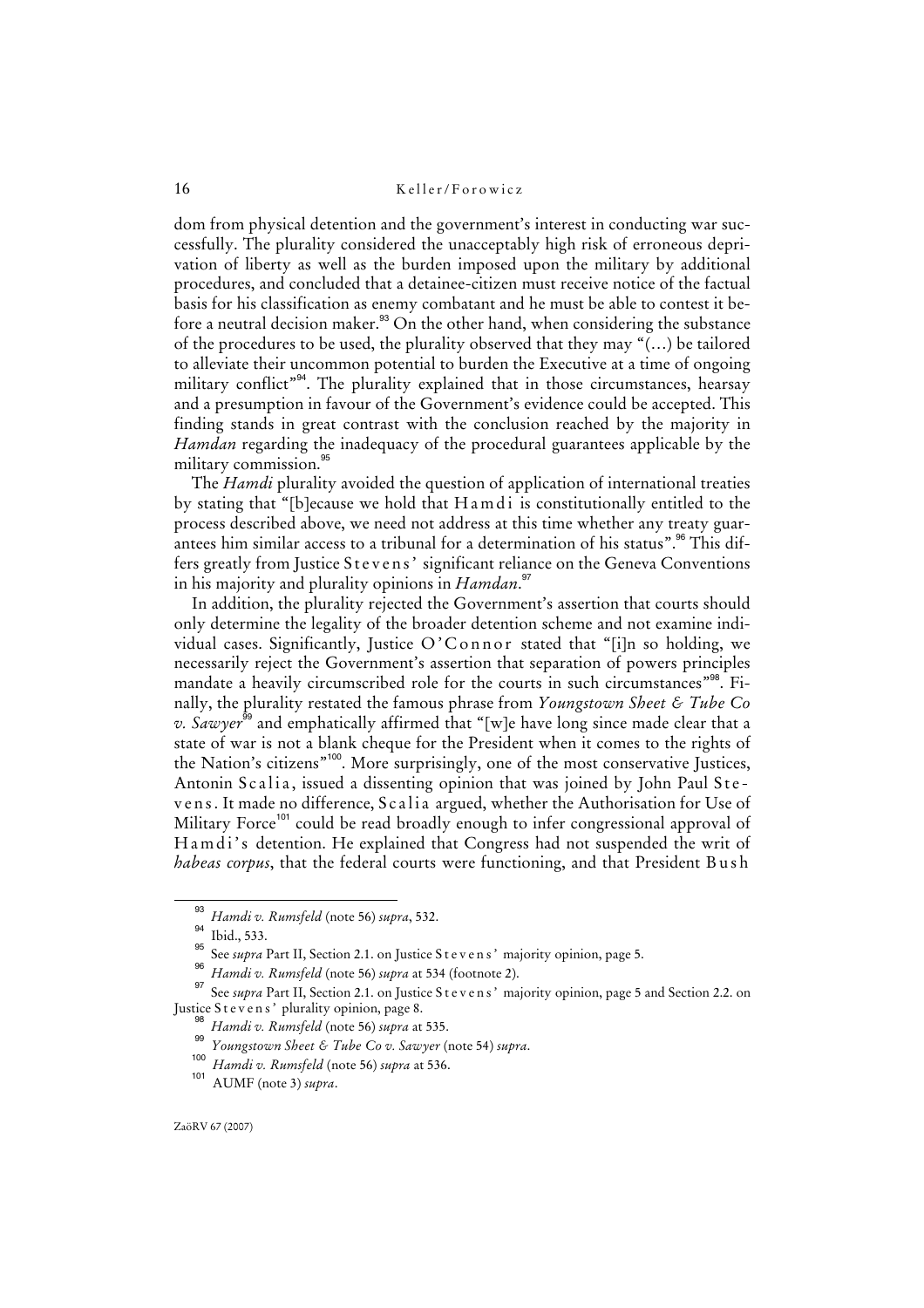had no inherent power to detain citizens without charges or access to counsel.<sup>102</sup> In his view, "[i]f civil rights are to be curtailed during wartime, it must be done openly and democratically, as the Constitution requires, rather than by silent erosion through an opinion of this Court"<sup>103</sup>.

Although not as significant as the *Hamdan* decision, *Hamdi v. Rumsfeld* was certainly a step in the right direction, as it further reinforced the Supreme Court's role within the framework of the war on terror. Justice  $O^{\prime}$ C on n or expressly opposed the Government's view of the separation of powers where power is condensed in a single branch of government. She opined that when individual liberties are at stake, the Constitution envisions a role for the three branches of government. Justice Thomas was the only one to accept that the Executive legitimately exercised its war powers and that its decision should not be second-guessed by the Supreme Court.

Unfortunately, the *Hamdi* court left many questions open. It did not consider the scope of the definition of "enemy combatant", the appropriate length of detention of an "enemy combatant" before he or she is given access to counsel, the length of detention of an "enemy combatant" in the war on terrorism and the degree to which military hearings are sufficient.<sup>104</sup> Furthermore, its consideration of international humanitarian law was scanty and less than appropriate. Although, the plurality referred on occasion to the four Geneva Conventions<sup>105</sup>, there was an evident reluctance on its part to engage in an active consideration of its provisions and to examine the relationship between them and U.S. law.<sup>106</sup> There was no meaningful consideration as to how the Geneva Conventions may apply to Yasser Hamdi in this case. In addition, through an expansive interpretation of the Authorisation for Use of Military Force<sup>107</sup>, the plurality found a basis for the detention and it no longer needed an explicit provision on part of Congress. Also, the Court provided guidelines for due process which favour the government rather than citizens attempting to challenge their classification as "enemy combatants".<sup>108</sup> These inadequacies eventually undermine the strong position advocated by the plurality.

Finally, it should be added that "[t]hree months after the Supreme Court's decision, H a m d i was allowed to rejoin his family in Saudi Arabia on October 11, 2004. In exchange, H a m d i agreed to relinquish his U.S. citizenship". See S h a p i r o (note 87) *supra*, 114.

<sup>103</sup> *Hamdi v. Rumsfeld* (note 56) *supra*, 578.

<sup>104</sup> Jenny S. M a r t i n e z , *Hamdi v. Rumsfeld*. 124 Sct. 2633, United States Supreme Court, June 28, 2004, 98 Am. J. Int'l L. (2004), 782 at 785.

<sup>105</sup> Geneva Conventions (note 10) *supra*.

<sup>106</sup> M a r t i n e z (note 104) *supra*, 785.

<sup>107</sup> AUMF (note 3) *supra*.

<sup>108</sup> Nicholas G. Green, A "Blank Check": Judicial Review and the War Powers in Hamdi v. Rumsfeld, 56 S.C.L.Rev. (2005), 581 at 601.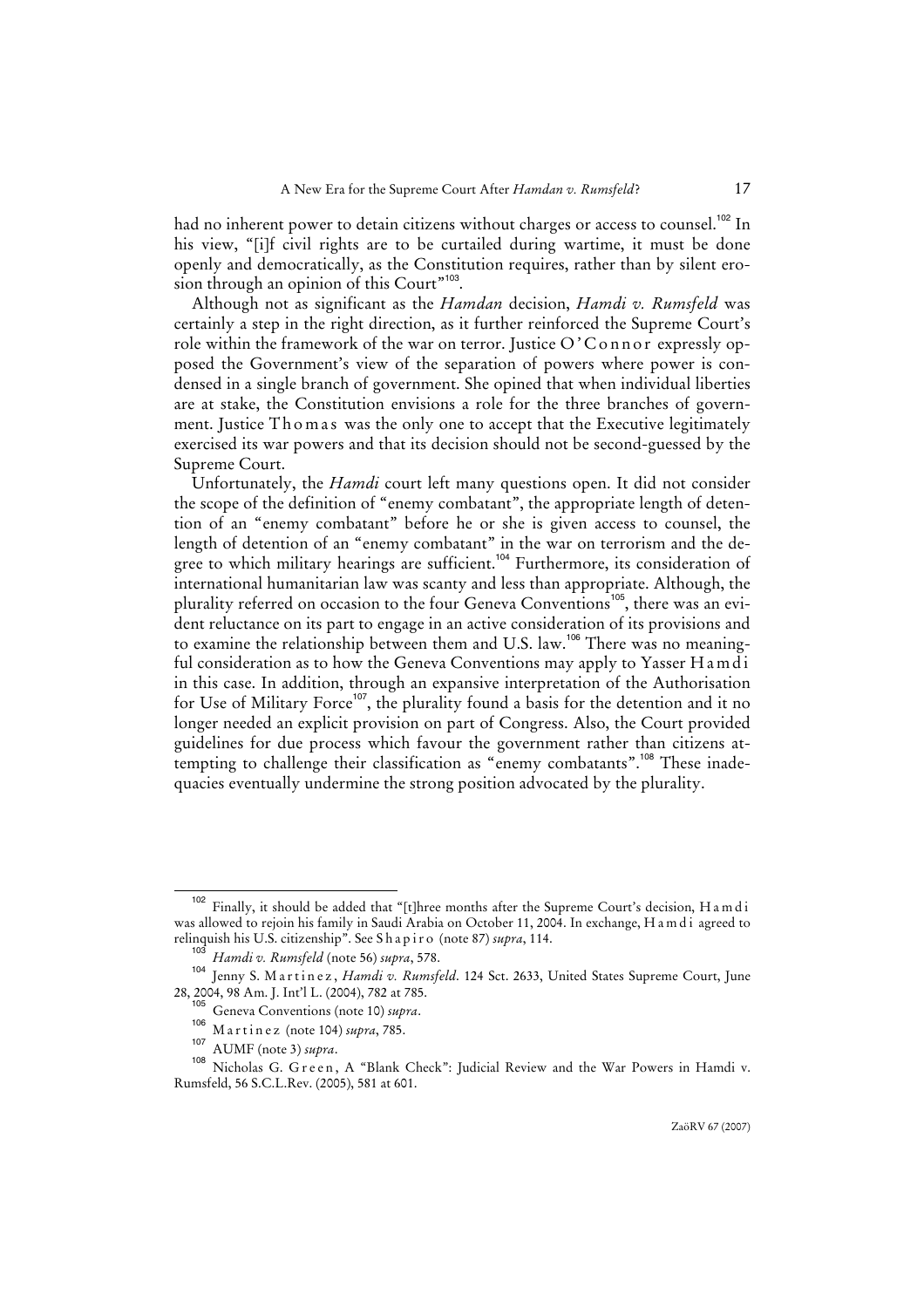#### **1.4. The Relationship of the Two Cases to** *Hamdan v. Rumsfeld*

In the case law of the Supreme Court relating to the war on terror there is a continuous development which paves the way to the *Hamdan*<sup>109</sup> decision. In *Rasul*<sup>110</sup>, the Court affirmed its jurisdiction to hear the case, and in *Hamdi*<sup>111</sup>, the Court went further to rule that, although Congress authorised the detention of combatants, due process required that they be given a meaningful access to courts to contest their detention. In *Hamdan*, the Supreme Court went beyond *Hamdi* by holding that the type of military commission created to try H a m d a n is illegal.

In the context of these two decisions, *Hamdan v. Rumsfeld* represents an important, albeit not sufficient, advancement in procedural rights for the Guantanamo Bay detainees. The majority held that the structure and the procedures of the military commission violate the Uniform Code of Military Justice<sup>112</sup> and the Geneva Conventions<sup>113</sup>. It did not specify the exact content of these procedural rights, but it considered that they should not differ from those governing courtsmartial and that they should be in accordance with the Geneva Conventions. The Court did not consider that it was difficult for the Government to design procedures which conform to the Constitution. This contrasts with *Hamdi,* where the Court found that procedural rights should be designed to avoid imposing any excessive burden on the Executive. In *Rasul*, the Court did not consider the scope of these rights as it focused on purely jurisdictional issues. The standard of procedural rights advocated by the Supreme Court in the *Hamdan* decision is therefore higher than the one in *Hamdi* and *Rasul*. However, the important drawback of the Court's opinion is that it did not explicitly articulate the substance of these procedural rights in the *Hamdan* decision.

In addition, the *Hamdan* decision made a substantial advancement for the application of international humanitarian law in the United States. The majority explicitly affirmed that Common Article 3 of the Geneva Conventions is applicable to the case and that it affords at least some minimal protections to Guantanamo detainees. As discussed earlier, in *Hamdi* the Court made references to the Geneva Conventions<sup>114</sup> en passant, but it resolved the case on the basis of U.S. law. The *Rasul* Court did not even mention the Geneva Conventions. The *Hamdan* Court, on the other hand, explained that the Geneva Conventions are part of U.S. law and that they are enforceable in the U.S. Finally, in support of its interpretation of Common Article 3, the Court also made an impressive reference to customary international law as codified in Article 75 of Additional Protocol I to the Geneva Conventions.

<sup>109</sup> *Hamdan v. Rumsfeld* (note 1) *supra*.

<sup>110</sup> *Rasul v. Bush and Al Odah v. United States* (note 77) *supra*. 111

*Hamdi v. Rumsfeld* (note 56) *supra*.

<sup>112</sup> UCMJ (note 5) *supra*.

<sup>113</sup> Geneva Conventions (note 10) *supra*.

<sup>114</sup> Ibid.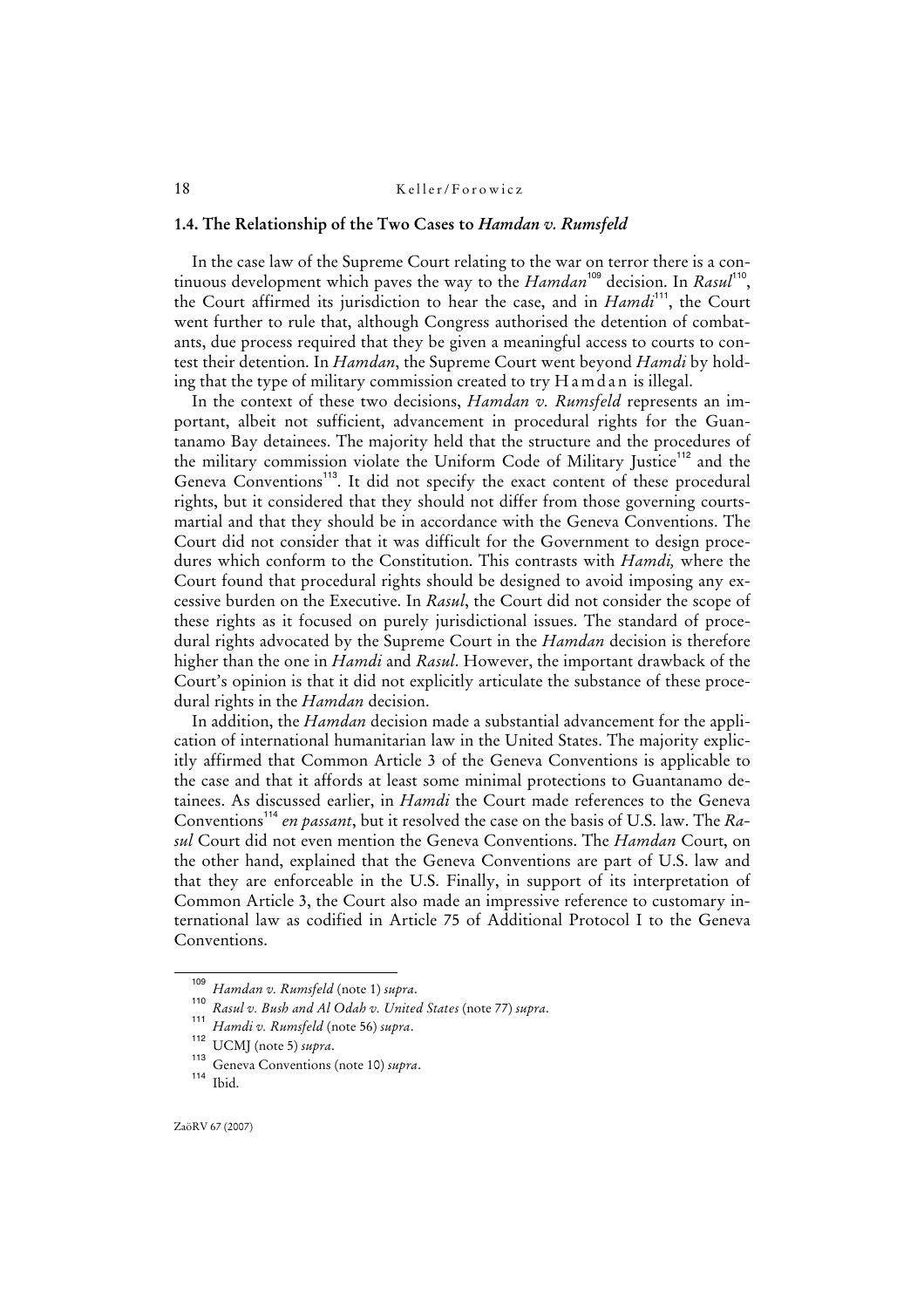In terms of separation of powers issues, the Court not only affirmed its jurisdiction in considering the case, but it also explained further the role that Congress should play in this context. The majority concluded that Congress must give its approval to the creation of this type of military commission, and that there was no such approval in this case. The Court adopted here a much more active stand towards Congress' involvement in Presidential war time decisions. Although the *Hamdi* Court had no difficulties in finding sufficient basis for the detention of suspects in the Authorisation for the Use of Military Force<sup>115</sup>, the *Hamdan* Court considered that the same document did not warrant the creation of a military commission of this type to try the detainees. This way, the Court cautiously refrained from finding implicit congressional authorisations, and thereby reinforced Congress' role within the framework of the war on terror.

It is also interesting to note that the *Hamdan* decision involved a non-citizen subjected to trial by military commission. This was not the case of Yasser Hamdi, a U.S. citizen, who was repatriated to the United States and had a more meaningful access to the courts. The *Hamdan* decision was therefore all the more ground breaking, as it implicated a non-citizen whose access to U.S. courts was not self-evident.

Finally, the Court's role and self-conception in the war on terror appear to have acquired a new meaning. In *Hamdan*, the Court attempted to reassert its legitimate role assigned by the Constitution and re-appropriated some of its power to adjudicate civil rights cases in times of war and peace. The Court also started to interpret Executive powers more narrowly and to ensure that Congress has given its approval. Furthermore, the level of scrutiny applied by the Court in the context of alleged abuse of detainees' rights is substantially higher. Perhaps the most significant innovation is that the Court is also starting to question the merits of the Executive's war-related decisions. As mentioned previously, the plurality noted in *Hamdan* that military necessity was lacking to convene the type of military commission created to try  $H$  a m d a n. More than before, the Court is increasingly refusing to abstain from intervening whenever the Executive raises a national security claim.

## **2. The National Security Constitution After** *Hamdan*

## **2.1. Presidential War Powers**

#### 2.1.1. Constitutional Framework and Case Law

The theory of separation of powers in the United States is derived from the Constitution which enumerates specific and exclusive powers for each branch of government. The intent behind this scheme was to provide for a system of "checks

<sup>115</sup> AUFM (note 3) *supra*.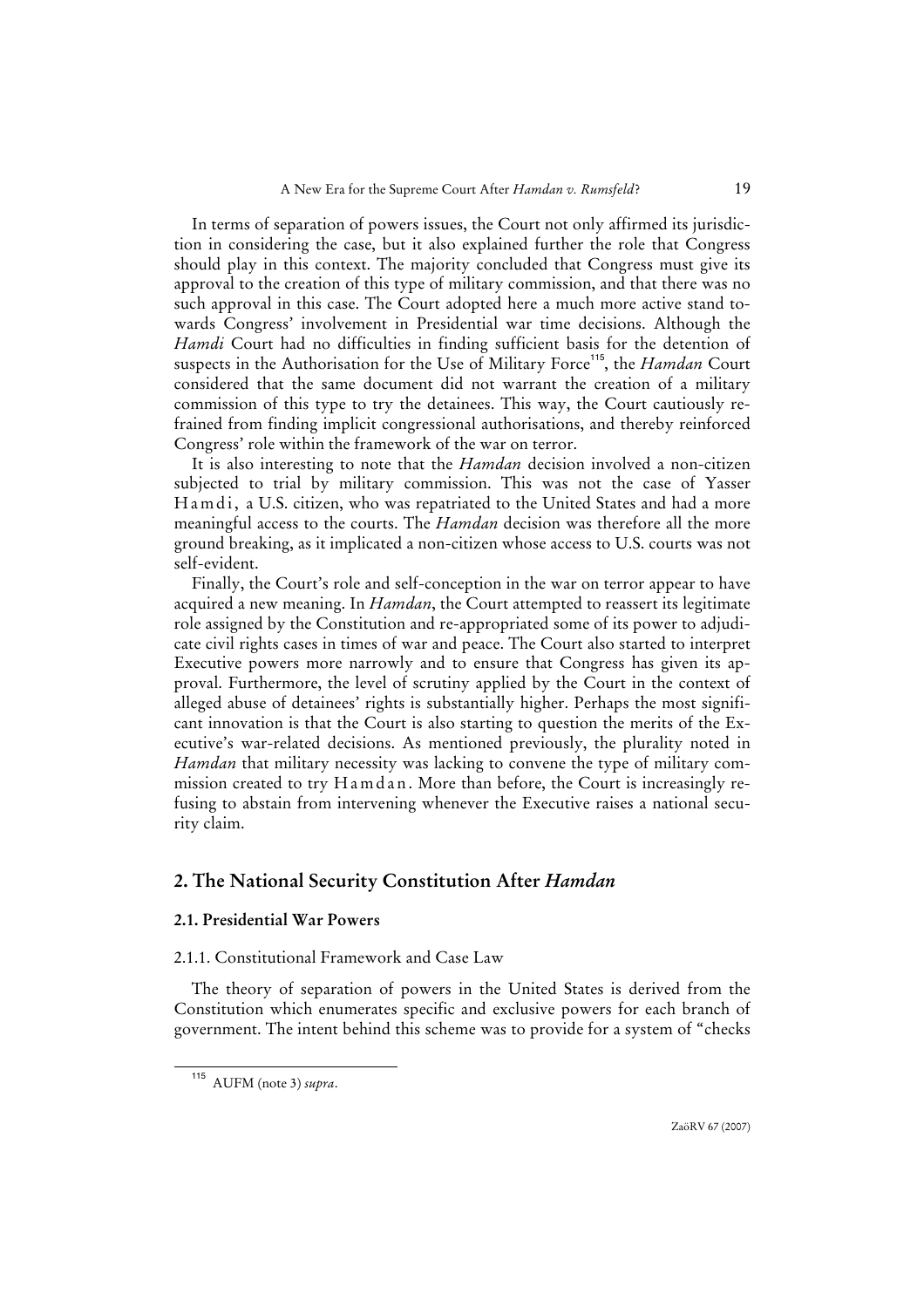and balances" among the three branches, so that a single branch would not be able to abuse its power at the expense of another branch or of the American population.

In the context of war powers, Article II, Section 2 of the Constitution states that the President shall serve as "(…) Commander in Chief of the Army and Navy of the United States, and of the militia of the several states, when called into the actual Service of the United States (…)". In addition, Article II, Section 1 states that "[t]he executive Power shall be vested in a President of the United States of America". Pursuant to Article II, Section 3, the President shall also "(…) take Care that the Laws be faithfully executed (…)". Article I, Section 8 authorises Congress to declare war, to raise and support armies, to provide and maintain a navy, to make rules for the government and regulation of the land and naval forces, to provide for calling forth the militia as well as to provide for organising, arming and disciplining the militia.

These powers are not always exclusive and in many cases they overlap to the point of becoming concurrent. Such concurrence would occur, for instance, when the President's authority as Commander-in-Chief overlaps with the power of Congress to make rules for the regulation of land and naval forces during a war.<sup>116</sup> It has now become accepted that there is some concurrent authority for the Congress and the President.<sup>117</sup> It is far from being clear what may be part of this category and the courts have provided little guidance on the topic.<sup>118</sup> It is also difficult to determine which branch prevails in case of conflicting assertions of power.<sup>119</sup>

More importantly, the Court has developed a test which sheds further light on the question of concurrent power and which is usually used to verify whether one branch has overstepped its powers, namely the one suggested by Justice Jackson in *Youngstown Sheet & Tube v. Sawyer*<sup>126</sup>. Justice Jackson explained that executive powers vary according to three different situations. In the first situation, "[w]hen the President acts pursuant to an express or implied authorization of Congress, his authority is at its maximum, for it includes all that he possesses in his own right plus all that Congress can delegate"<sup>121</sup>. In the second situation, "[w]hen the President acts in absence of either a congressional grant or denial of authority, he can only rely upon his own independent powers, but there is a zone of twilight in which he and Congress may have concurrent authority, or in which its distribution is uncertain"<sup>122</sup>. In the third situation, "[w]hen the President takes measures incompatible with the expressed or implied will of Congress, his power is at its

<sup>121</sup> Ibid., 636-637.

<sup>&</sup>lt;sup>116</sup> Louis H e n k i n, Foreign Affairs and the U.S. Constitution,  $2^{nd}$  ed., Oxford 1996, 94.

 $\frac{117}{118}$  Ibid.

 $\frac{118}{119}$  Ibid.

Ibid.

<sup>120</sup> *Youngstown Sheet & Tube v. Sawyer* (note 54) *supra*. In *Youngstown*, President T r u m a n seized steel mills from citizens to avoid a strike during the Korean War. He relied on Article II of the Constitution, including his authority as Commander-in-Chief. The Supreme Court held that this was a violation of the separation of powers doctrine.

<sup>122</sup> Ibid.*,* 637.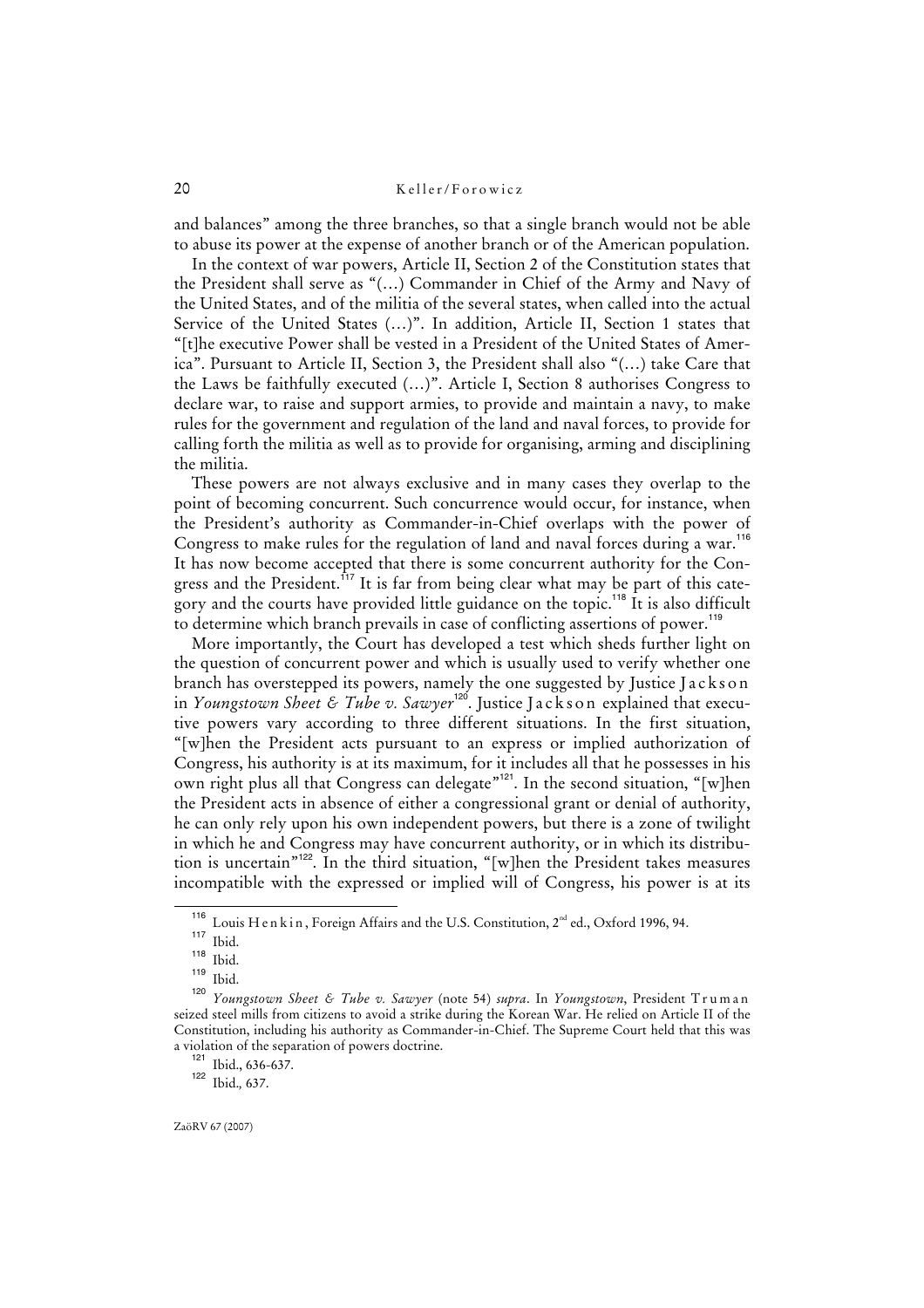lowest ebb, for then he can rely only upon his own constitutional powers minus any constitutional powers of Congress over the matter. Courts can sustain exclusive presidential control in such a case only by disabling the Congress from acting upon the subject"<sup>123</sup>. This analysis reveals that executive power is closely intertwined with the power of the Congress, and Justice Jackson suggests that there is some concurrent authority in a so-called "zone of twilight".

#### 2.1.2. The Practice of the B u s h Administration

In contrast to the framework outlined above, President Bush seems to rely on a unitary theory of executive power under which all executive branch power is vested in the President and any incursion on it by Congress should be resisted.<sup>124</sup> This finds support in the signing statements<sup>125</sup> issued by President B u s h when he approves a new law. For instance, when the President approved the  $McCain$ Amendment<sup>126</sup> he declared that: "[t]he executive branch shall construe Title X in Division A of the Act, relating to detainees, in a manner consistent with the constitutional authority of the President to supervise the unitary executive branch and as Commander in Chief and consistent with the constitutional limitations on the judicial power, which will assist in achieving the shared objective of the Congress and the President, evidenced in Title X, of protecting the American people from further terrorist attacks<sup>"127</sup>. He has used on many occasions similar statements constantly emphasising that he interprets law in accordance with his authority to supervise the unitary executive and his power as Commander-in-Chief.<sup>128</sup> President B u s h seems to have resorted to the signing statements in order to enforce his own interpretation of the law and to increase the power of the executive within the

 $\frac{123}{123}$  Ibid., 637-638.

<sup>124</sup> For further information on the Unitary Executive theory, see Christopher Y o o /Steven G. Calabresi/Anthony J. Colangelo, The Unitary Executive in the Modern Era, 1945-2004, 90 Iowa L. Rev. 601 (2005).

<sup>&</sup>lt;sup>125</sup> A signing statement is a written statement issued by the President that accompanies the signing of a law passed by Congress.

<sup>126</sup> Text of Amendments, Senate, October 3, 2005, S.A. 1977. M c C a i n , S.10908-S.10909, available at: <http://thomas.loc.gov> (accessed August 18, 2006). It became the Detainee Treatment Act of 2005, (note 14) *supra*, as Title X of the Department of Defense Appropriations Act, 2006, P.L. 109-148 (H.R. 2863).

<sup>127</sup> Bush Reserves Right to Bypass Torture Ban in Spending Bill Signing Statement, The Jurist, January 04, 2006, available at: <http://jurist.law.pitt.edu/paperchase/2006/01/bush-reserves-right-tobypass-torture.php> (accessed August 8, 2006). See also: Statement on Signing the Department of Defense, Emergency Supplemental Appropriations to Address Hurricanes in the Gulf of Mexico, and Pandemic Influenza Act, 2006, Presidential Signing Statements, The American Presidency Project, University of California, Santa Barbara, U.S.A., December 30, 2006, available at: <http://www. presidency.ucsb.edu/ws/index.php?pid=65259> (accessed August 8, 2006).

<sup>128</sup> See further signing statements: Presidential Signing Statements, The American Presidency Project, University of California, Santa Barbara, U.S.A, available at: <http://www.presidency.ucsb.edu/ signingstatements.php?year=2006&Submit=DISPLAY> (accessed August 8, 2006). See also: Bush Challenges Hundreds of Laws, The Boston Globe, April 30, 2006.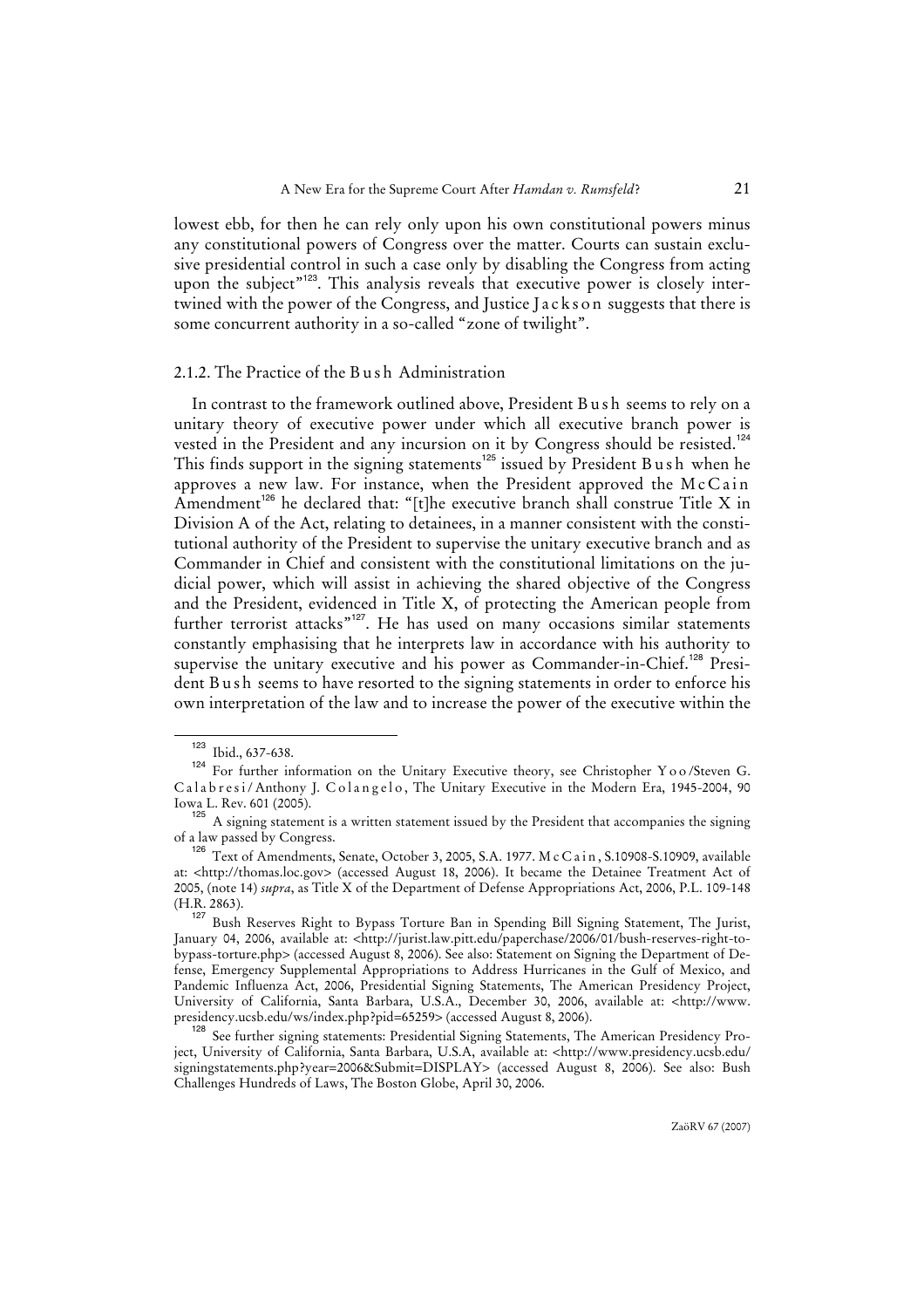legislative context. He used his veto once<sup>129</sup> but usually preferred to issue signing statements to circumvent legal requirements and bypass Congress.<sup>130</sup>

In addition, President B u s h's reliance on the theory of unitary executive finds support in the Memoranda issued by the government in an attempt to explore the legal boundaries of the use of unusual interrogation techniques during the war on terror. The 1 August 2002 Memorandum<sup>131</sup> maintained that the President had complete discretion in his actions as Commander-in-Chief and that these did not need to be approved by Congress<sup>132</sup>. The Memorandum of December 30, 2004<sup>133</sup> issued by the Department of Justice was meant to supersede the previous 1 August 2002 Memorandum and another Memorandum issued on 4 April 2003<sup>134</sup>. However, the new Memorandum did not address nor reject the scope of the President's Commander-in-Chief powers described in the 1 August 2002 Memorandum<sup>135</sup> dismissing it as unnecessary<sup>136</sup>. In addition, it appears that subsequent Memoranda issued by the Department of Justice have followed the same approach.<sup>137</sup>

 $\frac{132}{133}$  Ibid., 36-37.

<sup>4</sup> B y b e e (note 131) *supra* and U.S. Department of Defense, Working Group Report, Re: Detainee Interrogations in the Global War on Terrorism: Assessment of Legal, Historical, Policy and Operational Considerations, April 4, 2003, available at: <http://www.washingtonpost.com/wp-srv/ nation/documents/040403dod.pdf> (accessed August 2, 2006).

 $^{135}$  B y b e e , ibid.

ZaöRV 67 (2007)

<sup>&</sup>lt;sup>129</sup> Stem Cell Bill Gets Bush's First Veto, The Washington Post, July 20, 2006.

The debate over presidential signing statements is quite heated at the moment. For a full account of the debate and further recommendations, see Neal R. S o n n e t t , American Bar Association. Task Force on Presidential Signing Statements and the Separation of Powers Doctrine – Report, August 2006, available at: <http://www.abanet.org/op/signingstatements/aba\_final\_signing\_statements\_ recommendation-report\_7-24-06.pdf> (accessed August 8, 2006).

<sup>131</sup> Jay B y b e e , Memorandum for Alberto R. Gonzales. Counsel to the President, Re: Standards of Conduct for Interrogation under 18 U.S.C. 2340-2340A, U.S. Department of Justice, Office of Legal Council & Office of Assistant Attorney General, Washington D.C., August 1, 2002, available at: <http://www.humanrightsfirst.org/us\_law/etn/gonzales/memos\_dir/memo\_20020801\_JD\_%20Gonz \_.pdf> (accessed July 28, 2006).

Daniel L e v i n, Memorandum for James B. Comey, Deputy Attorney General, Re: Legal Standards Applicable Under 18 U.S.C. §§ 2340-2340A, Office of Legal Counsel, U.S. Department of Justice & Office of Assistant Attorney General, Washington D.C., December 30, 2004, available at: <http://www.humanrightsfirst.org/us\_law/etn/gonzales/memos\_dir/levin-memo-123004.pdf> (accessed August 2, 2006).

<sup>&</sup>lt;sup>136</sup> "Because the discussion in that memorandum concerning the President's Commander-In-Chief power and the potential defences to liability was – and remains – unnecessary, it has been eliminated from the analysis that follows. Consideration of the bounds of any such authority would be inconsistent with the President's unequivocal directive that United States personnel not engage in torture." See L e v i n (note 133) *supra*, 2.

<sup>&</sup>lt;sup>137</sup> "For example, a January 19, 2006, unsigned memorandum, issued on Department of Justice letterhead, relied upon a similar expansive and controversial view of presidential power to justify the use of warrantless domestic wiretaps in seeming contravention of the federal statutory safeguards imposed by the Foreign Intelligence Surveillance Act." See [no author], Guidelines for the President's Legal Advisors, 81 Ind. L.J. 1345, 1347 (2006). See also U.S. Department of Justice, Legal Authorities Supporting the Activities of the National Security Agency Described by the President, January 19, 2006, available at: <http://www.usdoj.gov/opa/whitepaperonnsalegalauthorities.pdf> (accessed August 8, 2006).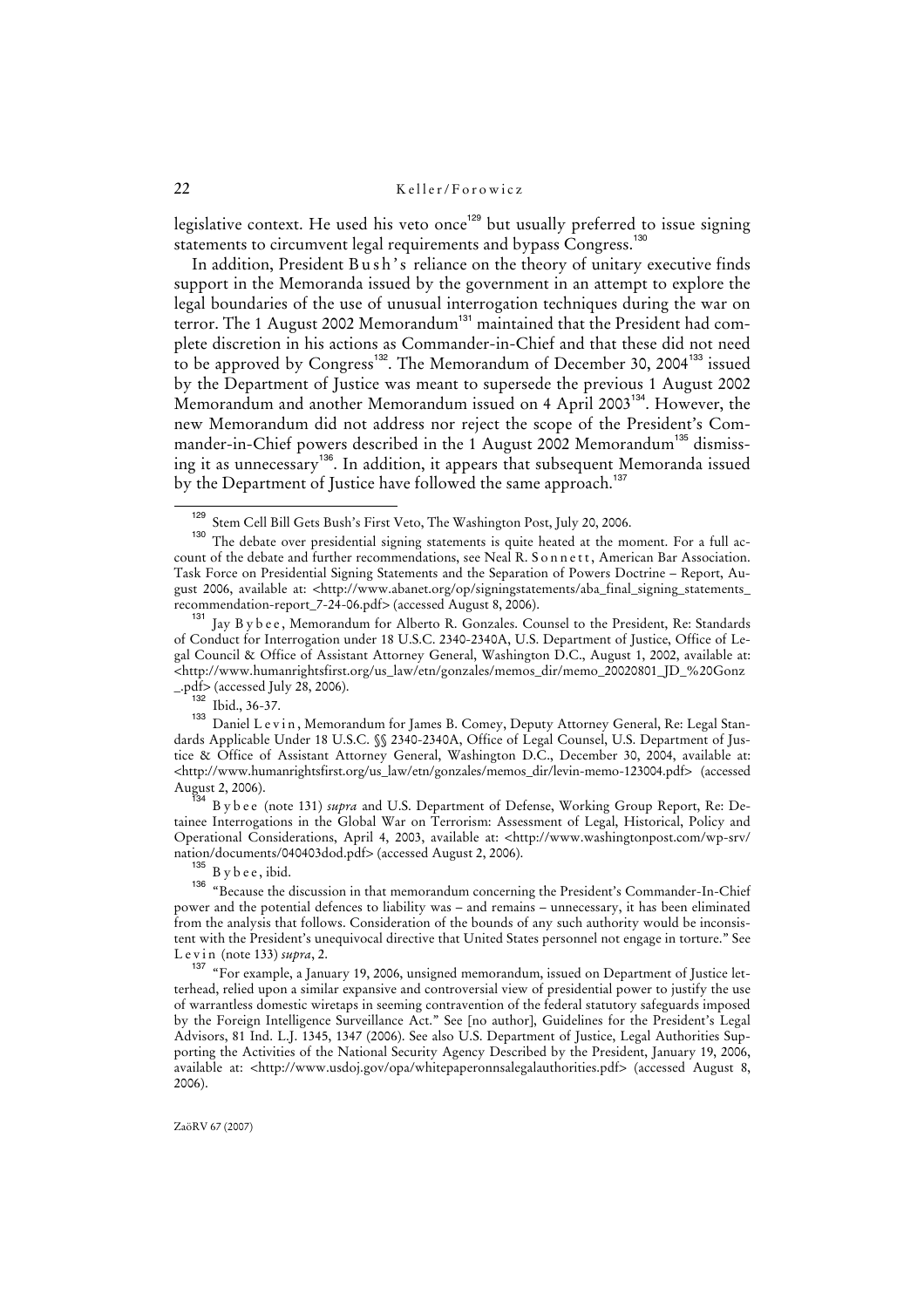#### 2.1.3. The New Approach in the *Hamdan* Case

The merits of the unitary executive theory have been vigorously questioned by scholars. An alternative and more legally sound theory suggests that "[t]he historical examination of constitutional structure and relationship that follows suggests that our National Security Constitution rests upon a simple notion: that generally speaking, the foreign affairs power of the United States is a power shared among the three branches of the national government"<sup>138</sup>. All three branches play integral roles in both making and validating foreign-policy decisions<sup>139</sup>. In this process, the President plays a predominant role, but he benefits from a limited scope of exclusive powers in relation to diplomatic relations and the recognition of governments and nations.<sup>140</sup> At the same time, "(…) governmental decisions regarding foreign affairs must transpire within a sphere of concurrent authority, under presidential management, but bounded by the checks provided by congressional consultation and judicial review"<sup>141</sup>. The National Security Constitution therefore rests on a principle of balanced institutional participation<sup>142</sup> which ensures that the powers are shared by the three branches.

Against this background, it can be argued that the majority in the *Hamdan* decision relied on this principle of balanced institutional participation in interpreting the separation of powers enshrined in the Constitution. In fact, between the lines of the majority's opinion, it is apparent that Justice Stevens attempted to resuscitate the delicate balance of powers between the branches through its finding that the President lacked power to create this type of military commission and by refusing to find an implicit congressional authorisation. At the same time, the Court re-appropriated some of its legitimate power to control both branches in this context. This also finds support in the language and arguments used by the Court.<sup>143</sup> More than before, its view depicts the powers of all three

Harold Hongju K o h, The National Security Constitution: Sharing Power After the Iran-Contra Affair, New Haven/London 1990, 69.

 $\frac{139}{140}$  Ibid.

 $\frac{140}{141}$  Ibid.

 $\frac{141}{142}$  Ibid.

 $\frac{142}{143}$  Ibid.

<sup>143</sup> For instance, Justice S t e v e n s indicated at 2773 of the *Hamdan* decision (note 1) *supra*, quoting *Yamashita v. Styer,* 327 U.S. 1, 11 (1946) that the President and Congress have been granted joint powers in times of war: "And that authority, if it exists, can derive only from the powers granted *jointly* to the President and Congress in time of war" (italics inserted by the authors). In addition, the Court enumerated (at the same page) the powers of the President and Congress in times of war to demonstrate that they interact in this context: "The Constitution makes the President the 'Commander in Chief' of the Armed Forces, Art. II, §2, cl. 1, but vests in Congress the powers to 'declare War ... and make Rules concerning Captures on Land and Water', Art. I, §8, cl. 11, to 'raise and support Armies', id., cl. 12, to 'define and punish … Offences against the Law of Nations', id*.*, cl. 10, and 'To make Rules for the Government and Regulation of the land and naval Forces', id., cl. 14. The interplay between these powers was described by Chief Justice Chase in the seminal case of *Ex parte Milligan*: (…)".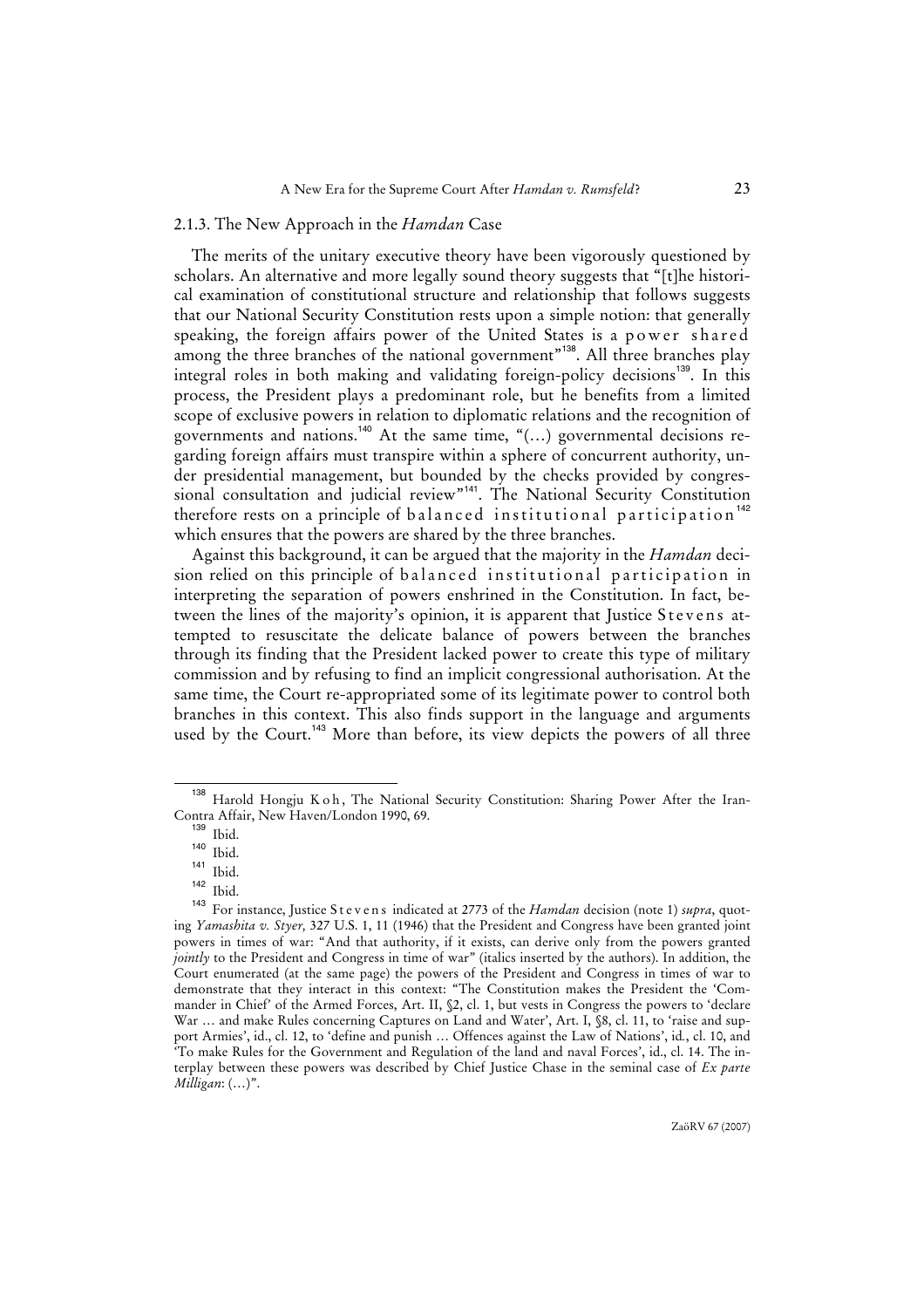branches as being shared and it forecloses the President's theory of unitary executive.

As demonstrated in Parts I and II of this paper, the Supreme Court has been trying to curb Presidential assertions of power in the *Hamdan* decision. However, this is a new tendency, as historically, the courts have generally demonstrated their deference to Presidential claims of power. The following sub-section illustrates and discusses the tradition of judicial deference, as exemplified in three cases decided at the time of World War II. It then attempts to contrast these cases with the decision in *Hamdan*, in order to demonstrate how the Supreme Court has recently breached this long-established tradition.

#### **2.2. World War II Case Law: A Tradition of Judicial Deference**

#### 2.2.1. The Traditional View of Deference

In the context of war, judges have usually refrained from intervening in decisions taken by the Executive or from passing judgements about the wisdom of a given policy. It was thought that the matter was within the expertise, domain, province or discretion of the government and that it should not be second-guessed by justices unable to form an informed opinion on the topic.<sup>144</sup> It was also conceived that the Executive needed to have substantial discretion in order to wage war successfully. This judicial approach, now called "judicial deference" or "judicial tolerance"<sup>145</sup> has become widely accepted to the point of becoming a tradition.<sup>146</sup> It is especially apparent in the decisions delivered by the Court in the World War II era, namely in *Ex Parte Quirin*<sup>147</sup>*, Toyosaburo Korematsu v. United States*<sup>148</sup>and *Johnson v. Eisentrager*<sup>149</sup> *.*

In *Ex Parte Quirin*<sup>150</sup>, the Court upheld the jurisdiction of a military commission over eight Germans who travelled to the United States to carry out sabotages.<sup>151</sup> It also upheld the government's determination that the eight men were

<sup>&</sup>lt;sup>144</sup> Daniel D. Solove, The Darkest Domain: Deference, Judicial Review and the Bill of Rights, 84 Iowa L. Rev. 941, 948 (1999).

<sup>145</sup> K o h (note 138) *supra*.

<sup>146</sup> It could also be argued that, as part of this tradition, cases have become *de facto* nonjusticiable. See C. Thomas Dienes, When the First Amendment Is Not Preferred: The Military and Other "Special Contexts", 56 U. Cin. L. Rev. 779, 819 (1988).

<sup>147</sup> *Ex Parte Quirin* (note 18) *supra*.

<sup>148</sup> *Toyosaburo Korematsu v. United States*, 323 U.S. 214 (1944).

<sup>149</sup> *Johnson v. Eisentrager* (note 66) *supra*. 150

*Ex Parte Quirin* (note 18) *supra*.

<sup>&</sup>lt;sup>151</sup> The eight Germans were: Ernest Burger, George John Dasch, Herbert Haupt (also American), Heinrich H e in c k, Edward K e iling, Herman N e u b a u e r, Richard Quirin and Werner Thiel. They had lived in the United States and returned to Germany between 1933 and 1941. After the declaration of war between the United States and the German Reich, they were trained in Germany to carry out sabotage. They travelled by submarine from Occupied France and arrived to Long Island, New York and Jacksonville Florida in June 1942. They wore German uniforms in order to be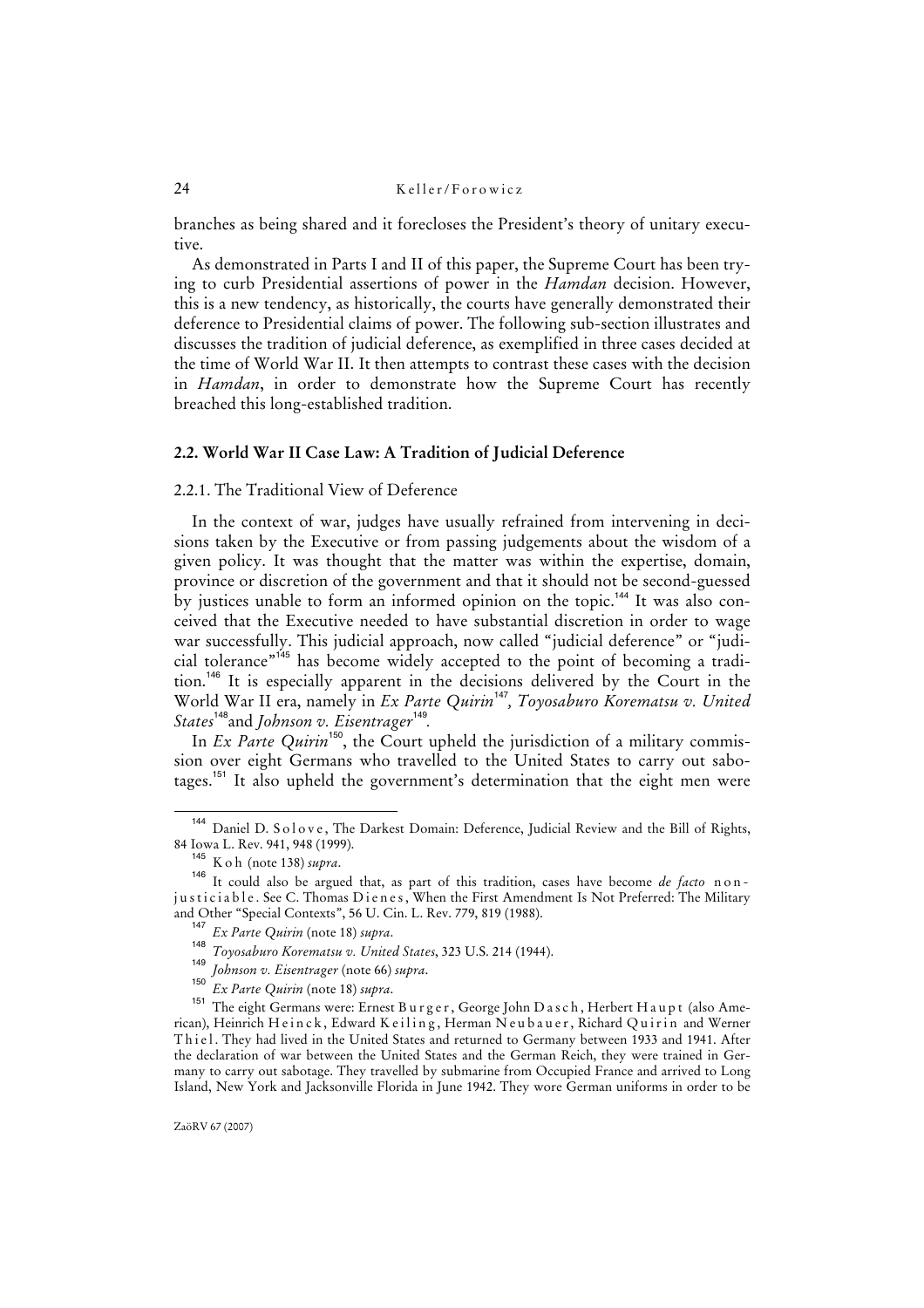unlawful combatants, deprived of prisoner of war status and the protection of the Fifth and Sixth Amendments and Article III, Section 2. *Ex Parte Quirin* is generally viewed as a typical example of judicial deference to the decisions of the Executive in times of war.<sup>152</sup> The Court very promptly found Congressional authorisation for creating military tribunals in the Articles of War and decided that the President had the necessary statutory authority. It distanced itself from the decision in *Ex Parte Milligan*<sup>153</sup> where the Court was reluctant to recognise that citizens can be tried by a military commission. It simply assumed that proceeding by military commission in this case was an appropriate solution. In addition, it appears to have considered that "unlawful combatants" or "enemy combatants" can be deprived of various procedural safeguards found in the Constitution without questioning the merits of such a contention. The Supreme Court circumscribed the role of federal courts in cases where the exercise of Presidential war powers was involved. At the same time, this lack of interference allowed the President to have more room for manoeuvre in his war time decisions.

The Court's use of deference continued and was further demonstrated during the internment of Americans of Japanese descent. Many internees contested their detention and this gave rise to controversial court decisions. One such decision was *Toyosaburo Korematsu v. United States*<sup>154</sup> where the Court decided six to three that an exclusion order allowing the internment of Americans of Japanese ancestry was constitutional. It was found that military necessity and the need to protect against espionage outweigh the rights of Americans of Japanese ancestry.

The Court merely reiterated the government's contention that the exclusion was based on military necessity: "Like curfew, exclusion of those of Japanese origin was deemed necessary because of the presence of an unascertained number of disloyal members of the group, most of whom we have no doubt were loyal to this country. It was because we could not reject the finding of the military authorities that it was impossible to bring about an immediate segregation of the disloyal from the loyal that we sustained the validity of the curfew order as applying to the whole group."<sup>155</sup> While it was noted that exclusion from one's home carries with it

l

treated as prisoners of war if they were captured upon arrival. However, promptly after that, they put on civil clothes. All had received instructions in Germany from an officer of the German High Command to destroy war industries and war facilities in the United States, for which they or their relatives in Germany were to receive salary payments from the German Government. All were taken into custody in New York or Chicago, Illinois by agents of the Federal Bureau of Investigation. By an Order issued on July 2, 1942, President Franklin D. R o o s e v el t convened a military tribunal which sentenced the eight men to death. On the same day, he also issued a Proclamation which, among other things, denied them access to the courts. The President later commuted the death sentences of two men, as they had assisted in capturing the others. The remaining six were executed on August 8, 1942.

<sup>152</sup> Christopher B r y a n t /Carl T o b i a s , Quirin Revisited, Wis. L. Rev. 309, 361-363 (2003); Juliet Stumpf, Citizens of an Enemy Land: Enemy Combatants, Aliens, and the Constitutional Rights of the Pseudo-Citizen, 38 U.C. Davis L. Rev. 79, 108 (2004).

<sup>153</sup> *Ex Parte Milligan* (note 23) *supra*.

<sup>154</sup> *Toyasaburo Korematsu v. United States* (note 148) *supra*.

<sup>&</sup>lt;sup>155</sup> Ibid., 218.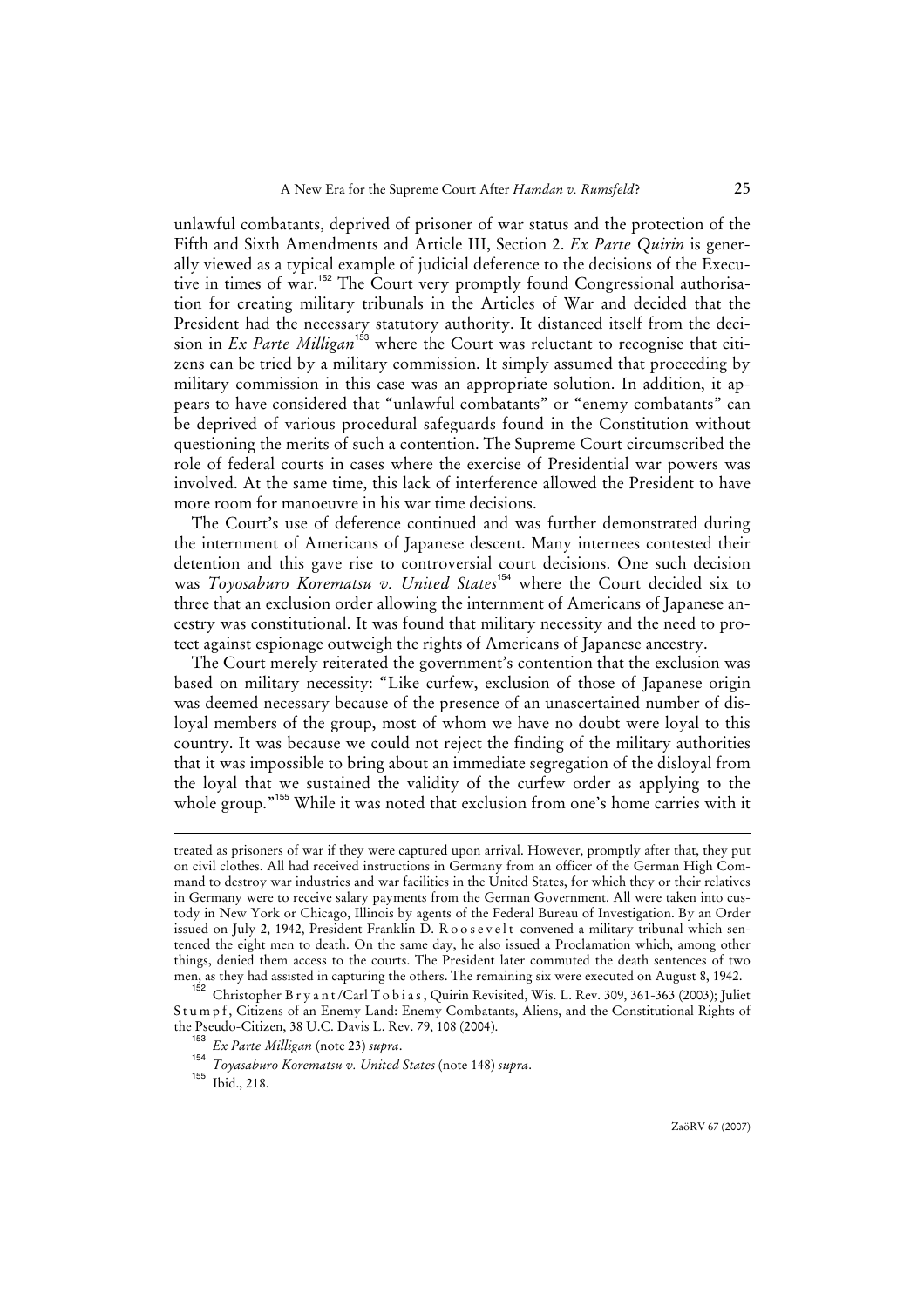great hardship, the Court found that this was one of the burdens that citizens must endure during war.<sup>156</sup>

For Justice Black, this was not a case of racism, but rather a carefully thought out strategy in times of military necessity: "To cast this case into outlines of racial prejudice, without reference to the real military dangers which were presented, merely confuses the issue. K o r e m a t s u was not excluded from the Military Area because of hostility to him or his race."<sup>157</sup> Finally, giving the full benefit of doubt to the Executive, Justice Black noted that: "There was evidence of disloyalty on part of some, the military authorities considered that the need for action was great, and time was short. We cannot – by availing ourselves of the calm benefit of hindsight – now say that at that time these actions were unjustified."<sup>158</sup> Curiously, Justice Black announced at the beginning of his judgement that he would apply a strict standard of scrutiny, but none of the Government's claims were really scrutinised.<sup>159</sup> This blind faith in Government became tragic when it was later found that the Government had misrepresented information regarding the military necessity of interning Americans of Japanese descent.<sup>160</sup>

Unfortunately, the tendency of judges to abdicate their duties continued beyond *Korematsu*<sup>161</sup>. In 1950, the Supreme Court decided in *Johnson v. Eisentrager*<sup>162</sup> that 21 Germans held in custody by the U.S. Army in Germany after having engaged in espionage in China and having been convicted there by a military commission, had

In 1982, Mr. K o r e m a t s u petitioned for a writ of *coram nobis* to vacate his 1942 conviction on the grounds of governmental misconduct. Granting the petition, the court noted that the "[p]etitioner offers another set of documents showing that there was critical contradictory evidence known to the government and knowingly concealed from the courts. These records present another question regarding the propriety of judicial notice. They consist of internal government memoranda and letters. Their authenticity is not disputed." See *Korematsu v. United States,* 584 F. Supp. 1406, 1417 (N.D. Cal. 1984). It should also be added that Lieutenant Commander Kenneth D. Ringle, a naval intelligence officer, wrote a report in December 1941 commissioned by his superiors on the loyalty of Americans with Japanese descent. He found, "[t]hat, in short, the entire 'Japanese Problem' has been magnified out of its true proportion, largely because of the physical characteristics of the people; that it is no more serious than the problems of the German, Italian, and Communistic portions of the United States population, and, finally that it should be handled on the basis of the individual, regardless of citizenship, and not on a racial basis". See Lieutenant Commander K.D. Ringle USN., Report on the Japanese Question, Serial No. 01742316 30, December 1941, I Opinions (h), available at: <http://www.history.navy.mil/library/online/jap%20intern.htm> (accessed August 11, 2006). The government was aware of this Report at the time of the *Korematsu* case (note 148) *supra*.

<sup>156</sup> Ibid., 219.

 $\frac{157}{158}$  Ibid., 223.

 $\frac{158}{159}$  Ibid., 223-224.

<sup>159</sup> According to Dean H a s h i m o t o , the *Korematsu* decision stands for the principle of judicial abstention. See Masaru H a s h i m o t o, The Legacy of Korematsu v. United States: A Dangerous Narrative Retold, 4 Asian Pac. Am. L.J. 72, 124 (1996). Joseph Margulies also writes in his recent book that "[t]he decision in *Korematsu* is a judicial embarassment. The Supreme Court has never cited the result with approval". See Joseph Margulies, Guantanámo and the Abuse of Presidential Power, New York/London/Toronto/Sydney 2006, 149.

<sup>161</sup> *Toyosaburo Korematsu v. United States* (note 148) *supra*.

<sup>162</sup> *Johnson v. Eisentrager* (note 66) *supra*.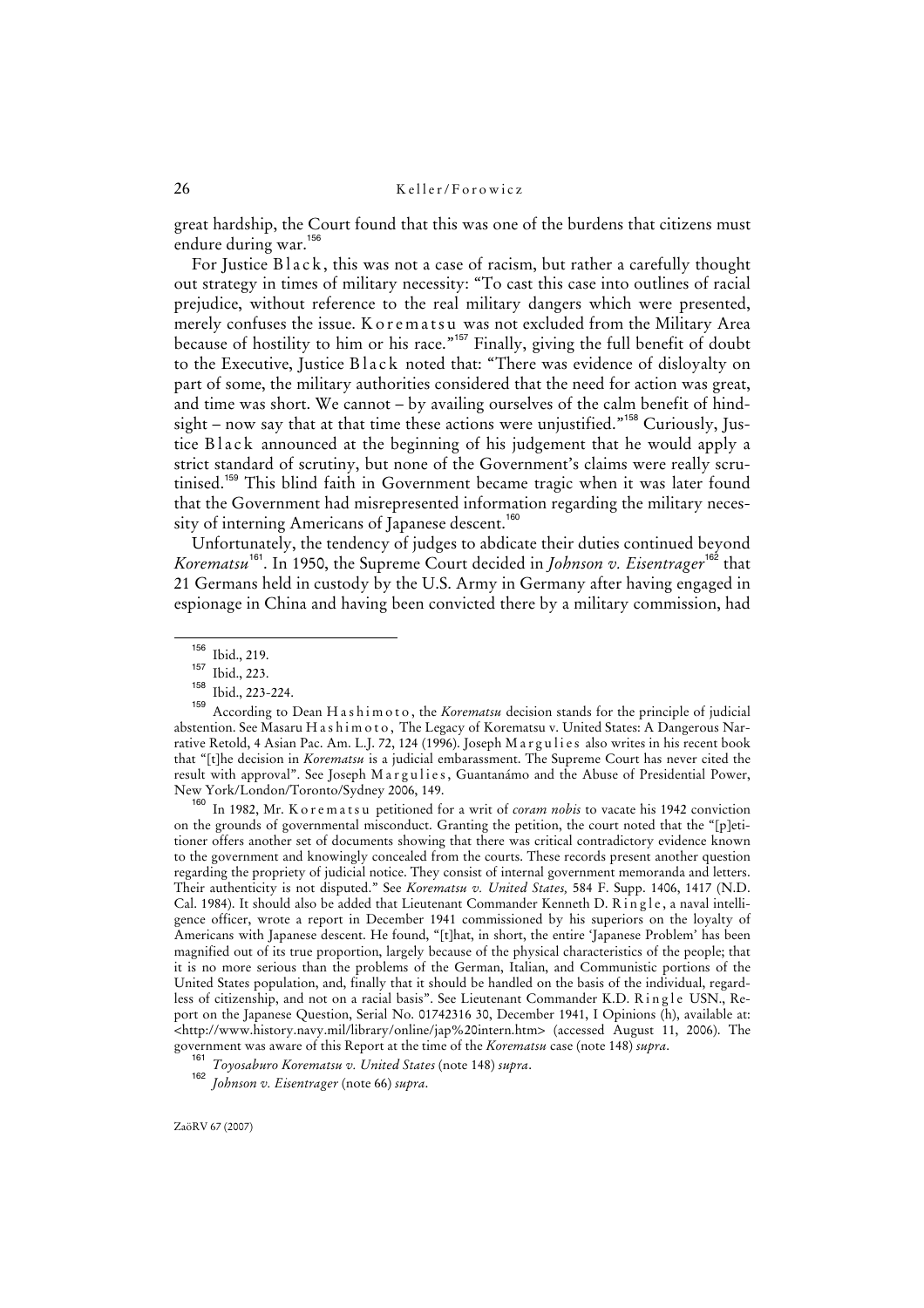no right to a writ of *habeas corpus* to contest their detention.<sup>163</sup> It was found that these prisoners were at no relevant time on U.S. territory, and that their trial was beyond the territorial jurisdiction of any U.S. court.

In relation to the separation of powers doctrine, the Court noted that the "[e]xecutive power over enemy aliens, undelayed and unhampered by litigation, has been deemed, throughout our history, essential to war-time security<sup>"164</sup>. It was also opined that "[c]ertainly it is not the function of the Judiciary to entertain private litigation – even by a citizen – which challenges the legality, the wisdom, or the propriety of the Commander-in-Chief in spending our armed forces abroad of to any particular region<sup>"165</sup>. Also, reviewing whether the military commission had jurisdiction or not in the absence of hostilities and martial law<sup>166</sup> "(...) involves a challenge to conduct of diplomatic and foreign affairs, for which the President is exclusively responsible"<sup>167</sup>. The Court left the consideration of the 27 July 1927 Geneva Convention<sup>168</sup> to the end and quickly found that there was no violation of Articles 60 and 63. Thus, having established that granting jurisdiction over this case would create military concerns, the Court preferred to leave the question to the Executive.

In this decision, the majority has paid great deference to the Executive's factual findings. As Justice Kennedy accurately pointed out, "[t]he decision in *Eisentrager* indicates that there is a realm of political authority over military affairs where the judicial power may not enter"<sup>169</sup>. Under the label of extraterritoriality, the Court circumvented its legal duty to adjudicate the case. Once again, the Court put all its faith in the factual basis presented by the government. Applying a pragmatic reasoning, the Court thought that it would open the flood gates if it granted the relief sought to the petitioners, which would in return undermine the military's ability to conduct war. It was also concerned about the image of the U.S. Army and about the hardship that it would suffer as a result of such a decision. Clearly, in this case, the Court's motive was not the protection of individual rights and liberties. The Court could have considered that an increased workload should have

<sup>&</sup>lt;sup>163</sup> Iustice Jackson, writing on behalf of the majority, noted that citizenship provided jurisdiction to the court, and in the case of aliens, it was their presence in the United States. Ibid., 771. However here "these prisoners at no relevant time were within any territory over which the United States is sovereign, and the scenes of their offence, the capture, their trial and their punishment were all beyond the territorial jurisdiction of any court of the United States". Ibid., 777.

<sup>164</sup> Ibid., 774.

 $\frac{165}{166}$  Ibid., 789.

One of the four reasons specified in the petition in support of the argument that the Military Commission's jurisdiction was *ultra vires* was that "(…) [i]n the absence of hostilities, martial law or American military occupation of China, and in view of treaties between the United States and China dated February 4, 1943 and May 4, 1943, and between Germany and China dated May 18, 1921, the Military Commission was without jurisdiction". Ibid., 785.

<sup>167</sup> Ibid., 789.

<sup>168</sup> Convention between the United States of America and other powers, relating to prisoners of war, July 27, 1929, 47 Stat. 2021, T.S. 846.

*Rasul v. Bush and Al Odah v. United States* (note 77) *supra*, 487.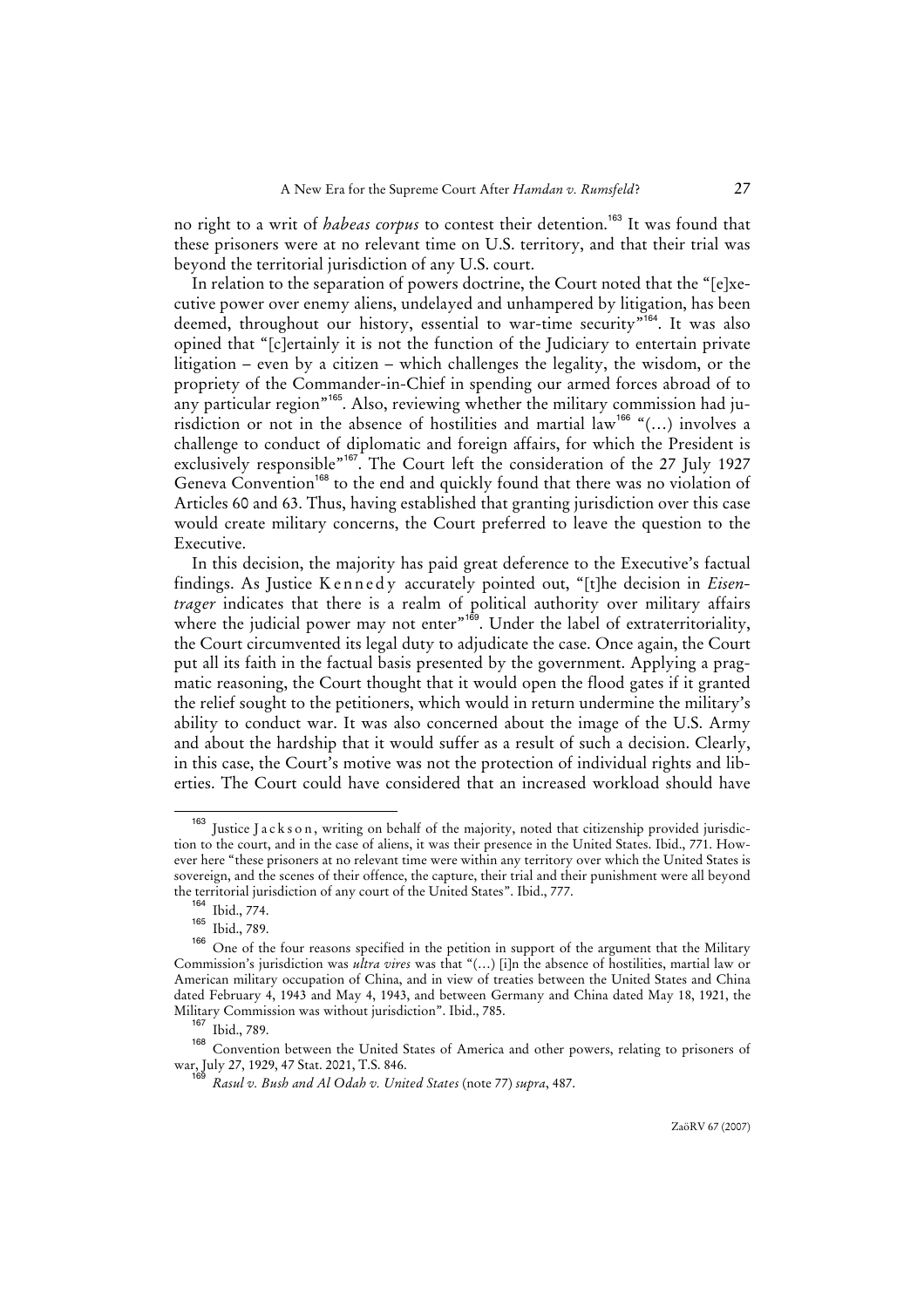no bearing on this case and it could have emphasised that the military should also abide by the Constitution abroad (extraterritoriality should be no shield in cases of human rights abuse). Unfortunately, none of these arguments were mentioned in the majority's opinion.

There are several reasons which might explain why the Supreme Court decided to pay deference to the Executive in the three cases discussed above. First, the Court was concerned about its institutional competence.<sup>170</sup> Judges are not trained in military affairs, and they have been reluctant to overrule governmental decisions based on intelligence and complex policy issues. In these three cases, the Court simply trusted the Government that there was sufficient military necessity to justify the decisions taken. Justices felt that they lacked the necessary experience and expertise to second guess the Executive in this area. Second, the Court seems to have construed the powers of the President as Commander-in-Chief very broadly so that they include a wide range of war-related decisions.<sup>171</sup> These powers seem to include the right to override civil rights and liberties when the President claims that there was a military necessity. Third, the Court could also have resorted to judicial deference because of its concern for institutional credibility. Ultimately, the authority of the Supreme Court, just as the one of any other judicial body, depends on the acceptance of its decisions by the other branches. Fourth, the Court may have abstained from intervening because some information was misrepresented or withheld.<sup>172</sup>

## 2**.**2.2. The New Approach in the *Hamdan* Case

The *Hamdan*<sup>173</sup> decision clearly differs from the three cases discussed in this section. In fact, it seems to break away from the tradition of judicial deference and to reaffirm the Court's legitimate role in cases involving national security questions. The reasons for which the Court deferred to the Executive's decision 50 years ago are not necessarily applicable today and they were not so convincing to the *Hamdan* Court*.* The Court did not feel anymore that it lacked expertise to intervene in the case or that it should wait to intervene until the final outcome of ongoing military proceedings is known. Instead, the Court's main consideration was the public importance of the question raised and its duty to uphold civil rights in times of war and peace.<sup>17</sup>

Furthermore, in contrast to the three cases discussed, the *Hamdan* Court construed Presidential powers as Commander-in-Chief narrowly. As there was no ex-

<sup>170</sup> S h a p i r o (note 87) *supra* at 106.

<sup>171</sup> Jonathan Masur, A Hard Look or Blind Eye: Administrative Law and Military Deference, 56 Hastings L.J. 441, 447 (2005).

<sup>172</sup> Ibid. As became apparent following the *Korematsu* decision, the government had provided false information regarding the military necessity of interning Americans of Japanese descent.

<sup>173</sup> *Hamdan v. Rumsfeld* (note 1) *supra*.

<sup>174</sup> Ibid., 2772; *Ex Parte Quirin* (note 18) *supra* at 19.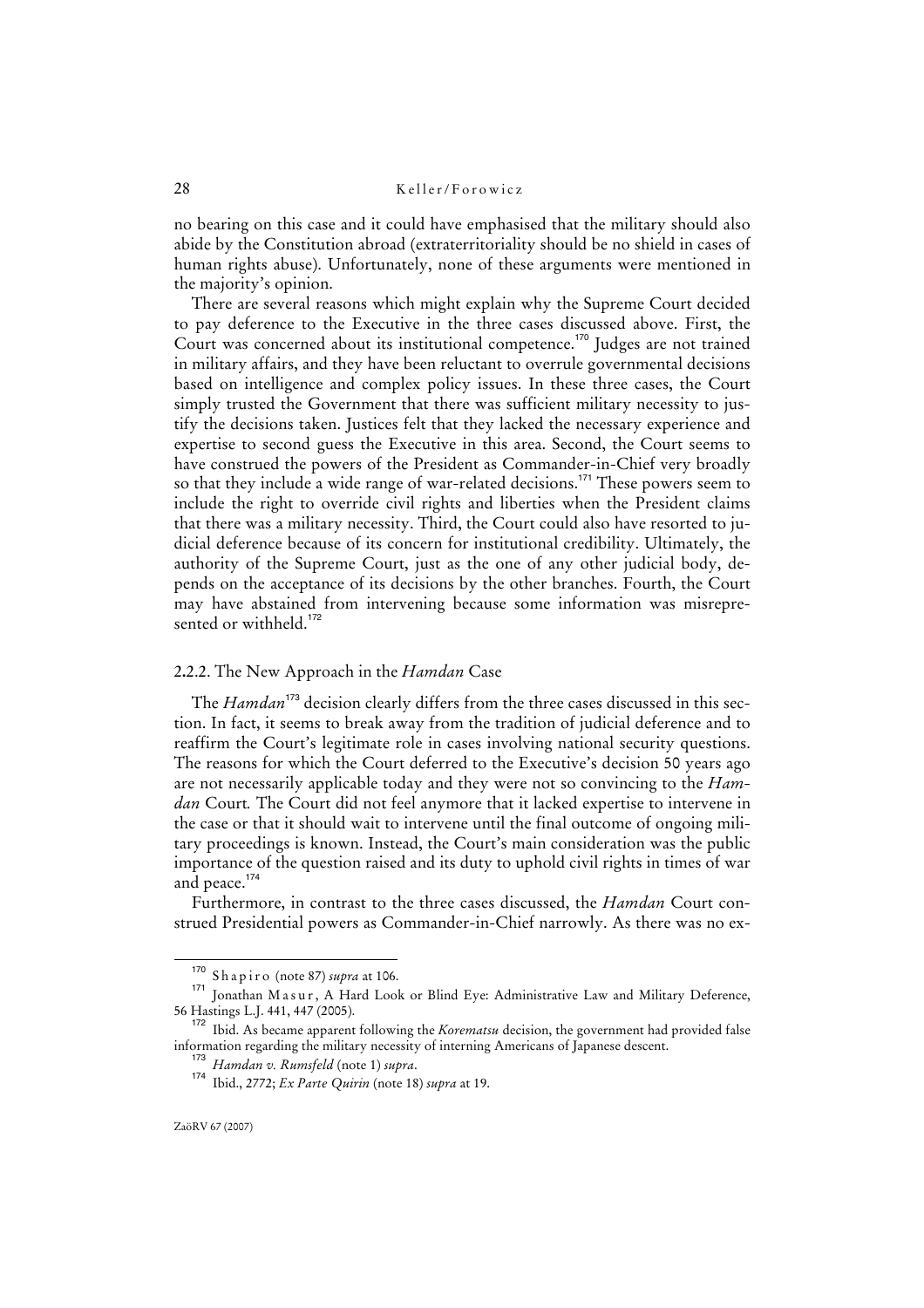press Congressional authorisation to convene the type of military commission created to try H a m d a n, the Court had to conduct an inquiry to verify whether the Commission is legally justified. It was found that the President's Commander-in-Chief powers do not include the authority to create this particular type of body. In reaching its conclusion, the majority was not concerned whether the Administration would respect its decision, although this may have been the case in the past. The plurality even stated that there was no military necessity to create a military commission. Perhaps it should also be added that the *Hamdan* decision was decided under different military circumstances than the three cases mentioned, which may explain the different approach taken by the Court. Here, there was no war in the traditional sense, but rather an indefinite conflict with unknown enemies and boundaries.

A further important innovation is Justice Stevens' reminder that Congress has important powers in times of war which interact closely with those of the President. Through a citation of *Ex Parte Milligan*<sup>175</sup> he reminded that "Congress cannot direct the conduct of campaigns, nor can the President, or any commander under him, without the sanction of Congress, institute tribunals for the trial and punishment of offences, either of soldiers or civilians, unless in cases of controlling necessity (...)"<sup>176</sup>. Justice Stevens abstained, however, from defining what may constitute a controlling necessity and left the question open. In addition, the Supreme Court seems to have opted for a procedural approach by requiring the Executive to substantiate the existence of such a necessity. Thus, it was clear for the Court that in this area the Executive shares the burden of proof.

Following the *Hamdan* decision, the role of the Court in cases involving Presidential war powers has changed significantly. The Court is now more willing to scrutinise the evidence presented by the Government and to find that it is insufficient or lacking. It is no longer a rubber stamp for any of the President's warrelated decisions. Furthermore, in evaluating national security interests competing with civil rights and liberties, the Court carefully balances both of them. The Court seems to have reaffirmed its role and duty, conferred by Congress, to uphold civil rights and liberties in times of war and peace. More than previously, it is also guided by considerations of public interest and refuses to trade in clear abuse of civil liberties for unproven national security concerns or military necessity.<sup>177</sup>

<sup>175</sup> *Ex Parte Milligan* (note 23).

<sup>176</sup> Ibid., 139-140.

<sup>177</sup> It would have been easy for the Court in *Hamdan* (note 1) *supra*, to rely on the same arguments as in *Korematsu* (note 148) *supra*, but fortunately it did not.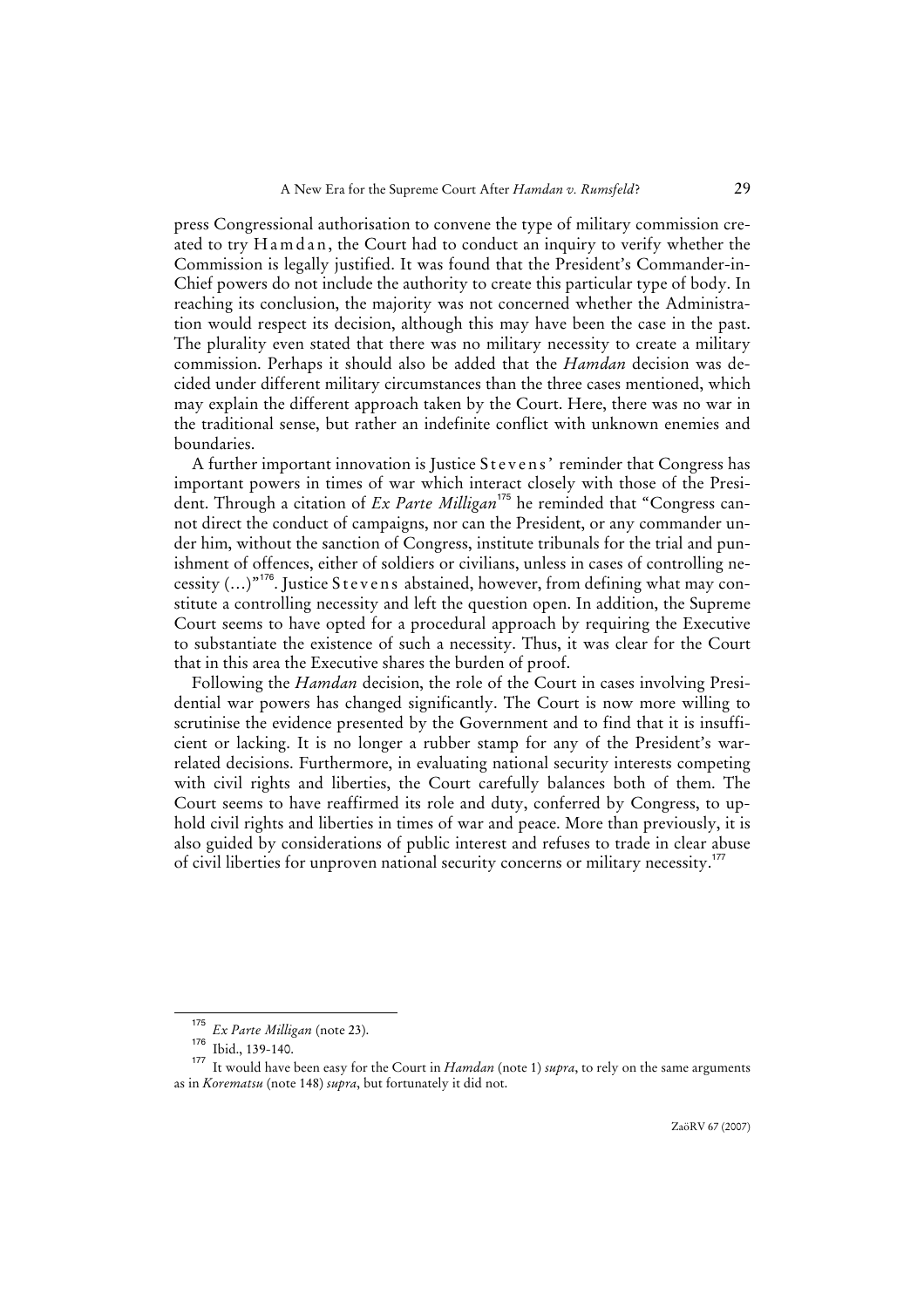# **3. The Importance of** *Hamdan* **for the Reception of International Law by the Supreme Court**

Shortly after the Supreme Court has ruled on *Hamdan*, the decision was generally commented in the daily newspapers as a victory for the rule of law and the Geneva Conventions. Besides the fact that the *Hamdan* decision is one of the most significant rulings on presidential power since World War II, the Supreme Court expressed also its attitude towards a corpus of the most important international law treaties – the *ius in bello,* the humanitarian law as codified in the Geneva Conventions. Generally, the Supreme Court is not known for integrating international law or rulings of international decision making bodies in its case law.<sup>178</sup> Therefore, the question arises whether the *Hamdan* decision marks a new era in the reception process.

The Court rejected the argument that the Geneva Conventions are not directly applicable. This clarification was important and obviously not self-evident.<sup>179</sup> Concerning the method of the Court for the interpretation of the Geneva Conventions it is worth mentioning that the Court based its finding on the International Commentary of the Geneva Conventions<sup>180</sup>.

The Court left open the important question of whether the war between al Qaeda and the United States is a conflict in the meaning of Common Article 2 of the Geneva Conventions. By that, the Court avoided a statement on the controversial question whether the Guantanamo prisoners have the status of prisoners of war.<sup>181</sup> However, the Salomonian dictum by the Supreme Court confers to the

<sup>&</sup>lt;sup>178</sup> See Helen K e ll e r /Daniela Thurnherr, Taking International Law Seriously, Bern 2005, 46 et seq. and 147 et seq. For a criticism of the generally introverted approach of the Supreme Court, see Ruth B. Ginsburg, Looking Beyond Our Borders. The Value of a Comparative Perspective in Constitutional Adjudication, 22 Yale Law & Policy Review, 329-337, 330 (2004) or Ruth B. G in s b u r g , Gebührender Respekt vor den Meinungen der Menschheit: Der Wert einer vergleichenden Perspektive in der Verfassungsrechtsprechung, 32 Europäische Grundrechte-Zeitschrift 341, 342 et seq. and 345 et seq. (2005).

<sup>179</sup> See the summary of arguments of the Court of Appeals, *Hamdan v. Rumsfeld* (note 1) *supra*, 2793 et seq.

<sup>180</sup> Ibid., 64; Oscar M. U h l e r / Henri C o u r s i e r / Frédéric S i o r d e t / Claude Pill o u d / Roger B o p p e /René-Jean W i l h e l m /Jean-Pierre S c h o e n h o l z e r , Commentary: IV Geneva Convention Relative to the Treatment of Civilian Persons in Time of War, International Committee of the Red Cross, Geneva, 1958 (first reprint in 1994).

See Michael B o the, Töten und getötet werden - Kombattanten, Kämpfer und Zivilisten im bewaffneten Konflikt, in: Klaus Dicke et al. (ed.), Weltinnenrecht, Kiel 2005, 67-84, 68 et seq. and 79 et seq. There is an ongoing debate as to whether (and to what extent) international terrorists are protected by the Geneva Conventions. For further information see: Marco Sassoli, The Status of Persons Held in Guantanámo Bay Under International Humanitarian Law, 2 J. Int'l Crim. Just. 96 (2004); Dinah Shelton, The Legal Status of the Detainees at Guantanamo Bay: Innovative Elements in the Decision of the Inter-American Commission on Human Rights of 12 March 2002, 23 Hum. Rts. L.J. 13 (2002) and Judith W i e c z o r e k , Der aktuelle Fall: Der völkerrechtliche Status der Gefangenen von Guantanámo nach dem III. Genfer Abkommen über die Behandlung der Kriegsgefangenen vom 12. August 1949, 15 Humanitäres Völkerrecht 88 (2002). See also *infra*, Part IV, Section 2 on 2. Enemy Combatant Status, page 38.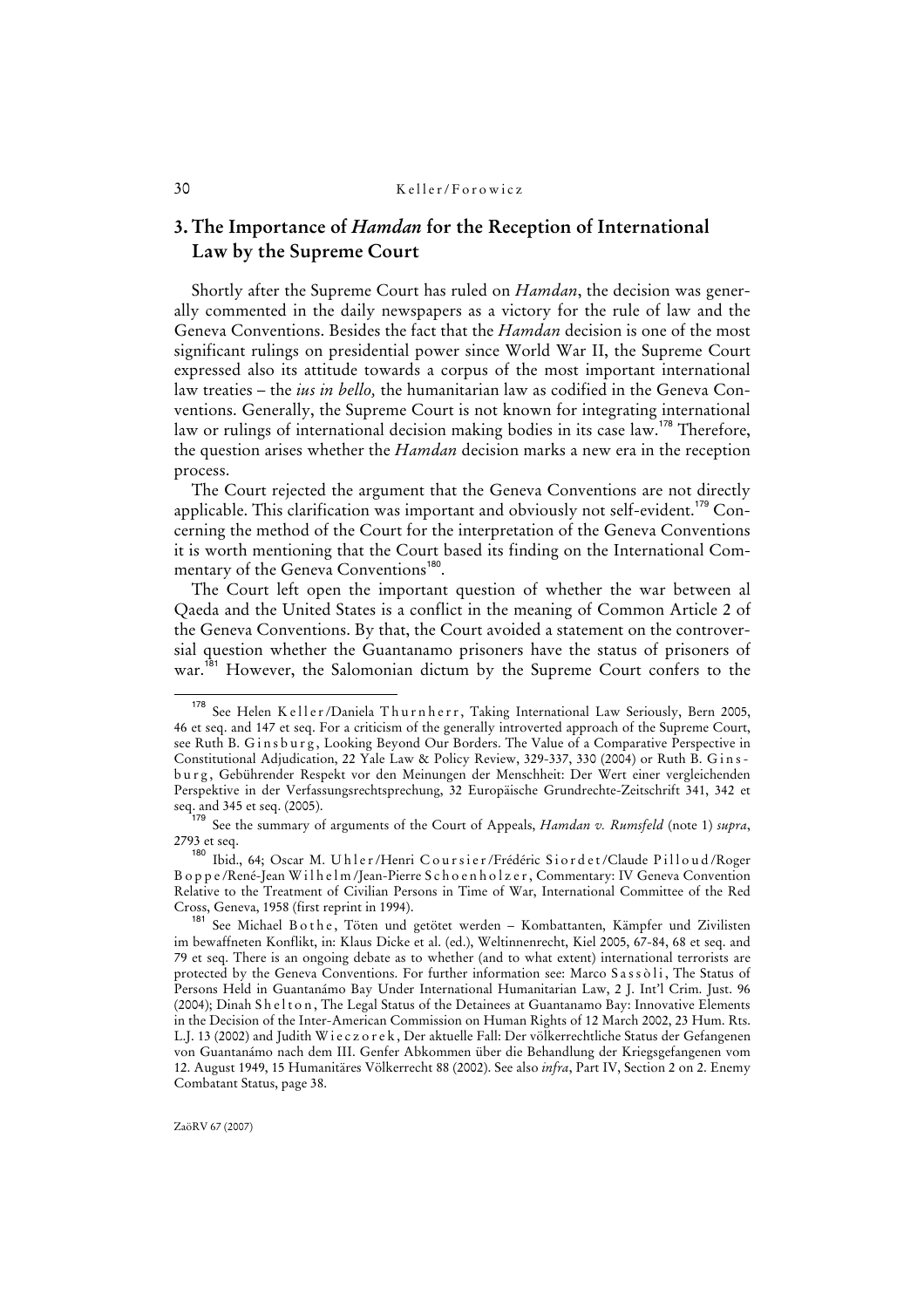Guantanamo prisoners at least the minimal protection of Common Article 3 of the Geneva Conventions.

As regards the methodological approach, the Court's interpretation of fair trial is even more astonishing. Here, the Court relied on Article 75 of Protocol I to the Geneva Convention - although the United States have not ratified Protocol I.<sup>182</sup> The Court stressed that Article 75 of the Protocol I codifies customary international law.<sup>183</sup> In the concluding remarks the Court made abundantly clear that the military commission was not in conformity with Common Article 3: "Common Article 3 obviously tolerates a great degree of flexibility in trying individuals captured during armed conflict; its requirements are general ones, carted to accommodate a wide variety of legal systems. But *requirements* they are nonetheless<sup>"184</sup>.

The ease with which Justice Stevens argued for the majority in favour of international law is deceptive. In his concurring opinion, Justice Kennedy made a general comment: "There should be reluctance (...) to reach unnecessarily the question whether (...) Article 75 of Protocol I to the Geneva Conventions is binding law notwithstanding the earlier decision by our Government not to accede to the Protocol."<sup>185</sup> Moreover, Justice Thomas' dissenting opinion makes clear that the international law issue was difficult: "The President's interpretation of Common Article 3 is reasonable and should be sustained. (...) Instead, the Court, without acknowledging its duty to defer to the President, adopts its own, admittedly plausible, reading of Common Article 3. But where, as here, an ambiguous treaty provision is susceptible of two plausible, and reasonable, interpretations, our precedents require us to defer to the Executive's interpretation."<sup>186</sup> Finally, Justice Alito takes, contrary to the majority of the Court, an approach which ultimately rests on domestic law: "I interpret Common Article 3 as looking to the domestic law of the appointing country (...). Accordingly, 'a regularly constituted court' is a court that has been appointed, set up, or established in accordance with the domestic law of the appointing country."<sup>18</sup>

Generally speaking, several aspects interact in the reception process.<sup>188</sup> We have to bear in mind that every judge is in a difficult situation confronted with a clash between international and national law. Normally, judges – especially those of the highest constitutional court – think of themselves as guardians of the national legal order and not as custodians of international law. In those cases in which the relationship between international and national law is combined with a horizontal

<sup>182</sup> *Hamdan v. Rumsfeld* (note 1) *supra*, 2797 et seq.

 $\frac{183}{184}$  Ibid.

 $184$  Ibid., 2798 (italics in the original).

 $\frac{185}{186}$  Ibid., 2809.

 $\frac{186}{187}$  Ibid., 2846.

 $\frac{187}{188}$  Ibid., 2851.

<sup>188</sup> Helen K e l l e r , Rezeption des Völkerrechts. Eine rechtsvergleichende Studie zur Praxis des U.S. Supreme Court, des Gerichtshofes der Europäischen Gemeinschaften und des schweizerischen Bundesgerichts in ausgewählten Bereichen, Berlin etc. 2003, 753 et seq.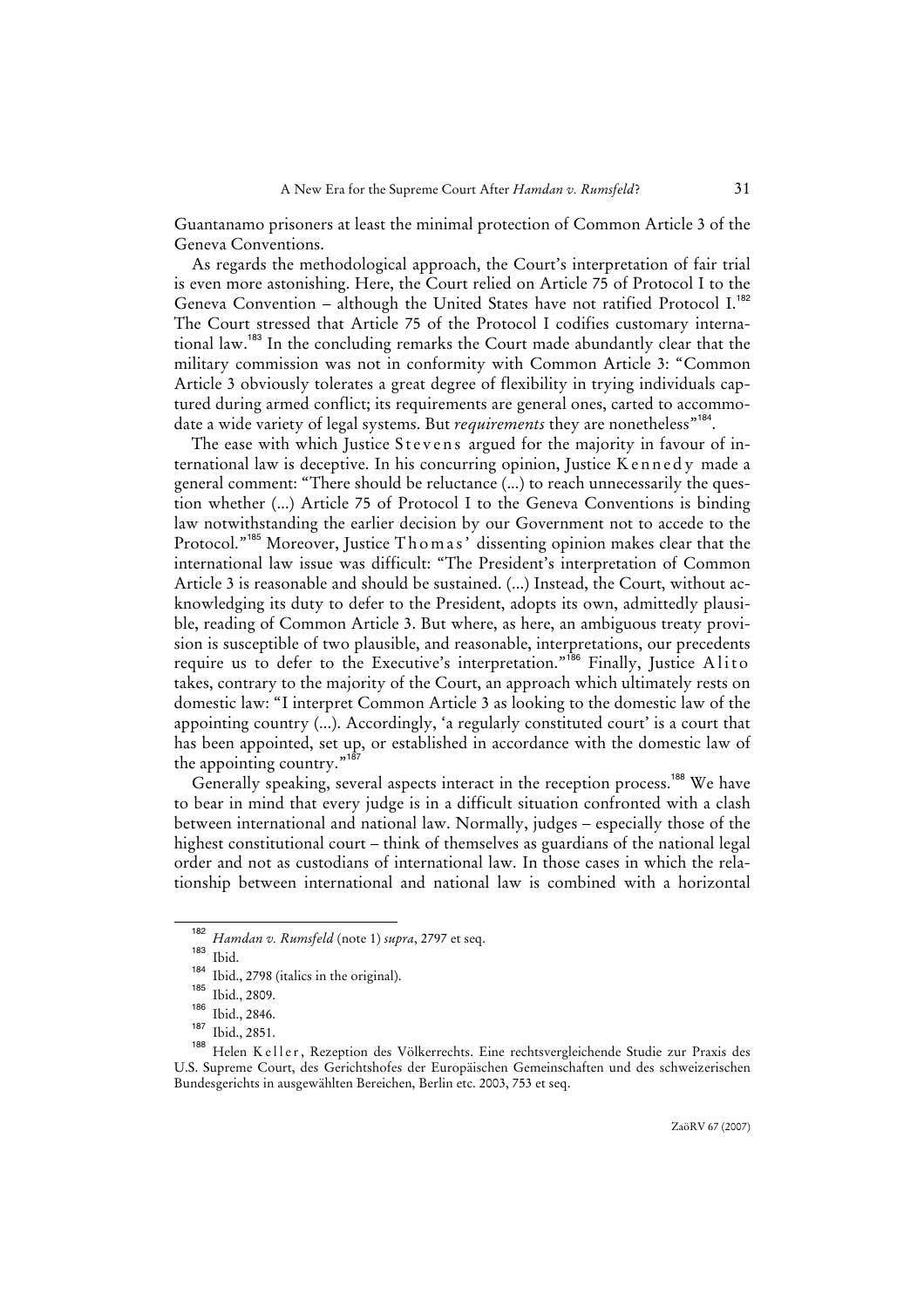separation of powers question, the Supreme Court tends to support the Executive prerogatives and to decide in favour of the domestic law.<sup>189</sup> This attitude would have been possible if the Court only had wanted to uphold the Government's position in the case at hand. Given this background, the *Hamdan* decision is not selfevident.

Certain aspects in the *Hamdan* decision favoured the "international lawfriendly" result. First, the international rules in question are not disputed, well established and generally accepted in the international scene. This holds true for the Geneva Conventions. Second, the Supreme Court is familiar with the use and meaning of a certain rule defined on the international level. Concretely, the Court could rely on the important commentaries to the Geneva Conventions<sup>190</sup>. This shows the importance of such opera. Third, the Supreme Court was able to base its decision not only on international, but also on domestic law. The implementation of the guarantees granted in Common Article 3 in the UCMJ<sup>191</sup>, paved the way for the "international law-friendly" result. Fourth, the absence of a congressional authorisation for a breach of the international law obligation is important as well. The Supreme Court made it clear: As soon as Congress will authorise the President's approach for the trial commission, despite opposing international law obligations, the Court would consider to be bound by such a national decision.

The circumstances in which *Hamdan* was decided also facilitated the "international law-friendly result". However, there is little hope that the *Hamdan* decision marks a new era for the attitude of the Supreme Court towards international law in general. This holds in particular true when *Hamdan* is read in connection with the decision in *Sanchez-Llamas v. Oregon*<sup>192</sup>, decided a day earlier, where the Supreme Court gave a rebuke to the International Court of Justice and the Vienna Convention on Consular Relations<sup>193</sup>.

<sup>189</sup> See, e.g., *Goldwater v. Rossi*, 444 U.S. 996 (1979).

<sup>190</sup> U h l e r / C o u r s i e r / S i o r d e t / P i l l o u d / B o p p e / W i l h e l m / S c h o e n h o l z er (note 180) *supra*.

 $\frac{191}{192}$  UCMJ (note 5) *supra*.

*Sanchez-Llamas v. Oregon*, 126 S.Ct. 2669 (2006), decided June 28, 2006, opinion of the Court (Chief Justice R o b e r t s ): "Nothing in the structure or purpose of the ICJ suggests that its interpretation were intended to be conclusive on our courts." (2684) and: "Although these cases involve the delicate question of the application of an international treaty, the issues in many ways turn on established principles of domestic law." (2687).

<sup>&</sup>lt;sup>193</sup> Vienna Convention, April 24, 1963, 21 U.S.T. 77, TIAS 6820, in force since March 19, 1967, for the United States December 24, 1969.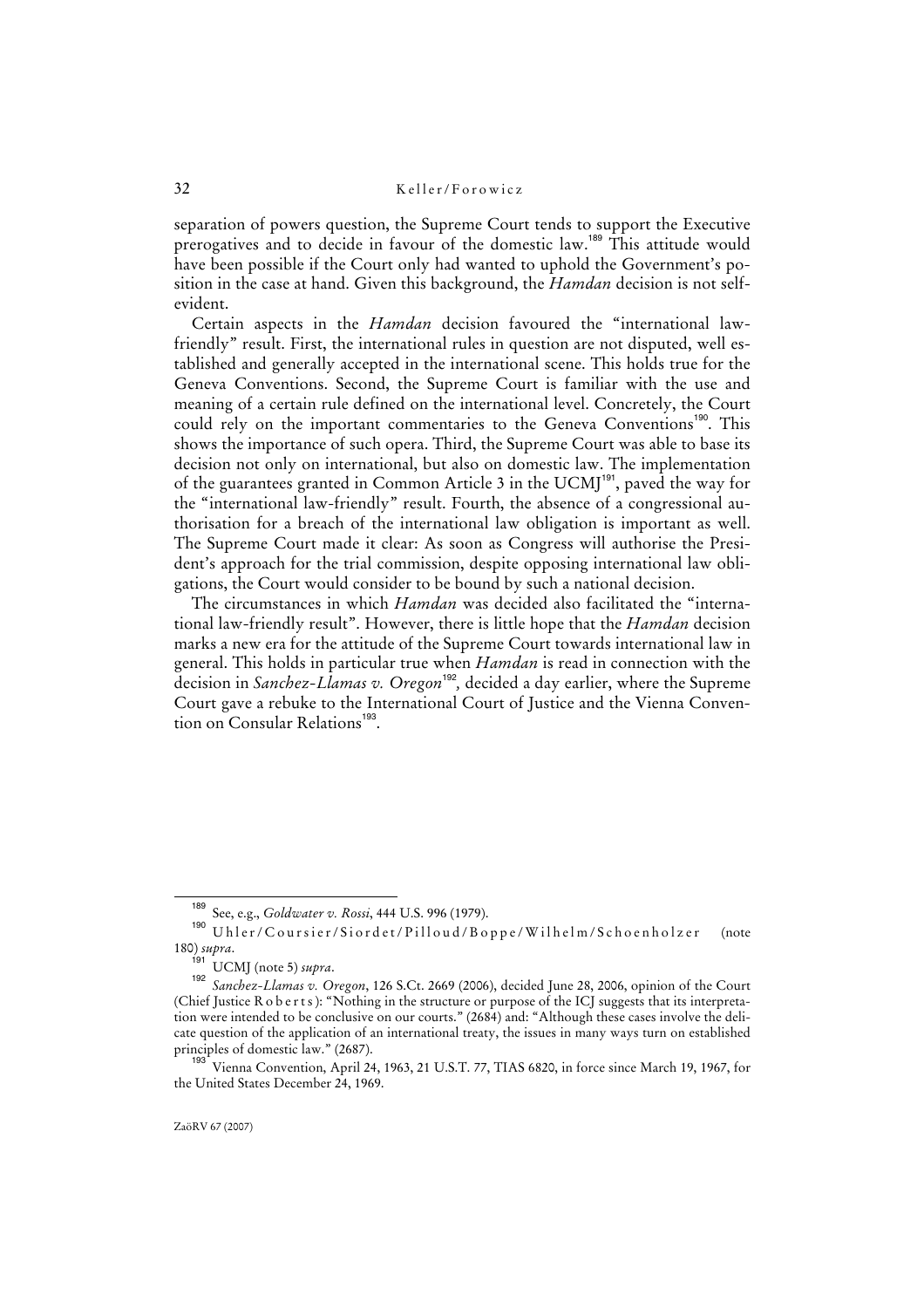# **IV.** *Ceterum Censeo***: What Was Left Out in the** *Hamdan* **Case**

# **1. The Prohibition of Torture**

The *Hamdan* Court did not consider the legality of using unusual interrogation techniques at Guantanamo Bay, as there was no allegation of such practices in this case. Such an enquiry would have been dangerous and beyond the scope of the decision. However, it should be reminded that this is yet another fundamental question which needs to be resolved in order to improve the treatment of prisoners held at Guantanamo Bay. Given the Court's finding that H a m d a n benefits from the protections of Common Article 3, the question arises whether other Guantanamo detainees who were allegedly tortured could also invoke its provisions in a court of law.

#### **1.1. Prohibition of Torture in International Law**

The prohibition of torture is enshrined in the Universal Declaration of Human Rights<sup>194</sup> (Article 5), the International Covenant on Civil and Political Rights<sup>19</sup> (Article 7), the American Convention on Human Rights<sup>196</sup> (Article 5(2)), the African Charter on Human and Peoples' Rights<sup>197</sup> (Article 5) and the Convention Against Torture and Other Cruel, Inhuman or Degrading Treatment or Punishment<sup>198</sup> as an absolute right (no derogation is permitted, even in case of emergency). Torture is also prohibited by the Geneva Conventions<sup>199</sup> in cases of internal conflicts (Convention I, Article 3, Section 1A), wounded combatants (Convention I, Article 12), prisoners of war in international conflicts (Convention III, Article 17), civilians in occupied territories (Convention IV, Article 32), civilians in international conflicts (Protocol I, Article 75, Section 2Ai) and civilians in internal conflicts (Protocol II, Article 4, Section 2A).

<sup>194</sup> Universal Declaration of Human Rights, adopted 10 December 1948, G.A. Res. 217A (III), U.N. Doc. A/810 (1948).

<sup>&</sup>lt;sup>195</sup> International Covenant on Civil and Political Rights, entered into force March 23, 1976, for the United States, June 8, 1992, 999 U.N.T.S. 171.

<sup>&</sup>lt;sup>196</sup> American Convention of Human Rights, entered into force July 18, 1978, not ratified by the United States, 1144 U.N.T.S. 123.

<sup>&</sup>lt;sup>197</sup> African Charter on Human and Peoples' Rights, entered into force October 21, 1986, OAU Doc CAB//LEG/67/3 rev.5, 21 I.L.M. 58 (1982).

<sup>198</sup> Convention Against Torture and Other Cruel, Inhuman or Degrading Treatment or Punishment, entered into force June 26, 1987, for the United States October 21, 1994, 1465 U.N.T.S. 85.

<sup>199</sup> Geneva Conventions (note 10) *supra*.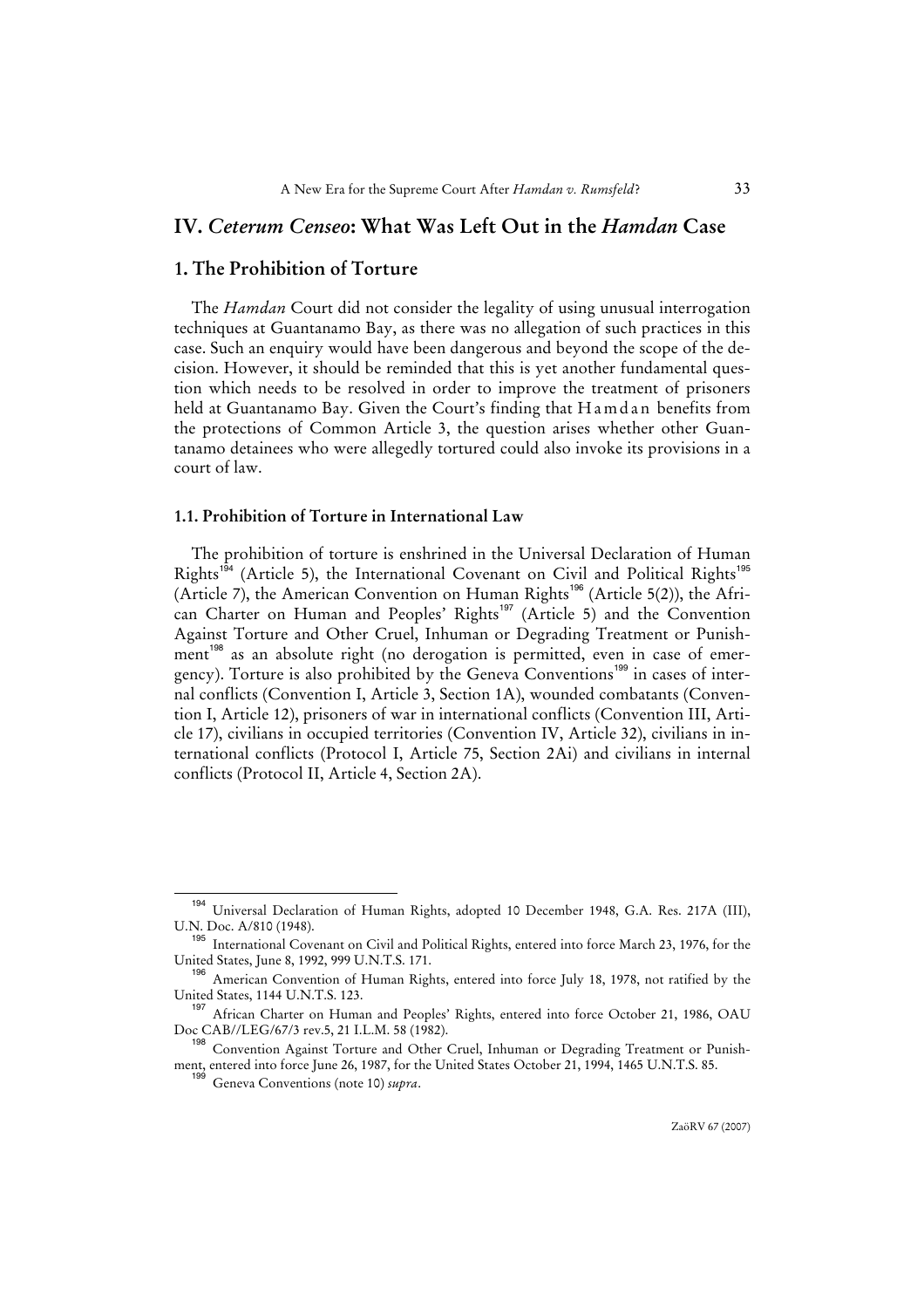#### **1.2. Prohibition of Torture on the Constitutional Level**

The American Constitution states in Article IV that "[t]his Constitution, and the laws of the United States which shall be made in pursuance thereof; and all treaties made, or which shall be made, under the authority of the United States, shall be the supreme law of the land; (…)". It does not explicitly prevent torture, but it does condemn cruel and unusual punishment (Amendment VIII), unreasonable search and seizure (Amendment IV) as well as self-incrimination (Amendment V). The Supreme Court has held in the past that due process includes the prohibition of torture and illegal confinement.<sup>200</sup> It was also found that it is difficult to conceive of a method more revolting to the sense of justice than torturing someone to extract information and to use these confessions as the basis for conviction and sentence.<sup>201</sup>

#### **1.3. Prohibition of Torture on the Federal Law Level**

The United States enacted in 1994 the Torture Convention Implementation Act<sup>202</sup> in order to implement the Convention Against Torture<sup>203</sup> into domestic law.

Convention Against Torture and Other Cruel, Inhuman or Degrading Treatment or Punishment (note 198) *supra*. The Convention defines torture under Article 1 (1) as "(…) any act by which severe pain or suffering, whether physical or mental, is intentionally inflicted on a person for such purposes as obtaining from him or a third person information or a confession, punishing him for an act he or a third person has committed or is suspected of having committed, or intimidating or coercing him or a third person, or for any reason based on discrimination of any kind, when such pain or suffering is inflicted by or at the instigation of or with the consent or acquiescence of a public official or other

<sup>200</sup> *Chambers v. Florida,* 309 U.S. 227, 236-237 (1940).

<sup>&</sup>lt;sup>201</sup> *Brown v. Mississippi,* 297 U.S. 278, 286 (1936). See also Damien S. D o n n e l y - C o l e , Not Just a Few Bad Apples: The Prosecution of Collective Violence, 5. Wash. U. Glob. Stud. L. Rev. 159, 166 (2006).

<sup>202</sup> Torture Convention Implementation Act of 1994, P.L. 103-236, 108 Stat. 463 (1994), codified at 18 U.S.C.S. §§ 2340-2340 A (2005). With respect to the definition of torture, Section 2340 states the following: "(1) 'torture' means an act committed by a person acting under the color of law specifically intended to inflict severe physical or mental pain or suffering (other than pain or suffering incidental to lawful sanctions) upon another person within his custody or physical control; (2) 'severe mental pain or suffering' means the prolonged mental harm caused by or resulting from (a) the intentional infliction or threatened infliction of severe physical pain or suffering; (b) the administration or application, or threatened administration or application, of mind-altering substances or other procedures calculated to disrupt profoundly the senses or the personality; (c) the threat of imminent death; or (d) the threat that another person will imminently be subjected to death, severe physical pain or suffering, or the administration or application of mind-altering substances or other procedures calculated to disrupt profoundly the senses or personality; (…)". It should be noted that the United States have ratified the Convention against Torture with several reservations. See for further information, Declarations and Reservations, United States of America, available at: <http://www.ohchr.org/english/countries/ ratification/9.htm#reservations> (accessed November 3, 2006). See also Frederic L. Kirgis, Distinctions Between International and U.S. Foreign Relations Law Issues Regarding Treatment of Suspected Terrorists, ASIL Insights, June 2004, available at: <http://www.asil.org/insights/insight138.htm> (accessed November 3, 2006).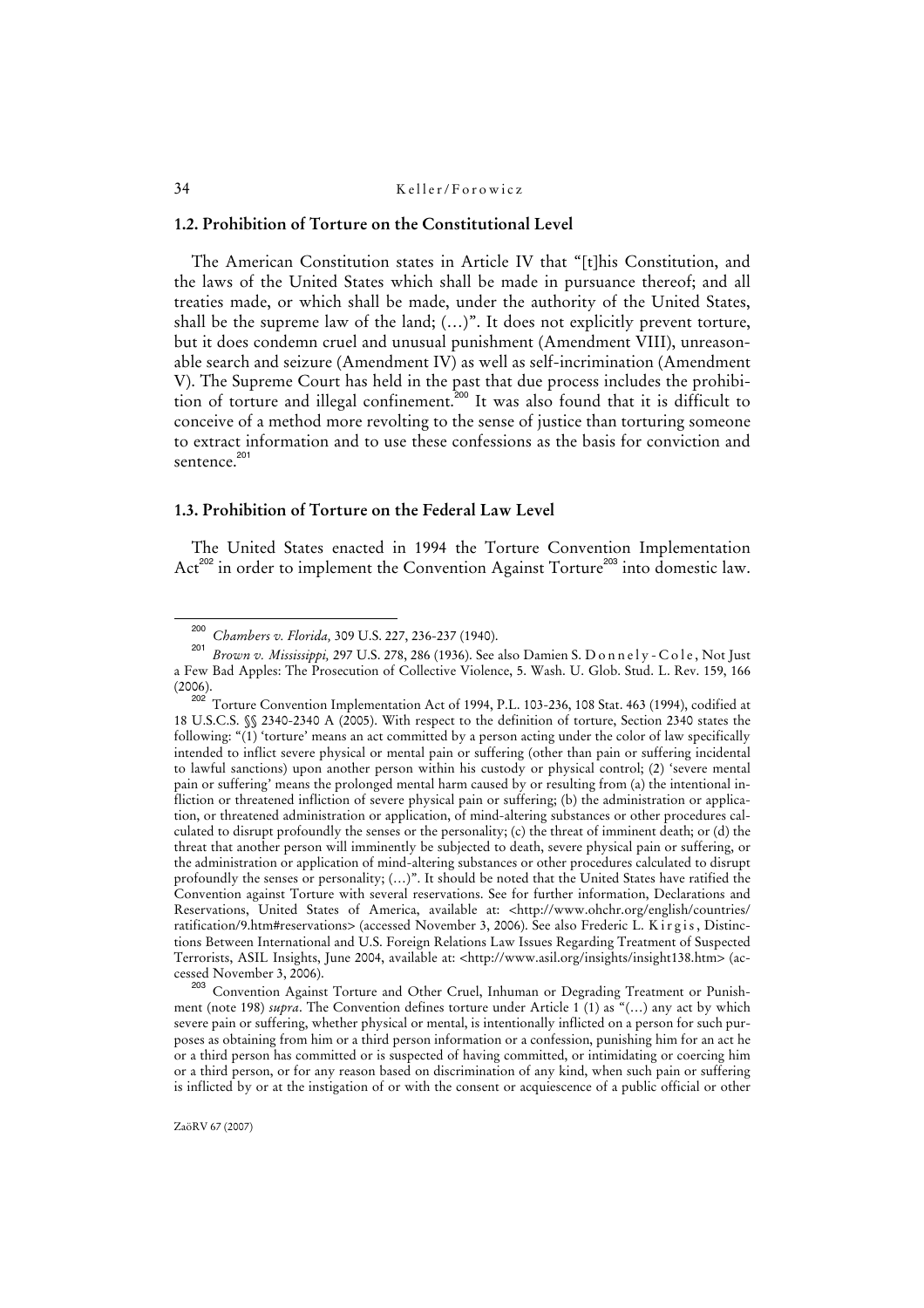The Torture Convention Implementation Act provides that "[w]hoever outside the United States commits or attempts to commit torture shall be fined under this title or imprisoned not more than 20 years, or both, and if death results to any person from conduct prohibited by this subsection, shall be punished by death or imprisoned for any term of years or for life"<sup>204</sup>. There is jurisdiction over torture when " $(...)$  the alleged offender is a national of the United States  $(...)$ "<sup>205</sup> or if he or she "(…) is present in the United States, irrespective of the nationality of the victim or alleged offender"<sup>206</sup>. In addition, the War Crimes Act<sup>207</sup> provides that "[w]hoever, whether inside or outside the United States, commits a war crime, in any of the circumstances described in subsection (b), shall be fined under this title or imprisoned for life or any term of years, or both, and if death results to the victim, shall also be subject to the penalty of death<sup>"208</sup>. The offender or the victim must be a member of the Armed Forces of the United States or a national of the United States for the Act to apply. Furthermore, the Military Extraterritorial Jurisdiction Act<sup>209</sup> provides for the prosecution of crimes committed by the Armed Forces outside the United States<sup>210</sup>. Finally, the Uniform Code of Military Justice holds that cruelty, oppression, maltreatment and maiming are prohibited.<sup>211</sup> There are also civil actions<sup>212</sup> available under specific circumstances to those that were submitted to torture under the Alien Tort Claims Act<sup>213</sup> and the Torture Victim Protection Act<sup>214</sup>.

l

It also applies to acts "that would constitute an offense punishable by imprisonment for more than 1 year if the conduct had been engaged in within the special maritime and territorial jurisdiction of the United States". See Military Extraterritorial Jurisdiction Act, 18 U.S.C. § 3261(a) (2000).

person acting in an official capacity. It does not include pain or suffering arising only from, inherent in or incidental to lawful sanctions."

<sup>&</sup>lt;sup>204</sup> Torture Convention Implementation Act (note 202) *supra*.

 $\frac{205}{206}$  Ibid.

 $\frac{206}{207}$  Ibid.

 $^{207}$  War Crimes Act 18 U.S.C.S. § 2441 (1996).

 $\frac{208}{209}$  Ibid.

<sup>&</sup>lt;sup>209</sup> Military Extraterritorial Jurisdiction Act, 18 U.S.C.  $$3261$  (2000).

<sup>&</sup>lt;sup>211</sup> UCMJ (note 5) *supra*, 10 U.S.C. § 893, Article 93 (1956) and 10 U.S.C. § 924, Article 124 (1956).

<sup>&</sup>lt;sup>212</sup> For further discussion regarding the civil actions available to Guantanamo detainees, see Laura N. P e n n e l l e , The Guantanamo Gap: Can Foreign Nationals Obtain Redress for Prolonged Arbitrary Detention and Torture Suffered Outside the United States?, 36 Cal. W. Int'l L. J. 303 (2006).

<sup>213</sup> Alien Tort Claims Act, see note 84 *supra*.

<sup>214</sup> Torture Victim Protection Act 28 U.S.C. § 1350 (1992). For further discussion on the prohibition of torture in U.S. law, see Linda M. K eller, Is Truth Serum Torture?, 20 Am. U. Int'l L. Rev. 521 (2005); John T. P a r r y /Welsh S. W h i t e , Interrogating Suspected Terrorists: Should Torture Be an Option, 63 U. Pitt. L. Rev. 743 (2002) and Macy Strauss, Torture, 48 N.Y.L. Sch.L.Rev. 201 (2003/2004).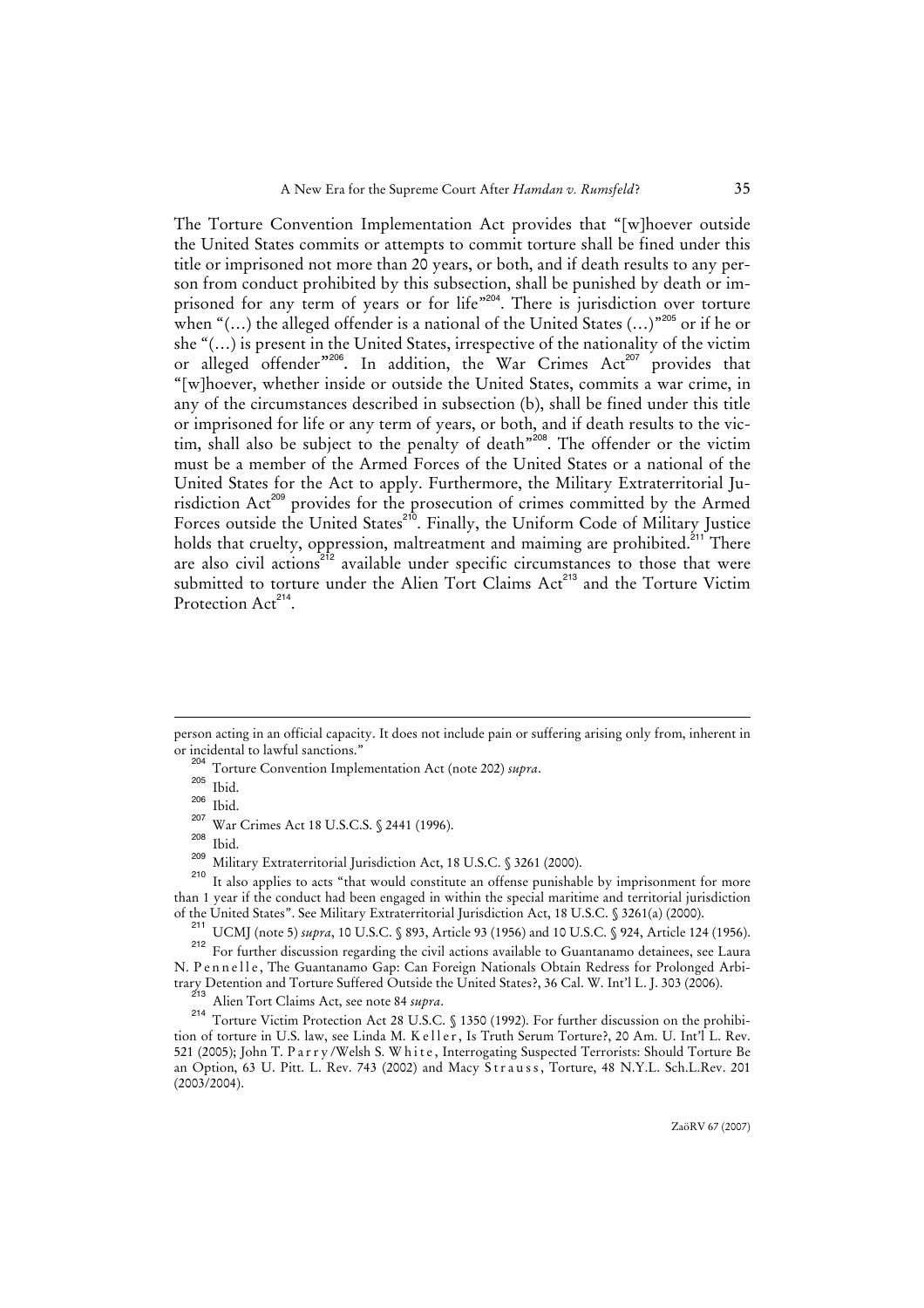#### **1.4. Disastrous By-Passing Tactics by the B u s h Administration**

Despite this plethora of international instruments and national legislation, the Bush Administration used various legally questionable tactics during the war on terror in order to circumvent them. As part of its policy for preventing future terrorist acts, the U.S. Government issued several memoranda and documents allowing the use of certain interrogation techniques, which according to international law may amount to torture and/or cruel and unusual punishment. In two of these memoranda, the August 1, 2002 Department of Justice Memorandum entitled "Standards of Conduct for Interrogation under 18 U.S.C. 2340 – 2340A"<sup>215</sup> and the March 6, 2003 Department of Defence Memorandum entitled "Working Group Report Re: Detainee Interrogations in the Global War on Terrorism: Assessment of Legal, Historical, Policy and Operational Considerations"<sup>216</sup>, the Bush Administration was attempting to explore the legal consequences of using unusual interrogation techniques. Both memoranda advocate a permissive view of torture and an expansive one of presidential power<sup>217</sup>, even suggesting that torture may be legal. In December 2004, the Justice Department released a revised version of the August 1, 2002 Memorandum entitled "Legal Standards Applicable under 18 U.S.C. §§2340-2340A"<sup>218</sup>, which revoked the previous Memoranda but still contained several inadequacies. While the definition of torture was broader, the other sources of applicable law were not considered (e.g. the Uniform Code of Military Justice<sup>219</sup>, the Geneva Conventions<sup>220</sup>, etc.). The Memorandum did not clarify further the President's unchecked power as Commander-in-Chief described in the August 1, 2002 Memorandum nor did it reject the legal defences against criminal liability available to staff officials. It further seemed to reaffirm that the President has complete discretion in his actions as Commander-in-Chief which do not need to be approved by Congress. Thus, it continued to employ the exclusive approach to presidential power.<sup>221</sup>

<sup>215</sup> B y b e e (note 131) *supra*.

<sup>216</sup> U.S. Department of Defense (note 134) *supra*.

<sup>&</sup>lt;sup>217</sup> The August 1, 2002 Memorandum written by B y b e e (note 131) *supra* concludes at 1 that "[f]or an act to constitute torture as defined in Section 2340, it must inflict pain that is difficult to endure. Physical pain amounting to torture must be equivalent in intensity to the pain accompanying serious physical injury, such as organ failure, impairment of bodily function, or even death". It further adds on the same page that "[f]or purely mental pain or suffering to amount to torture under Section 2340, it must result in significant psychological harm of significant duration, e.g., lasting for months or even years". According to B y b e e ' s view, Section 2340A requires the defendant to have specific intent which would mean that the defendant's precise objective is to inflict pain (at 3). Furthermore, it was found that the enforcement of Section 2340A would represent an unconstitutional infringement of the President's authority to conduct war (2). For further comments on the torture memos, see M a r g u l i e s (note 159) *supra*, 89-109.

<sup>&</sup>lt;sup>218</sup> L e v i n (note 133) *supra*.

<sup>219</sup> UCMJ (note 5) *supra*.

<sup>220</sup> Geneva Conventions (note 10) *supra*.

<sup>&</sup>lt;sup>221</sup> Neil K i n k o p f, The Statutory Commander in Chief, 81 Ind. L.J. 1169, 1171 (2006).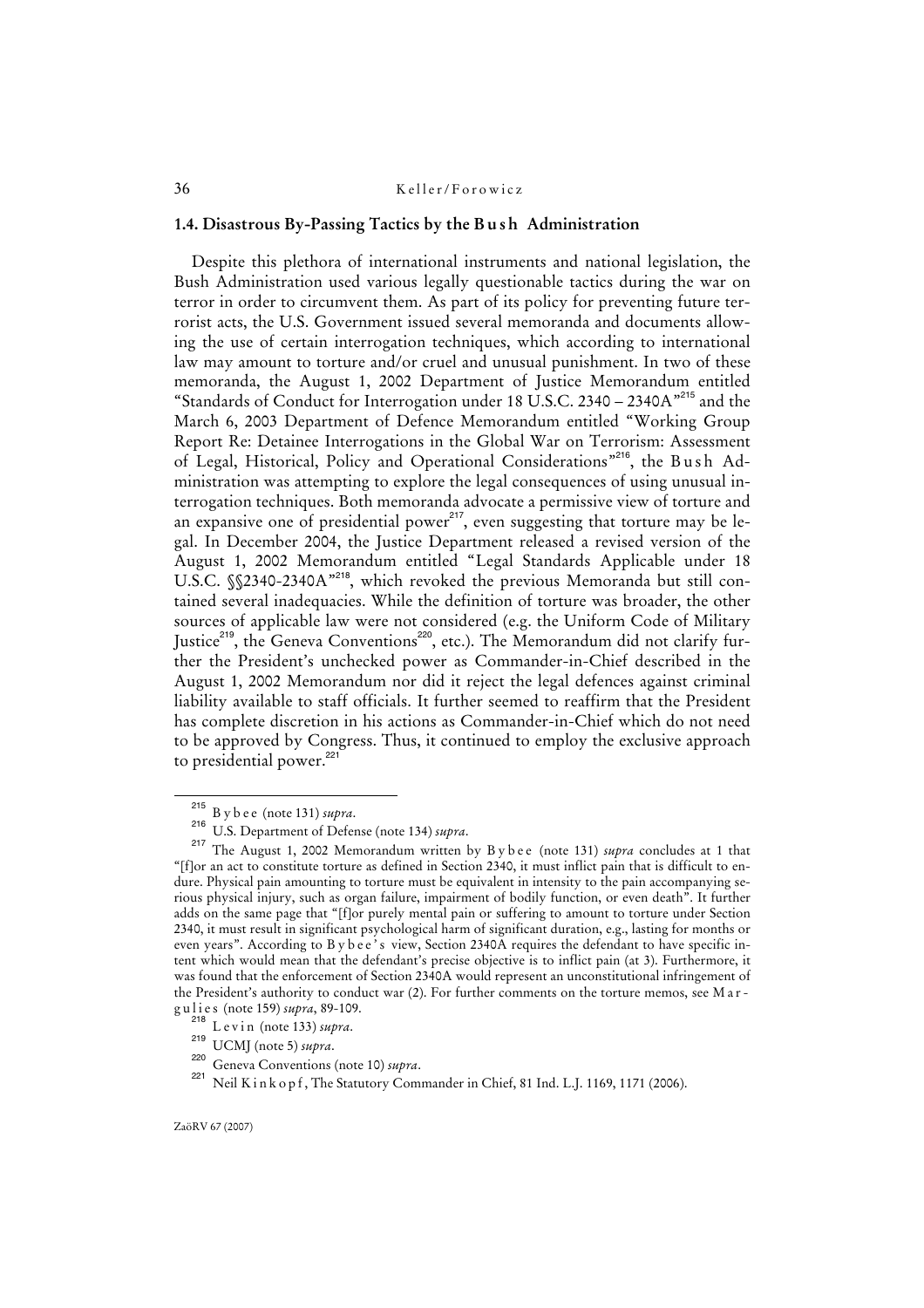The interrogation policies mandated by the Bush Administration were initially used in Guantanamo and subsequently in Afghanistan and Iraq. The inevitable happened: it all came out into the open when the Abu Ghraib scandal broke out, revealing that Iraqi detainees were abused by U.S. intelligence personnel during interrogation.<sup>222</sup> The treatment of Iraqi detainees was considered as being "tantamount to torture" by the International Committee of the Red Cross in its report on the subject.<sup>223</sup> Since then, many previous Guantanamo detainees have come forward to tell their stories of ruthless interrogations and detention, leaving little doubt that U.S. practices amounted to torture.<sup>22</sup>

The United Nations have not remained silent in the face of such blatant abuse of international law. Recently, the United Nations Economic and Social Council issued (as part of the Commission on Human Rights) a report where it calls for the closing of Guantanamo Bay and states that certain interrogation techniques used by U.S. officials may amount to torture.<sup>225</sup> The Report further asserts that the Executive "(…) operates as a judge, prosecutor and defence counsel of the Guantanamo detainees: (...)<sup>"226</sup>. In addition, the United Nations Committee Against Torture recently stated in its concluding observations<sup>227</sup>, following the submission of the second U.S. report, that the United States "(…) should rescind any interrogation technique, including methods involving sexual humiliation, 'water board-

<sup>225</sup> United Nations Economic and Social Council, Commission on Human Rights 62<sup>nd</sup> Session, Items 10 and 11 of the Provisional Agenda, Economic, Social and Cultural Rights, Civil and Political Rights, Situation of Detainees at Guantanamo Bay, E/CN.4/2006/120, 38, para. 96.

 $\frac{226}{227}$  Ibid., 36, para. 85.

<sup>&</sup>lt;sup>222</sup> The Abu Ghraib scandal will however not be discussed as part of this article, as it is beyond its main scope.

<sup>&</sup>lt;sup>223</sup>Violations were "tantamount to torture", The Guardian, May 8, 2004.

<sup>&</sup>lt;sup>224</sup> It should be noted that, in June 2004, the Federal Bureau of Investigation (FBI) began an investigation to determine whether some of its staff had observed mistreatment of Guantanamo detainees. It was concluded that 26 FBI agents alleged having observed aggressive treatment of detainees. In response to these allegations, the Pentagon conducted another investigation under the direction of General Randall Schmidt. A report (widely known as the "Schmidt Report") was subsequently issued which confirmed the FBI's allegations of abusive treatment. See Army Regulation 15-6: Final Report/Investigation into FBI Allegations of Detainee Abuse at Guantanamo Bay, Cuba Detention Facility, Unclassified, 1 April 2005 (Amended 9 June 2005), available at: <http://www.defenselink.mil/ news/Jul2005/d20050714report.pdf> (accessed November 2, 2006). See also in relation to this point, Margulies (note 159) *supra*, 214-218 and Jane Mayer, The Memo: How an Internal Effort to Ban the Abuse and Torture of Detainees Was Thwarted, The New Yorker, February 27, 2006, 32. For further discussion of the Torture memos, see Nigel. S. R o d l e y, The Prohibition of Torture: Absolute Means Absolute, 34 Denv. J. Int'l L. & Pol'y. 145 (2006); Harold Hongju K o h, Can the President Be Torturer In Chief?, 81 Ind. L.J. 1145 (2006) and Jonathan C an f i e l d, The Torture Memos: The Conflict Between a Shift in U.S. Policy Towards a Condemnation of Human Rights and International Prohibitions Against the Use of Torture, 33 Hofstra L.Rev. 1049 (2005).

United Nations Committee Against Torture, 36<sup>th</sup> Session, Consideration of Reports Submitted by States Parties Under Article 19 of the Convention, Conclusions and Recommendations of the Committee Against Torture, United States of America, CAT/C/USA/CO/2, May 18, 2006, available at: <http://www.ohchr.org/english/bodies/cat/docs/AdvanceVersions/CAT.C.USA.CO.2.pdf> (accessed August 2, 2006).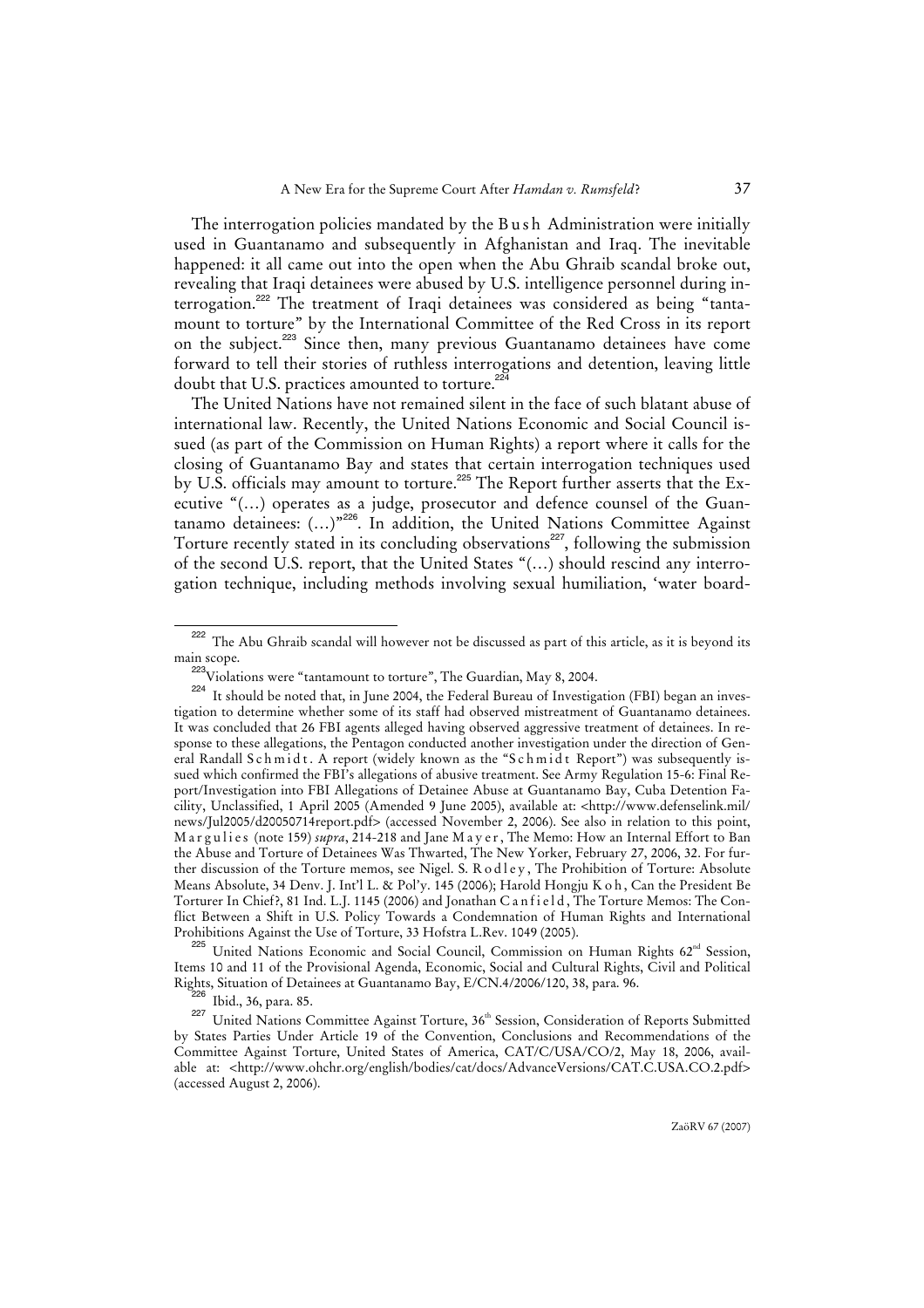ing', 'short shackling' and using dogs to induce fear, that constitute torture or cruel, inhuman or degrading treatment (...)"<sup>228</sup>.

## **2. Enemy Combatant Status**

The notion of "enemy combatants" was first mentioned in the *Ex Parte Quirin*<sup>229</sup> decision.<sup>230</sup> In fact, the *Quirin* court used the terms "unlawful combatant", "enemy bellingerent" and "enemy combatant" interchangeably and the term "enemy combatant" appeared only once in its decision.<sup>231</sup> For the Court, an enemy combatant was a person "(…) who without uniform comes secretly through the lines for the purpose of waging war by destruction of life or property (…) [is] generally deemed not to be entitled to the status of 'prisoners of war', but to be 'offender[s] against the law of war' subject to trial and punishment by military tribunals"<sup>232</sup>. Generally, the court preferred to use the term "unlawful combatant" and defined it in these words: "By universal agreement and practice, the law of war draws a distinction between the armed forces and the peaceful populations of belligerent nations and also between those who are lawful and unlawful combatants. Lawful combatants are subject to capture and detention as prisoners of war by opposing military forces. Unlawful combatants are likewise subject to capture and detention, but, in addition they are subject to trial and punishment by military tribunals for acts which render their belligerency unlawful."<sup>233</sup>

The term "enemy combatant" is not defined anywhere in international law. Rather, it is only the term "unlawful combatant" which could be legitimately considered as falling under the 1949 Geneva Conventions<sup>234</sup>. Article 4 (A) 1 of the Convention relative to the treatment of prisoners of war<sup>235</sup> contains criteria which differentiate civilians from lawful combatants and others who should not be granted prisoner of war status. In order to be granted prisoner of war status a person must be commanded by a person responsible for his subordinates, must have a fixed distinctive sign that is recognisable from a distance, must be carrying arms openly and must be conducting an operation in accordance with the laws and customs of war. The term "unlawful combatant" is not defined, but it has been derived from the definition of a "lawful combatant".<sup>236</sup> It is a short hand expression

<sup>228</sup> Ibid., 7, para. 24.

<sup>229</sup> *Ex Parte Quirin* (note 18) *supra*.

<sup>230</sup> Joanna W o o l m a n , The Legal Origins of the Term "Enemy Combatant" Do Not Support Its Present Day Use, 7 J.L. & Soc. Challenges 145, 147 (2005).

<sup>231</sup> Ibid., 148.

<sup>232</sup> *Ex Parte Quirin* (note 18) *supra*, 31.

<sup>&</sup>lt;sup>233</sup> Ibid., 30-31.

<sup>234</sup> Geneva Conventions (note 10) *supra*.

 $\frac{^{235}}{^{236}}$  Ibid.

<sup>236</sup> W o o l m a n (note 230) *supra*, 16.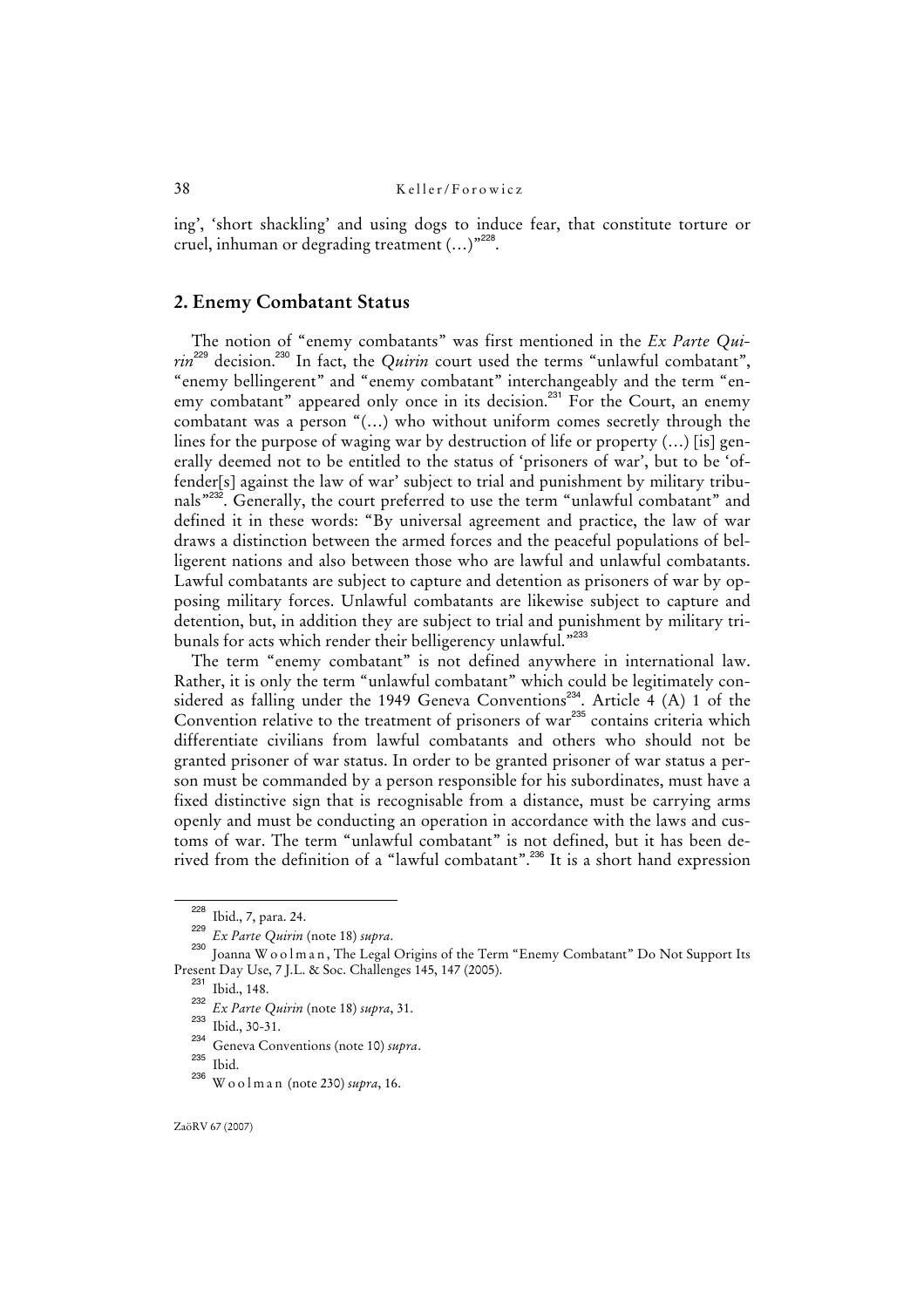used to describe those civilians who take up arms without being authorised to do so by international law.<sup>237</sup> It has a purely descriptive character and a third category of persons does not exist as such.<sup>238</sup> "Unlawful combatants" are either members of the regular forces or members of resistance guerrilla movements that do not fulfil the conditions of lawful combatants.<sup>236</sup>

Nonetheless, it is not the term "unlawful combatants" which has prevailed in the Supreme Court's language over the years, but rather "enemy combatants". In the context of the war on terrorism, the term "enemy combatant" has acquired a different meaning from the one applied during World War II. The Bush Administration has claimed the right to designate potential terrorists as "enemy combatants" in order to detain them without charges, judicial review and access to a lawyer and to try them by military commission. This was used in order to prevent captured combatants from continuing to aid the enemy. The concept of "enemy combatant" is now defined in the military order establishing the Combatant Status Review Tribunal as "(…) an individual who was part of or supporting Taliban or al Qaeda forces, or associated forces that are engaged in hostilities against the United States or its coalition partners<sup>"240</sup>.

In *Hamdan*, Justice Stevens referred several times to the term "enemy combatant" while considering legislation applicable to the case and arguments set forth by the government. He did not examine the merits of such a classification. Hence, the Court demonstrated great deference to the Executive by not questioning the determination of "enemy combatant" status as applied to H a m d a n. The case was remanded for further proceedings, and thus, it seems that the question was left to the lower courts.

The Court should not merely rubber stamp Presidential determinations of enemy combatant status, but rather actively question their merits. Also, as described earlier, the meaning of the term "enemy combatant" seems to have changed from the moment it was originally used in the World War II era case law. This modifica-

<sup>&</sup>lt;sup>237</sup> Antonio Cassese, Expert Opinion on Whether Israel's Targeted Killings of Palestinians is Consonant with International Humanitarian Law, *The Public Committee Against Torture et al. v. The Government of Israel et al.*, June 2003, 14-15.

 $\frac{238}{239}$  Ibid., 15.

<sup>&</sup>lt;sup>239</sup> W o o l m a n (note 230) *supra*, 16.<br><sup>240</sup> Doputy Scoretary of Defense Me

Deputy Secretary of Defense, Memorandum from Deputy Secretary of Defense Paul W o l f o witz Subject: Order Establishing Combatant Status Review Tribunal, Washington, July 4, 2006, 1, available at: <http://www.defenselink.mil/news/Jul2004/d20040707review.pdf> (accessed August 31, 2006). For additional definitions used by the Administration see: Department of Defense, Fact Sheet: Thorough Process for Determining Enemy Combatant Status, available at: <http://www.defenselink. mil/news/Feb2004/d20040220det.pdf> (accessed October 31, 2006). In this fact sheet, an enemy combatant is defined as an individual who "was part of or supporting forces hostile to the United States or coalition partners, and engaged in an armed conflict against the United States". The same definition was repeated in the Brief for the Respondents in *Hamdi v. Rumsfeld,* 12, available at: <http://www. jenner.com/files/tbl\_s69NewsDocumentOrder/FileUpload500/216/Brief\_Respondents.pdf> (accessed October 31, 2006). It appears that the definition of "enemy combatant" has been expanded by the Bush Administration since the beginning of the war on terror. For further details, see Margulies (note 159) *supra*, 161-162.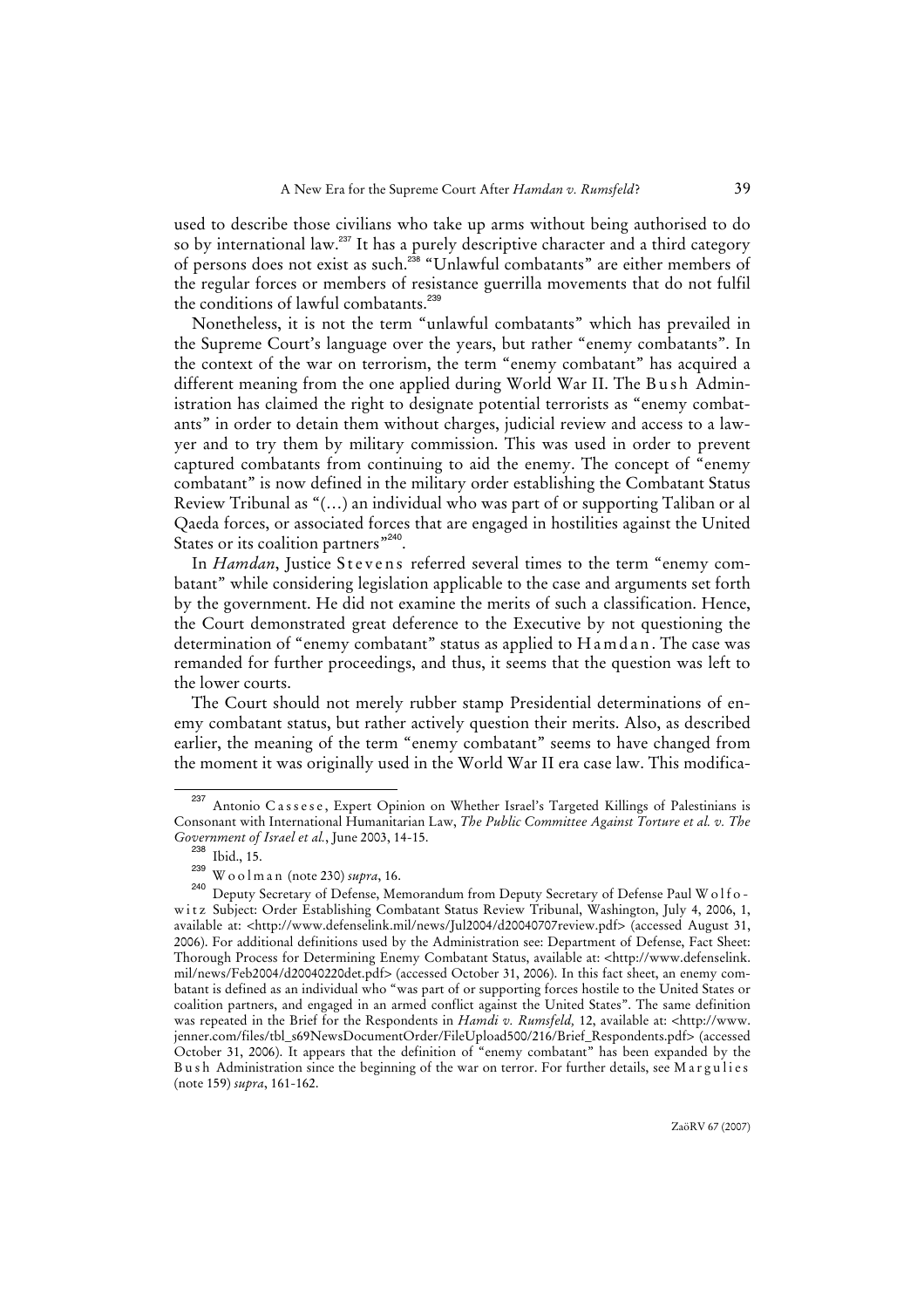tion has gone unnoticed by the Court, but it certainly needs to be considered and explained. Finally, the terminology used in international humanitarian law should have been embraced by the Justices, instead of the President's custom-made definition of enemy combatant. The current legal situation of the so-called "enemy combatants" is highly controversial, and it clearly deserves a better day in court than the one it has been given thus far.

## **3. Impracticability**

While reviewing the rules of procedure applicable by the military commission created to try Hamdan, Justice Stevens reminded that presidential power to create such rules is restricted by two requirements mentioned in Article 36 of the  $UCMJ<sup>241</sup>$ . First, procedural rules may not be "contrary to or inconsistent with" the UCMJ<sup>242</sup> and, second, they must be "uniform insofar as practicable". This latter requirement means that "(…) the rules applied to military commissions must be the same as those applied to courts-martial unless such uniformity proves impracticable"<sup>243</sup>. The Government argued that the rules of procedure are not inconsistent with the Uniform Code of Military Justice and that military commissions would be of no use if the provisions relative to courts-martial contained therein would be applicable.<sup>244</sup> Furthermore, it would be impracticable to apply the principles of law and rules of law recognised in district courts given the danger to the United States and the nature of international terrorism.<sup>245</sup> The Court found "(...) that complete deference is owed to that determination"<sup>246</sup>. However, it did explain that the President has not "(…) made a similar official determination that it is impracticable to apply the rules of courts-martial<sup> $n^{247}$ </sup>. It was also explained in a footnote that "(...) such a determination would be entitled to a measure of deference"<sup>248</sup>. The Court gave an example of such a determination indicating that it could be "(…) any logistical difficulty in securing properly sworn and authenticated evidence or in applying the usual principles of relevance and admissibility"<sup>249</sup>. In the case at hand, however, the only reason offered for departing from the rules applicable in courtsmartial was the danger posed by international terrorism, and this was found to be insufficient.

<sup>242</sup> Ibid.

<sup>241</sup> UCMJ (note 5) *supra*.

<sup>243</sup> *Hamdan v. Rumsfeld* (note 1) *supra*, 2790. 244

 $\frac{^{244}}{^{245}}$  Ibid., 2790-2791.

 $\frac{245}{246}$  Ibid, 2791.

 $\frac{246}{247}$  Ibid.

 $\frac{247}{248}$  Ibid.

 $^{248}$  Ibid., 2792 (footnote 51). Ibid., 2792.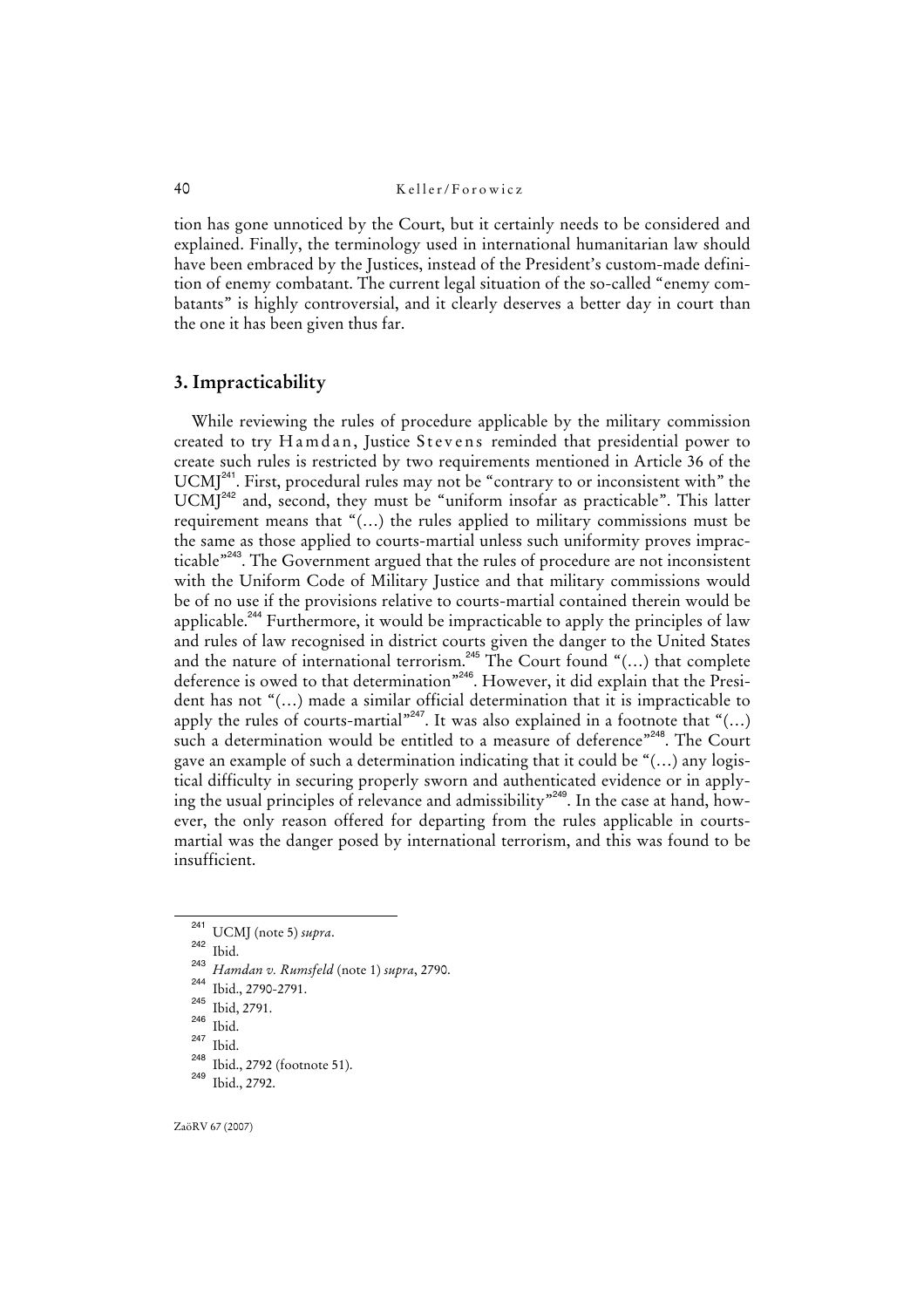From the above, it appears that the Court did not explain in great detail what it may consider as a true impracticability and it only gave one example. In fact, it determined what an impracticability is not, but it did not precisely explain what it may be. Thus, the Court left the door open for various possibilities, which could be difficult to determine at present. Once again, it could be that the Court did not want to limit its powers as well as the powers of the President in this field. Significantly, it was signalled that the President would have "a measure of deference" in relation to determinations of impracticability, and stating this, the Court may not have felt entirely competent to decide the question at hand.

# **V. Conclusion**

Although the *Hamdan* decision does not represent a new era for the Supreme Court, it crystallises the Court's position on issues directly related to the war on terror and it sends an authoritative message to the various actors involved in this conflict. The Court made a rare assertion of power by actively intervening in this case and by reaching a verdict unfavourable to the Bush Administration. For a long time, it seemed that the President always won in foreign affairs<sup>250</sup>. This was due to the fact that the Executive took the initiative, Congress acquiesced and the Supreme Court showed deference.<sup>251</sup> The *Hamdan* decision stands in great contrast with the long-standing tradition of judicial deference which dominated case law in the World War II era. This trend has become increasingly apparent in the early cases on the war on terror leading up to *Hamdan*. In these decisions, there is interesting progression in the Court's opinions which is characterised by a more intervening judiciary, a narrower interpretation of presidential powers and a reaffirmation of the Court's and the Congress' role.

From these developments, it appears that the Court's self-conception within the domestic framework has gained momentum, and that the Court no longer acts only as a rubber stamp of the Executive's decisions. The Court is feeling more competent to intervene in war time decisions, especially those which are not carefully justified by the President. It is also much more cautious and scrutinises the Executive's evidence with greater care. The balancing of interests of both parties is more careful and it takes greater account of civil liberties. Furthermore, the Court is more prudent in finding congressional authorisation for the President's decisions, which reinforces the position of Congress within the war powers context. Thus, the Court has recuperated its legitimate role which consists in upholding civil rights in times of war or peace and in performing checks on the powers exercised by the other branches. Therefore, the *Hamdan* decision is certainly the most

ZaöRV 67 (2007)

<sup>250</sup> K o h (note 138) *supra*, 117.

<sup>251</sup> Ibid.